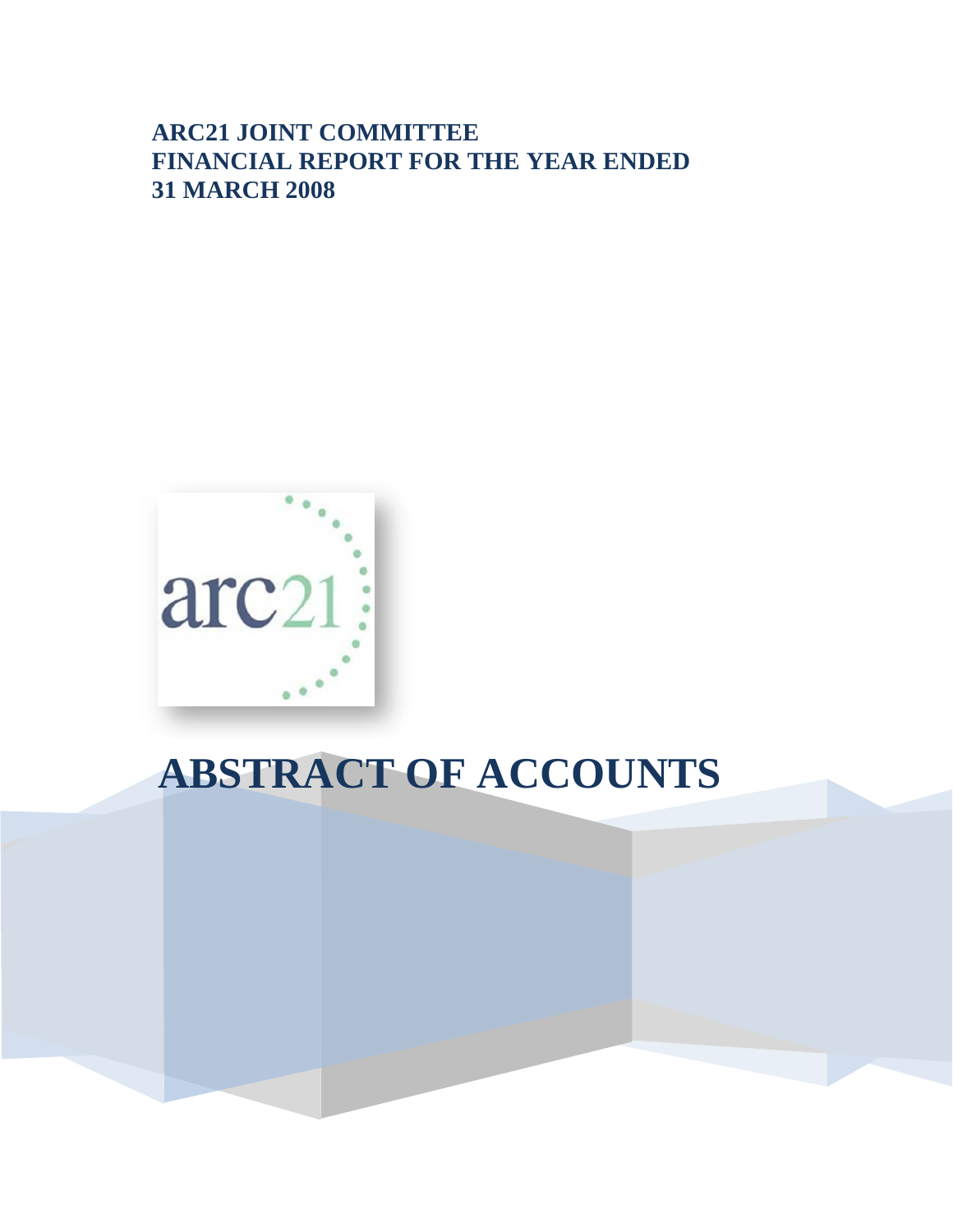| <b>Contents</b>                                                                                            | Page |
|------------------------------------------------------------------------------------------------------------|------|
| <b>Explanatory Foreword</b>                                                                                | 1    |
| Certificate of the Chief Executive                                                                         | 5    |
| Joint Committee Approval of Statement of Accounts                                                          | 5    |
| Statement of the Joint Committee's and Chief Executive's Responsibilities<br>for the Statement of Accounts | 6    |
| Annual Governance Statement 2007/2008                                                                      | 7    |
| Local Government Auditor's Report to the Members of Joint Committee                                        | 16   |
| Income and Expenditure for the Year To 31 March 2008                                                       | 18   |
| Statement of Movement on the General Reserves Balance<br>for the Year Ended 31 March 2008                  | 19   |
| Statement of Total Recognised Gains and Losses for the Year Ended 31 March 2008                            | 20   |
| Balance Sheet as at 31 March 2008                                                                          | 21   |
| Cash Flow Statement as at 31 March 2008                                                                    | 22   |
| Notes to the Financial Statements                                                                          | 23   |
| <b>Accounts Authorised for Issue Certificate</b>                                                           | 46   |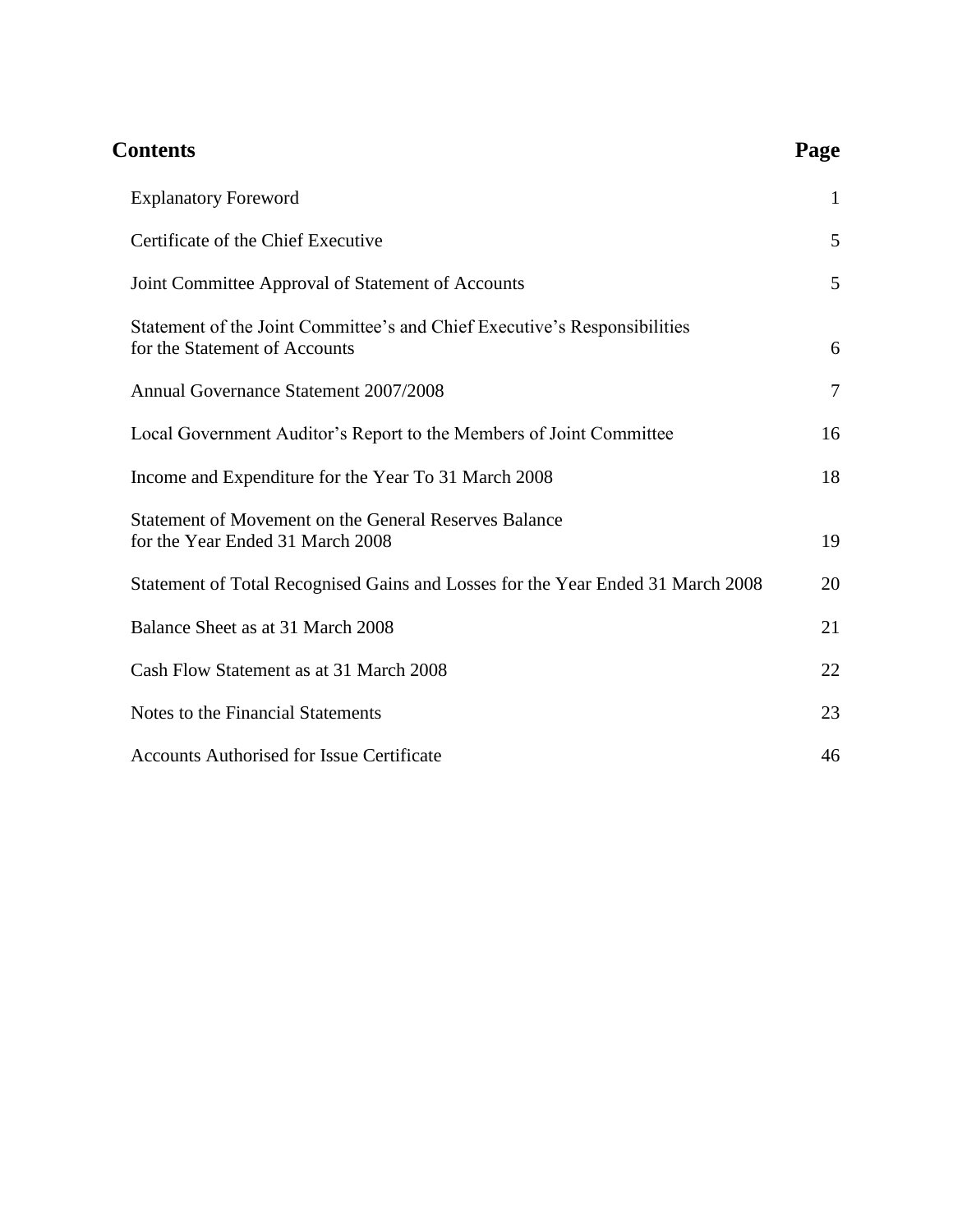## <span id="page-2-0"></span>**Explanatory Foreword**

#### **Introduction**

This report sets out the financial performance of arc21 for the year ended 31 March 2008 as can be seen in the Income and Expenditure Account and Balance Sheet on pages 18 and 21.

These financial statements have been prepared in line with the Code of Practice on Local Authority Accounting in the United Kingdom: A Statement of Recommended Practice (SORP) and the Department of the Environment Accounts Direction, Circular LG 08/08 dated 9 June 2008. It is the purpose of this foreword to explain the financial facts in relation to the Joint Committee. Comparative figures have been re-stated to take account of changes in accounting treatment as a result of the SORP.

This Statement of Accounts explains the Joint Committee's finances during the financial year 2007/08 and its financial position at the end of that year. It follows approved accounting standards and is necessarily technical in parts.

#### **Group Accounts**

The 2007 SORP requires local authorities to consider all their interests and to prepare a full set of group financial statements where they have material interests in subsidiaries, associates or joint ventures. The Joint Committee does not have material interests in such bodies and accordingly is not required to prepare group financial statements.

#### **Financial Report**

#### *Background*

By way of background information, arc21 Joint Committee is a partnership of eleven Councils who have agreed, pursuant to Terms of Agreement dated July 2003, to collaborate in implementing the Waste Management Plan to develop an integrated network of regional waste management facilities which would be cost effective to the public.

arc21 was incorporated as a body corporate, pursuant to Section 19 of the Local Government Act (NI) 1972, on the  $13<sup>th</sup>$  February 2004.

The participant Councils of arc21 are as shown in Note 7 on page 35.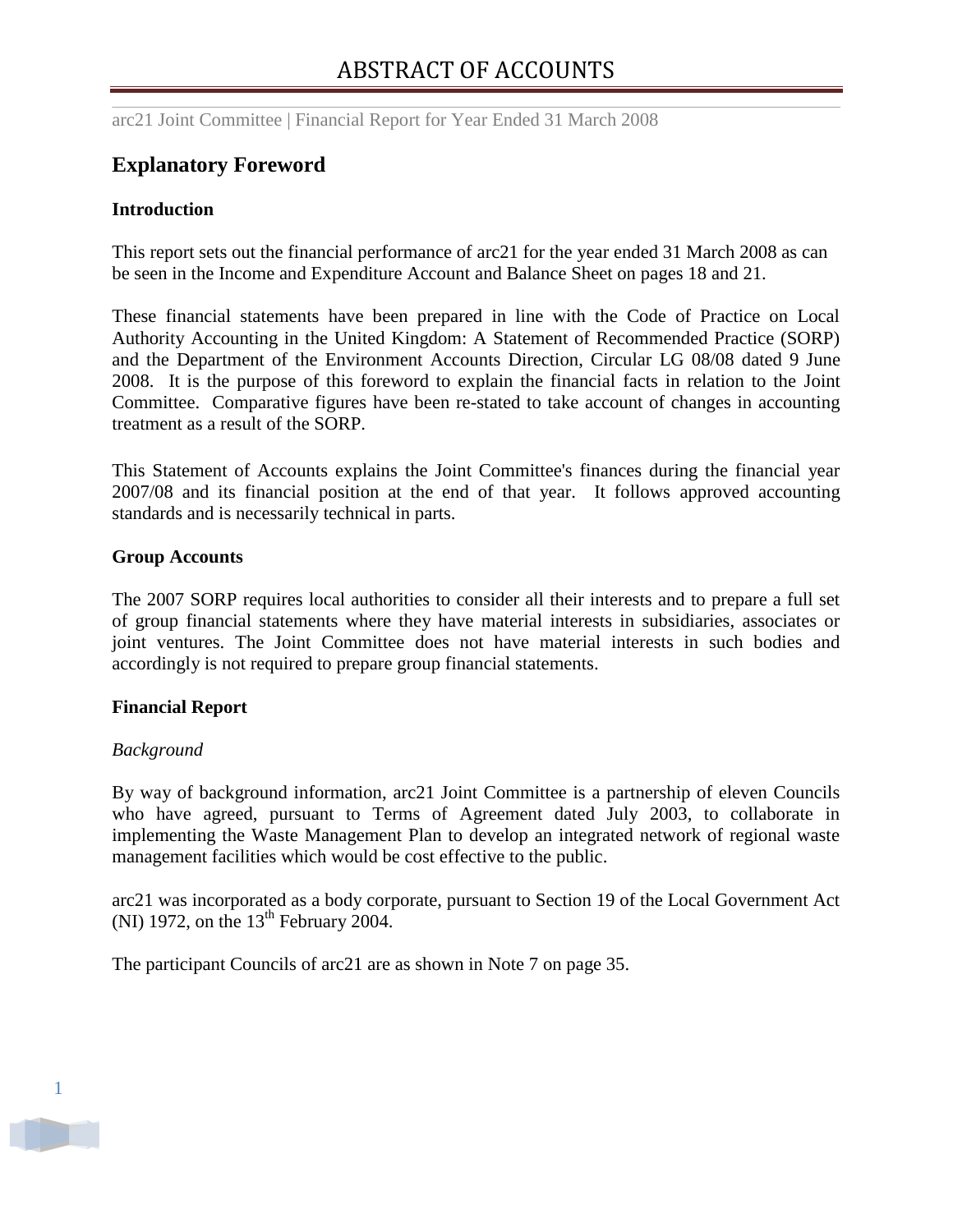#### *Financial information*

The organisation achieved another year of substantial growth, in financial terms, due to the significant developments in contracting for waste facilities. The income for the year was £23,548,095 compared to £9,957,217 in 06/07. The expenditure for the same period was £23,517,724 compared to £9,898,369 in 06/07, resulting in a surplus of £30,371 for the year to March 2008.

In addition, the sum of £9,000 was incurred funding capital expenditure with the acquisition of a motor vehicle.

After taking into account the depreciation charge on the vehicle, there was a net increase to the General Reserves of £23,271 for the year bringing the cumulative reserves at 31 March 2008 to £565,021 or 2.4% of annual turnover.

#### *Contract Activity*

All three major waste contracts, Landfill, Materials Recovery Facility and Bring Service, performed satisfactorily during the year, representing £21,772,584 or 92% of the total income for the year. The Materials Recovery Facility and Bring Service contracts also generate savings to participant Councils by way of Landfill Tax being avoided. In the year to March 2008 the Landfill Tax rate was £24 per tonne, representing savings in the region of £1.2m and with the Landfill Tax set to increase to £32 per tonne from April 2008, the potential savings will increase to around £1.5m in 08/09.

This level of growth is expected to continue with the awarding of the organic waste contract which is expected to be become operational in 08/09. This contract will be the largest contract awarded by arc21 to date, has a whole life value in excess of £70m over a contract period of fifteen years. As reported last year, this contract was the subject of a successful legal challenge by one of the bidders, resulting in arc21 incurring legal costs in defending the case of some £472,000. These legal costs were recovered under the Professional Indemnity Insurance policy in place.

#### *Residual Waste*

Looking to the longer term, treatment facilities are required for the residual waste (Black Bin waste) and during the year progress continued on the procurement process. The facilities required, Mechanical Biological Treatment (MBT) and Energy From Waste (EFW), are substantial in cost and complexity and bring with them the most challenging procurement process to date. The Capital Costs involved are in the region of £300m, contracts will be up to 35 years long and take up to six years to procure.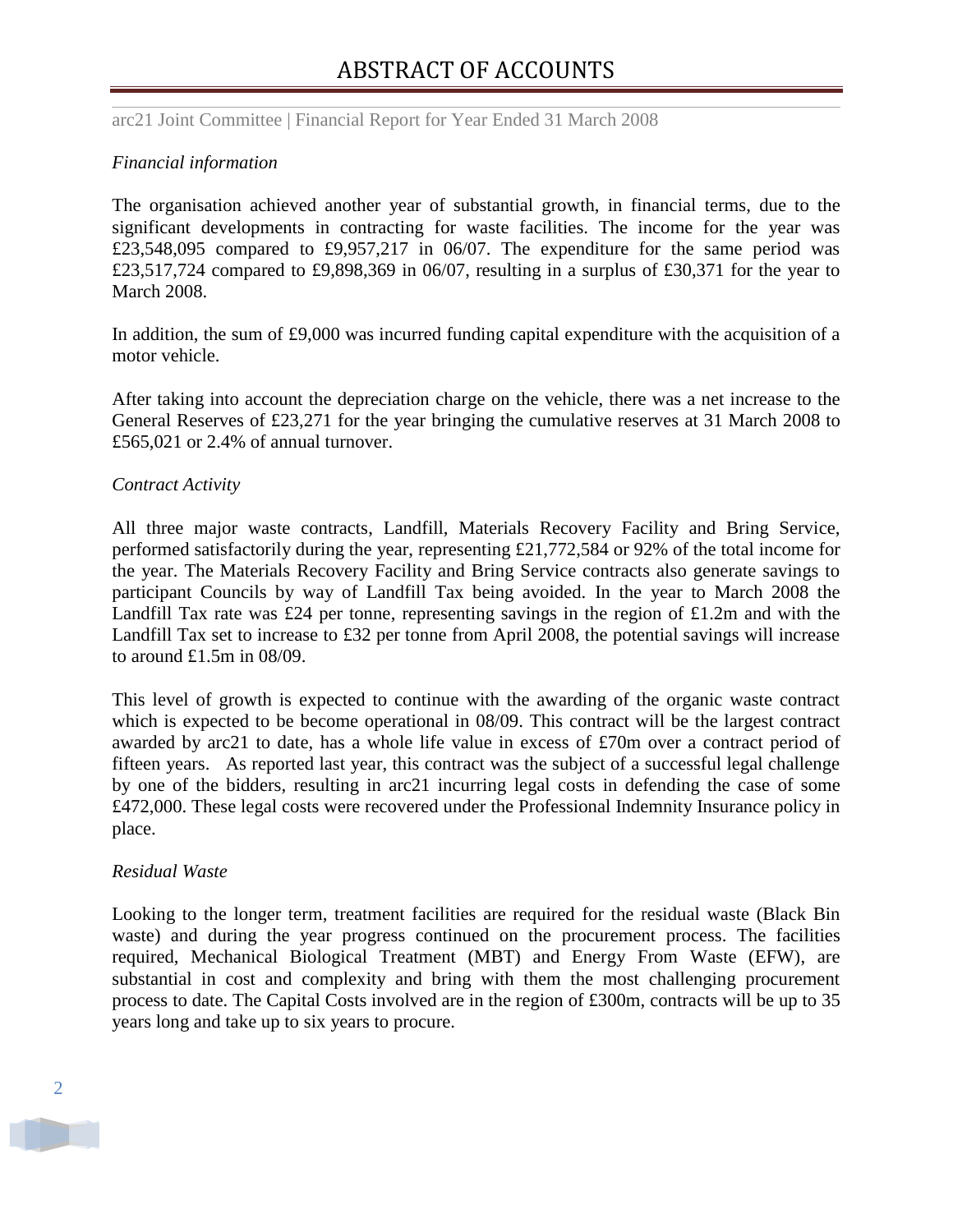arc21 Joint Committee | Financial Report for Year Ended 31 March 2008

MBT and EFW have been identified in our strategic waste document, the Waste Management Plan, as being required in order to enable Councils to meet the EU Landfill Directive targets. The target years are 2010, 2013 and 2020 and the EU Directive limits the amount of waste that can be landfilled, with substantial fines for failing to meet the targets.

#### *Strategic Waste Infrastructure Fund*

The level of funding required for waste facilities has been recognised by central government as being beyond the means of local government and during the year arc21 were heavily involved with the Department in the preparation of their Departmental Strategic Business Case for Waste Management Funding Support in Northern Ireland. In October 2007, the Northern Ireland Executive announced a capital funding package of £200m for waste management in the Investment Strategy for Northern Ireland 2008-18, since named the Strategic Waste Infrastructure Fund.

Of this £200m package, £197m has been allocated in the next Comprehensive Spending Review period, 2008 to 2011, with around £104m being made available to support waste infrastructure facilities in the arc21 region.

This is excellent news for the waste sector in Northern Ireland but will also bring additional challenges to arc21 and central government. The facilities required by arc21, MBT and EFW, will take longer than three years to procure and this will be undertaken against a background of reduced flexibility in the "carry forward underspend" arrangements in place within central government, following recent guidelines from the Treasury.

#### *Resources for Residual Waste*

To assist arc21 in successfully implementing the residual waste project, a Project Coordinator has been appointed on a full time basis for a three year fixed term and professional external expertise has been put in place to provide support in key areas such as Technical, Financial, Insurance, Legal and Public Relations. The Department has also established a Programme Delivery Support Unit (PDSU) to further assist the waste management groups, in addition to existing central government resources, such as the Department of Finance and Personnel and the Strategic Investment Board.

#### *Accounting Regulatory and Policy Changes*

To prepare for the implications of the Strategic Waste Infrastructure Fund for waste management, arc21 have developed a policy on the accounting treatment of Assets and Borrowing, which was approved by the Joint Committee in February 2008. This policy will bring arc21 into line with Councils in Northern Ireland in terms of accounting for capital transactions.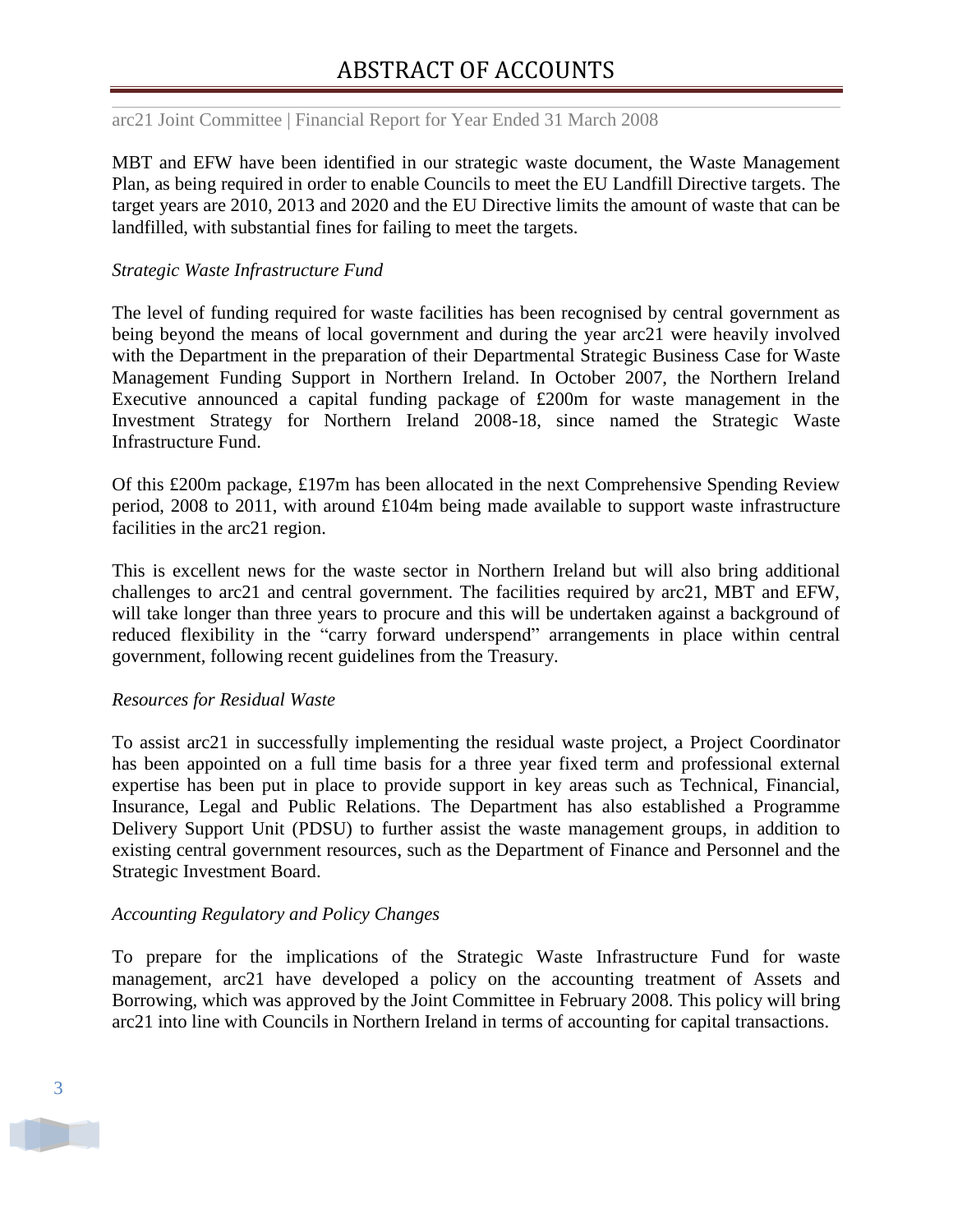arc21 Joint Committee | Financial Report for Year Ended 31 March 2008

The Department has also recognised the potential for the Joint Committee to operate, in financial terms, more like a Council in Northern Ireland and, following representations from arc21, have updated the statutory Order accordingly. The new Order, the Local Government (Constituting a Joint Committee a Body Corporate) (Amendment) Order (Northern Ireland) 2007 was issued on 17 December 2007 and came into operation on 28 January 2008.

The Accounts Direction issued by the Department to arc21 for the 07/08 year, reflects the standard Council accounting format and these financial statements have been prepared in accordance with the Accounts Direction.

In addition, the new Audit and Accounts regulations have replaced the Statement on the System of Internal Financial Control. Initially this was replaced by the need to have a Statement of Internal Control but was subsequently changed to the Governance Statement which has been incorporated within this report, on page 7.

#### *The Review of Public Administration*

In terms of the implications on arc21 of the Review of Public Administration (RPA), the announcement by Minister Arlene Foster on 13 March 2008 of the new Local Government arrangements in Northern Ireland are of particular interest. The current Council membership of arc21 will change and the exact position has yet to be finalised. This issue will be kept under review in 08/09.

Finally, in general, the year was a particularly challenging one but progress has continued to be made across all our activities. Over the past four years the organisation has been growing continuously at a rapid pace and preparations are now in place to take on the most significant challenge to date, the procurement of facilities for the treatment of the residual waste.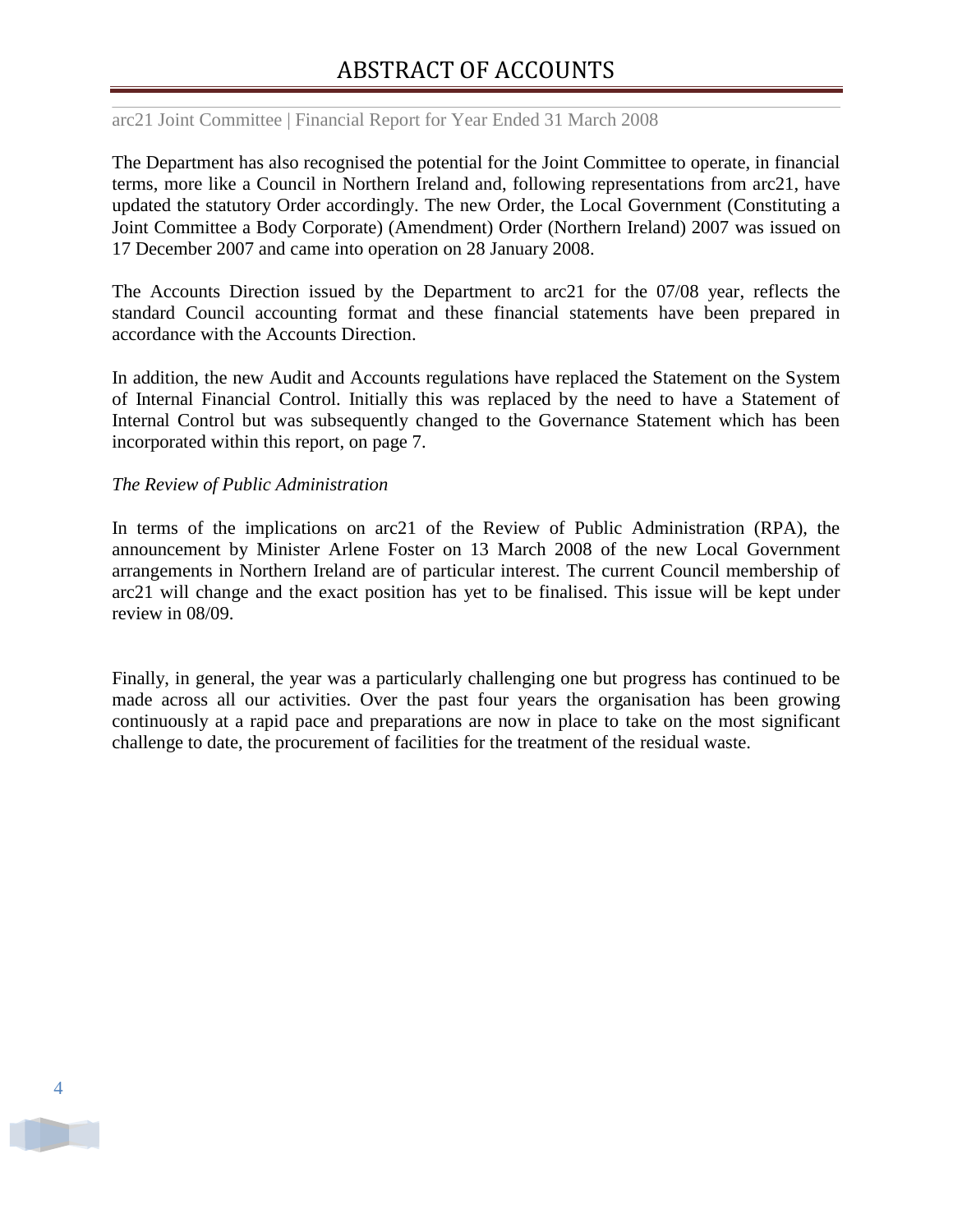## <span id="page-6-0"></span>**Certificate of the Chief Executive**

I certify that:

- (a) the Statement of Accounts for the year ended 31 March 2008 on pages 18 to 46 has been prepared in the form directed by the Department of the Environment and under the accounting policies set out on pages 23 to 31.
- (b) in my opinion the Statement of Accounts presents fairly the income and expenditure and cash flows for the financial year and the financial position as at the end of the financial year.

**…………………………………………………….…. John R Quinn B.Sc., C.Eng., C.Env., M.I.C.E., F.C.I.W.M Chief Executive**

**Date 26 June 2008**

## <span id="page-6-1"></span>**Joint Committee Approval of Statement of Accounts**

These accounts were approved by resolution of the arc21 Joint Committee on the 26<sup>th</sup> June 2008.

**………………………………………………………... Alderman Hubert Nicholl Chairman**

**Date 26 June 2008**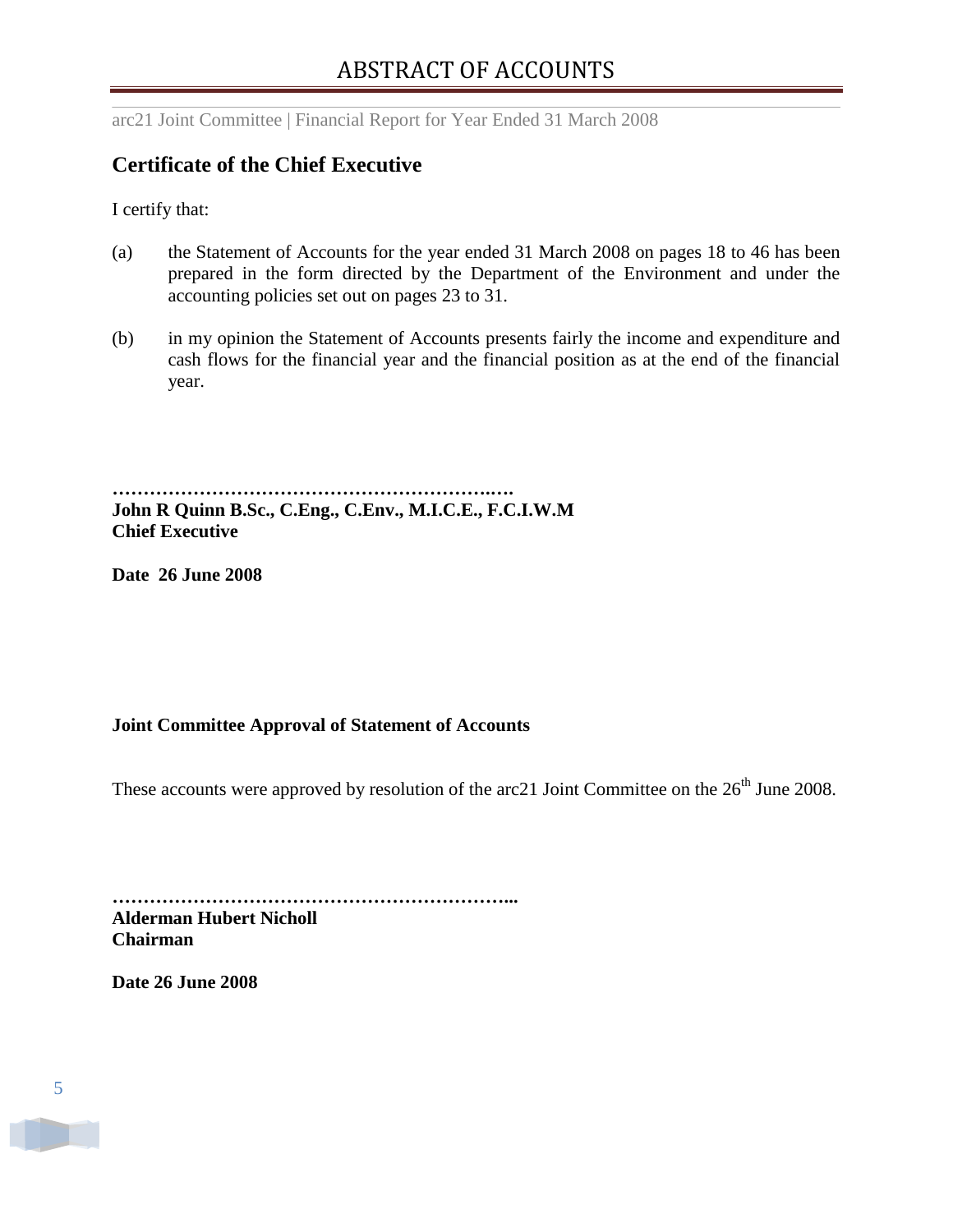## <span id="page-7-0"></span>**Statement of the Joint Committee's and Chief Executive's Responsibilities for the Statement of Accounts**

#### **The Joint Committee's Responsibilities**

Under Section 54 of the Local Government Act (Northern Ireland) 1972 a council shall make safe and efficient arrangements for the receipt of money paid to it and the issue of money payable by it, and those arrangements shall be carried out under the supervision of such officer of the council as the council designates as its Chief Financial Officer. The Joint Committee has adopted a similar arrangement and its Chief Executive undertakes equivalent duties to those of a Chief Financial Officer in a Council.

Under Regulation 5 of the Local Government (Accounts and Audit) Regulations (Northern Ireland) 2006 the Joint Committee is required by resolution, to approve the accounts.

These accounts were approved by the Joint Committee on 26 June 2008.

#### **The Chief Executive's Responsibilities**

Under Regulation 4(1) of the Local Government (Accounts and Audit) Regulations (Northern Ireland) 2006, the Chief Financial Officer is responsible for the preparation of the Joint Committee"s Statement of Accounts in the form directed by the Department of the Environment. For arc21 this is the responsibility of the Chief Executive.

The accounts must present fairly the income and expenditure and cash flows for the financial year and the financial position as at the end of the financial year.

In preparing this Statement of Accounts, the Chief Executive is required to:

- observe the Accounts Direction issued by the Department of the Environment including compliance with the Code of Practice on Local Authority Accounting in the United Kingdom: A Statement of Recommended Practice (SORP) as amended and augmented from time to time.
- follow relevant accounting and disclosure requirements and apply suitable accounting policies on a consistent basis.
- make judgements and estimates that are reasonable and prudent.

The Chief Executive is also required to:

- keep proper accounting records that are up-to-date.
- take reasonable steps for the prevention and detection of fraud and other irregularities.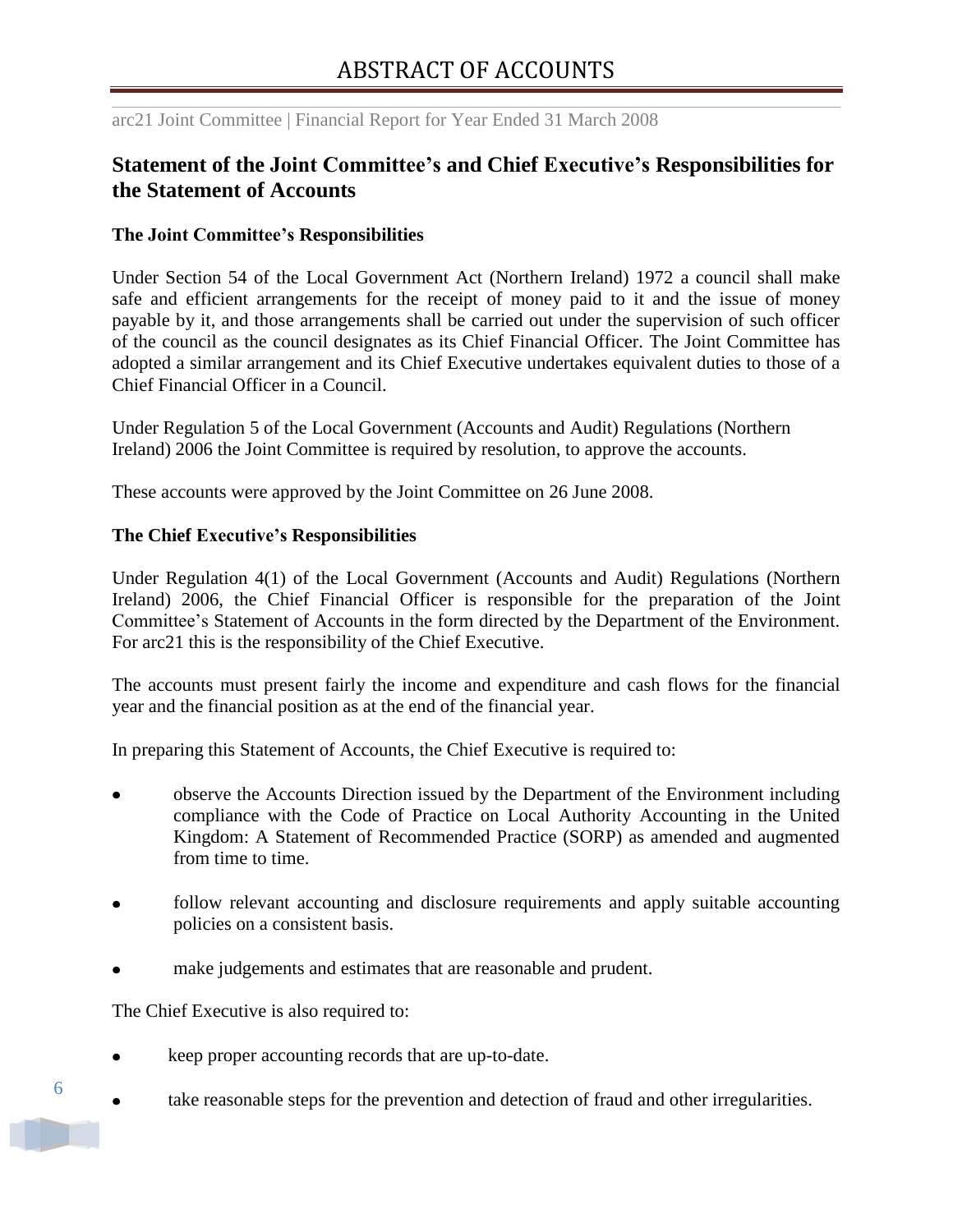## <span id="page-8-0"></span>**Annual Governance Statement 2007/2008**

#### **Scope of responsibility**

The Joint Committee is responsible for ensuring that its business is conducted in accordance with the law and proper standards, and that public money is safeguarded and properly accounted for, and used economically, efficiency and effectively. The Joint Committee also has a duty under the Local Government (Best Value) Act (Northern Ireland) 2002 to make arrangements for continuous improvement in the way in which its functions are exercised, having regard to a combination of economy, efficiency and effectiveness.

In discharging this overall responsibility, the Joint Committee is responsible for putting in place proper arrangements for the governance of its affairs, facilitating the effective exercise of its functions, and which includes arrangements for the management of risk.

The Joint Committee has prepared an Annual Governance Statement which is consistent with the principles of the CIPFA/SOLACE Framework Delivering Good Governance in Local Government and which sets out it's intention to achieve full compliance with the Framework for the year commencing 1 April 2009. This statement explains how the Joint Committee is progressing towards this and also meets the requirements of Regulation 2A of the Local Government Accounts and Audit (Amendment) Regulations (Northern Ireland 2006) in relation to the publication of a statement on internal control.

#### **The purpose of the governance framework**

The governance framework comprises the systems and processes, and culture and values, by which the Joint Committee is directed and controlled and its activities through which it accounts to, engages with and leads the community. It enables the Joint Committee to monitor the achievement of its strategic objectives and to consider whether those objectives have led to the delivery of appropriate, cost-effective services.

The system of internal control is a significant part of that framework and is designed to manage risk to a reasonable level. It cannot eliminate all risk of failure to achieve policies, aims and objectives and can therefore only provide reasonable and not absolute assurance of effectiveness. The system of internal control is based on an ongoing process designed to identify and prioritise the risks to the achievement of the Joint Committee"s policies, aims and objectives, to evaluate the likelihood of those risks being realised and the impact should they be realised, and to manage them efficiently, effectively and economically.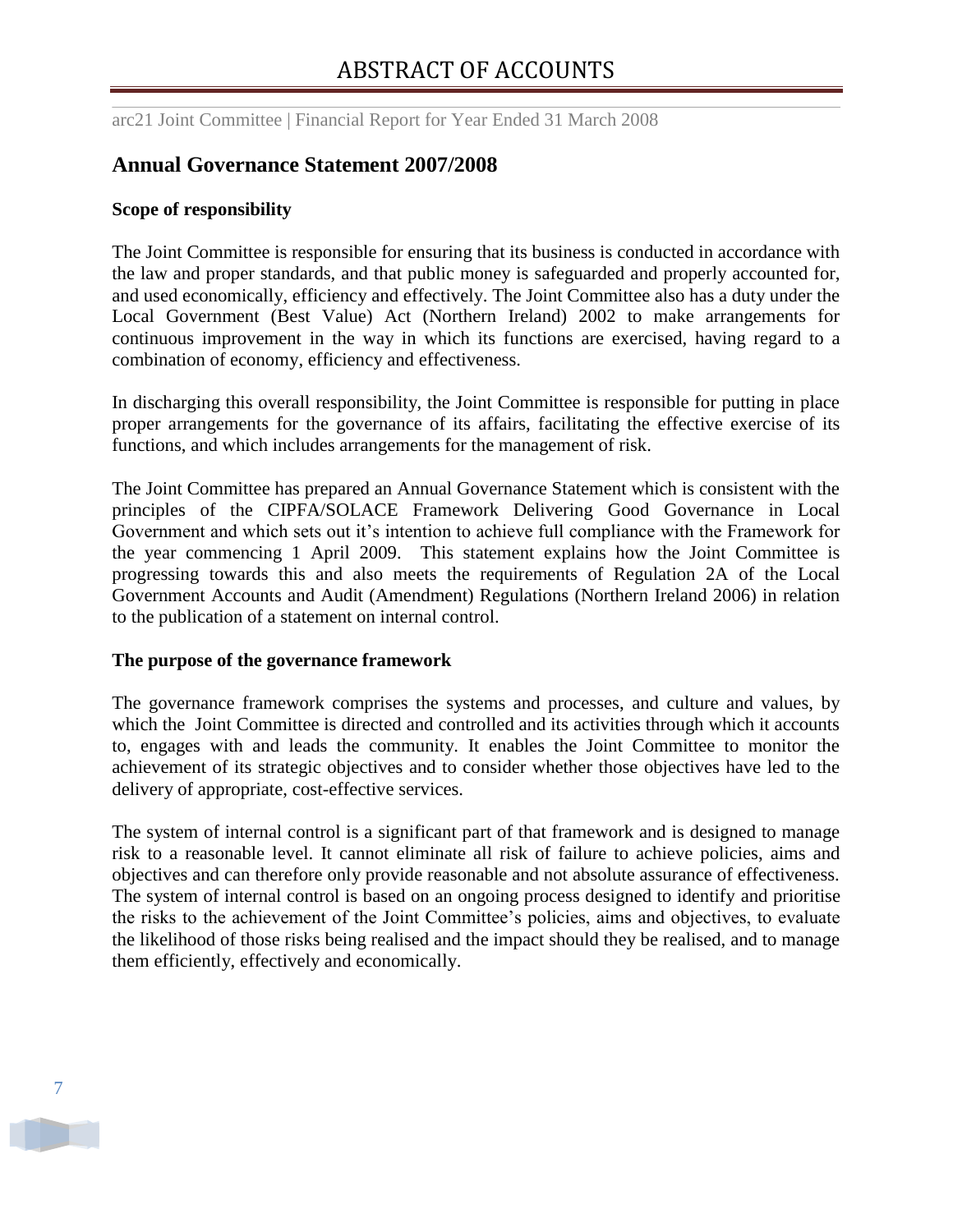arc21 Joint Committee | Financial Report for Year Ended 31 March 2008

In 2007 CIPFA withdrew its guidance relating to Statements on Internal Control with the publication of the joint CIPFA/SOLACE "Delivering Good Governance: Framework". This requires the publication of an Annual Governance Statement rather than a Statement on Internal Control. Local authorities in England have been preparing the less comprehensive Statement on Internal Control for several years. The Department recognises that the Joint Committees had been preparing to include with their accounts, for the first time in 2007-2008, a Statement on

Internal Control. As a result of the revised proper practice requirements, Joint Committees are required to prepare an Annual Governance Statement in 2007-2008, without having previously completed a Statement on Internal Control.

Some aspects of the Statement on Internal Control are carried forward to the Annual Governance Statement. Where this is the case, the Joint Committee will have undertaken the necessary preparatory work. Where the Annual Governance Statement provides additional requirements local government bodies will include with its disclosure one of the following:

- Compliance
- Intention to comply by 1 April 2009 (or earlier)
- Intention not to fully comply and reasons why.

**The Joint Committee intends to be fully compliant by 1 April 2009. Arrangements towards achieving full compliance commenced in 2007/08 and will continue in 2008/09 in order that the Joint Committee is fully compliant by 1st April 2009.**

#### **The Governance Framework**

The key elements of the systems and processes that comprise arc21"s governance arrangements are shown below. arc21 fully comply with the "Delivering Good Governance Framework" unless reference to the contrary is noted within the key element.

## **identifying and communicating the Joint Committee's vision of its purpose and intended outcomes for citizens and service users**

*arc21 has developed a 3 year corporate plan (2006-2009) which was informed by consultation*  with the main stakeholders, Member Councils, at a range of workshops. Following wide *consultation issues such as staff structure, funding, political representation, consensus, critical mass, economies of scale and the benefits of collaborating in a strategic partnership were raised, all of which helped shape the corporate plan. An annual plan is also in place setting out clear objectives and targets for the coming year.* 

*The corporate plan was circulated to all key stakeholders, continues to be distributed to relevant third parties as required and is available on the arc21 website.*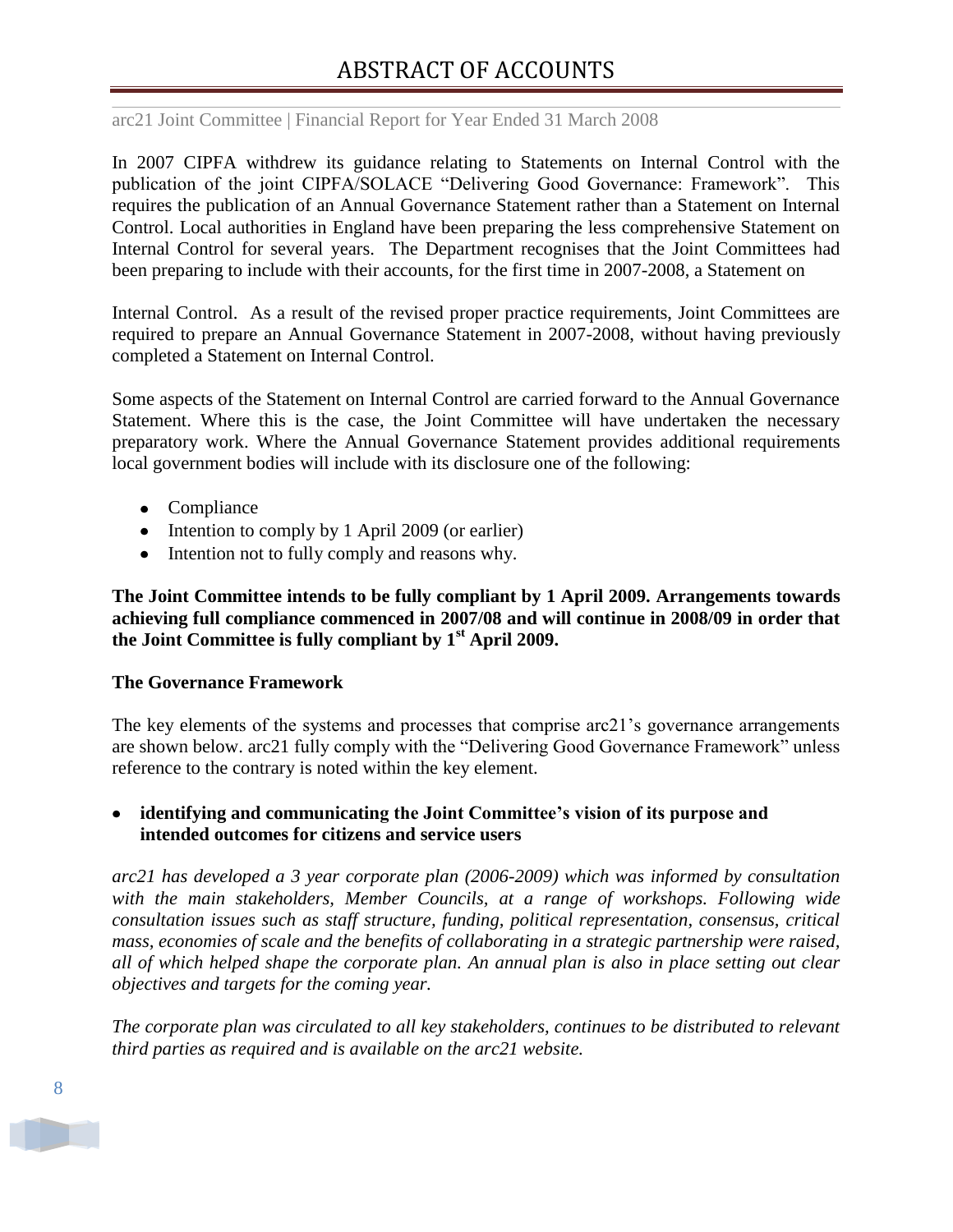## **reviewing the Joint Committee's vision and its implications for the Joint Committee's governance arrangements**

*The Corporate plan and the arrangements in place to deliver the plan are subject to continuous review to ensure currency and to ensure progress towards the achievement of arc21"s objectives. This is reflected in the production of the annual business plans.* 

**measuring the quality of services for users, to ensure that they are delivered in accordance with the Joint Committee's objectives and that they represent the best use of resources** 

*arc21 regularly engage with Member Councils to present progress reports and invite continuous feedback. A monthly bulletin is provided to Chief Executives, and arc21 has also published, and widely distributed, a magazine called Wasteline and hold annual presentations to the Chief Executives of Member Councils.* 

*Performance reports are presented monthly to the senior officers and elected members from Member Councils. These include performance in relation to arc21"s key contracts and progress towards further implementation of waste infrastructure contracts which have not been let.* 

**defining and documenting the roles and responsibilities of the executive, non-executive, scrutiny and officer functions, with clear delegation arrangements and protocols for effective communication** 

*arc21 operate within Terms of Agreement which were approved by all Member Councils in July 2003. They define the roles and responsibilities of the Joint Committee and the operational functions carried out under the direction of the Chief Executive. The Terms of agreement set out the 5 principles under which arc21 is governed and they are:*

- *Principle of Consensus*
- *Principle of Limit of Delegation*
- *Principle of Functional Responsibilities*
- *Principle of Equitable Shared Funding*
- *Principle of Equal Committee Representation*

*A Scheme of Delegation is also in place, approved by the Joint Committee which applies to the functions delegated to the Chief Executive. The levels of authority and responsibility are set out in the Scheme of Delegation.*

*Standing Orders are in place which deals with the conduct of the business of the formal meetings of the elected members at the Joint Committee.*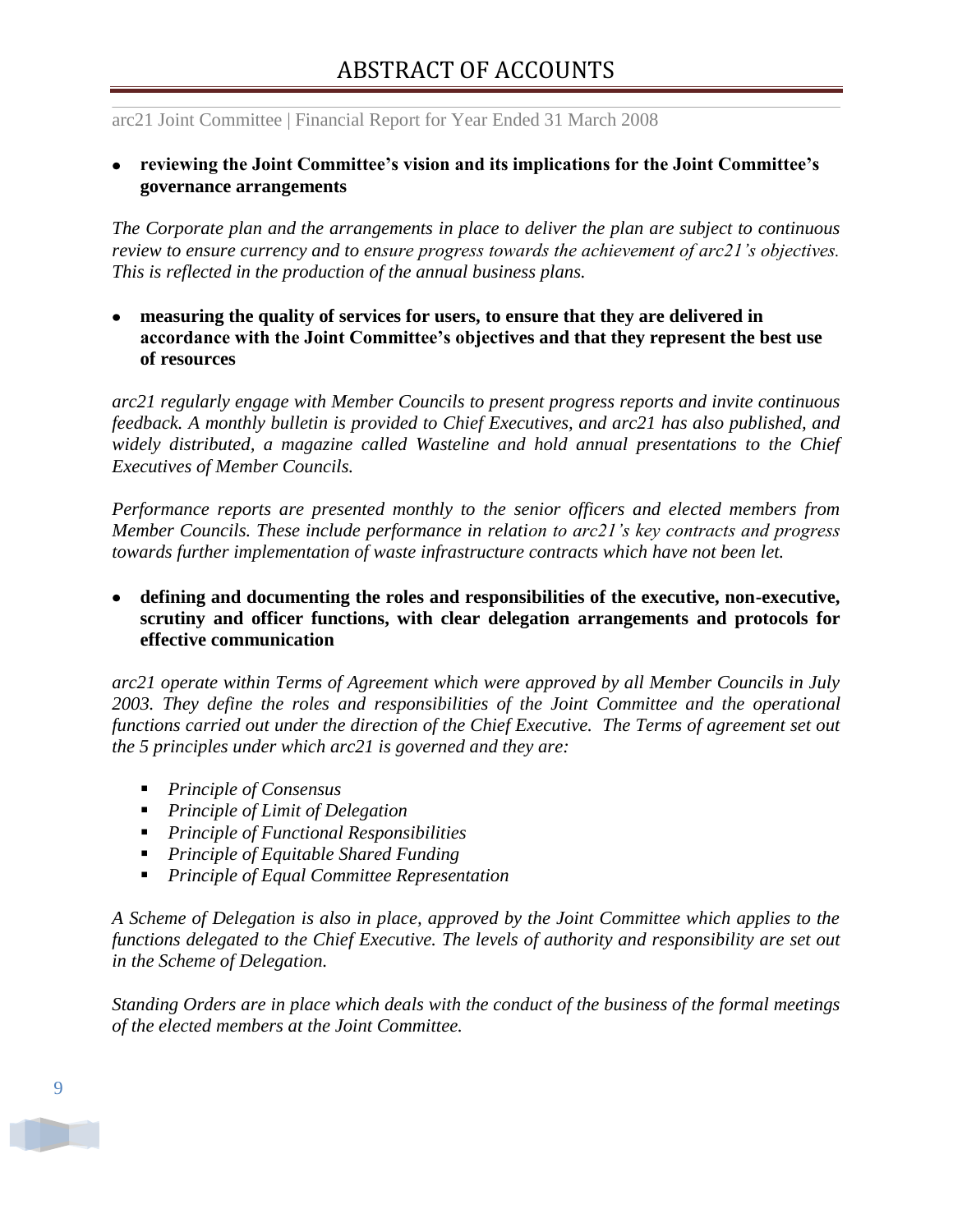#### **developing, communicating and embedding codes of conduct, defining the standards of behaviour for members and staff**

*The individual elected members of the Joint Committee are bound by the codes of conduct from their own council. In addition the members are bound by Standing Orders in relation to the regulation of business at the formal Joint Committee meetings.* 

*arc21 have adopted the Local Government Staff Commission model code of conduct for local government employees. The staff code of conduct for arc21 establishes guidance to staff on how they should behave. It touches on areas such as staff integrity, roles and responsibilities, use of resources, conflicts of interests and other issues which all influence how effective internal financial controls are in place. All staff receive induction training which includes an introduction to the Code of Conduct.*

**reviewing and updating standing orders, standing financial instructions, a scheme of delegation and supporting procedure notes/manuals, which clearly define how decisions are taken and the processes and controls required to manage risks** 

*The Standing Orders were developed from existing models in place within NI local government and are updated as and when required.*

*The Terms of agreement, approved by Member Councils in July 03, are kept under continuous review. Any changes require the approval of all 11 Member Councils of arc21.* 

*A Scheme of Delegation is also in place, approved by the Joint Committee which applies to the functions delegated to the Chief Executive by the Joint Committee. arc21"s Financial Regulations are incorporated within this.* 

*Following the provision of risk management training to all senior officers of arc21, Belfast City Council"s Audit Governance & Risk Services (AGRS) facilitated the production of a corporate risk register during 07/08. Risk action plans were put in place in December 2007 to manage the risks identified. The risk register and action plans are reviewed by the management team on an ongoing basis to ensure currency. All risks have been evaluated on the basis of likelihood and impact and have been allocated a risk owner. In addition all risks related to major contracts/procurement exercises are identified as part of the ongoing project management process within arc21.*

*A system of assurance reporting by Directors within arc21 was implemented in March 2008 and these signed assurance statements form part of the evidence to enable the sign off of the governance statement by the Accounting Officer, the Chief Executive.*

*An Assets and Borrowing policy was approved by the Joint Committee on the 28th February 2008 and this sets out the procedures required for accounting for capital transactions, including capital financing, in preparation for arc21 to acquire substantial assets.*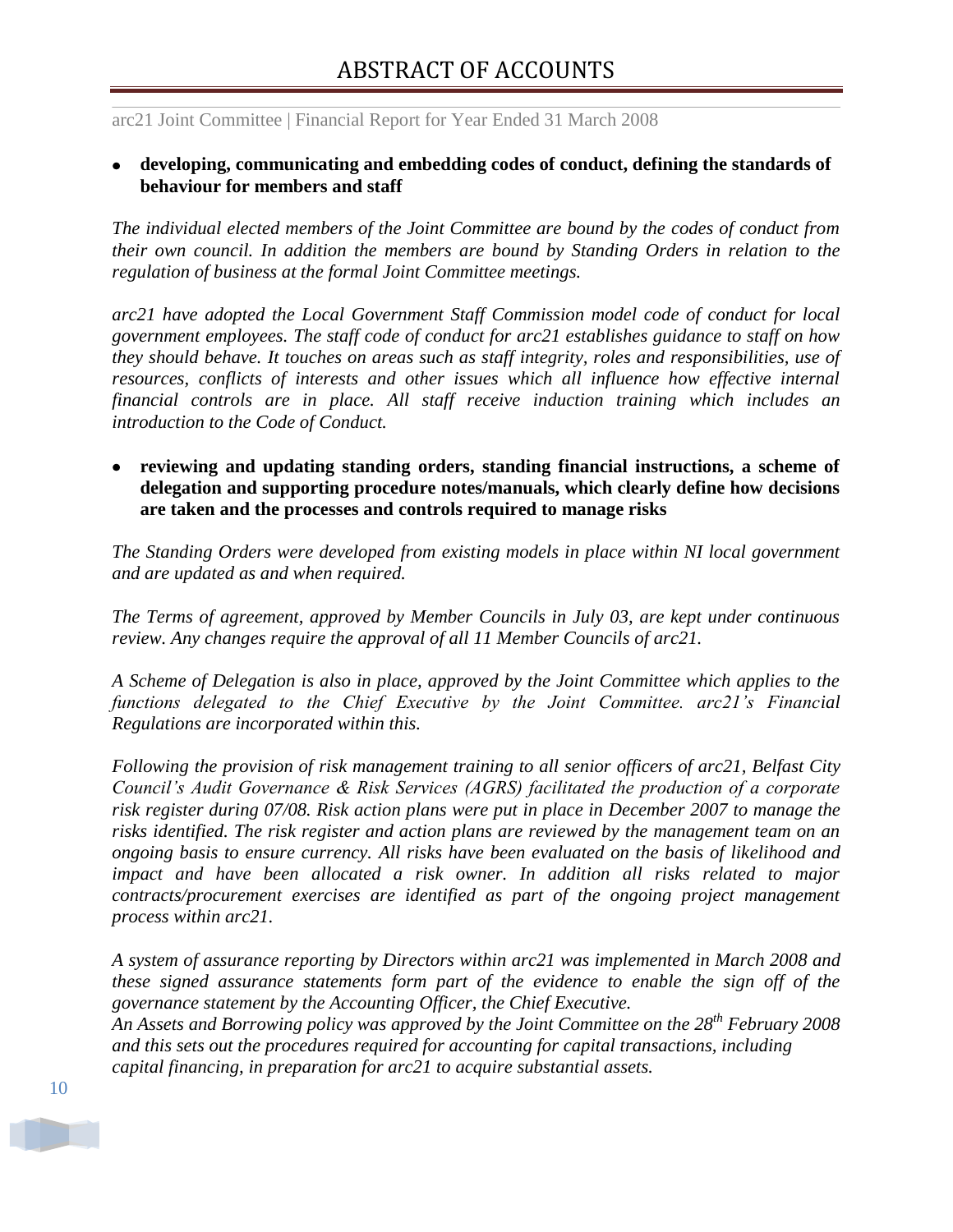#### **undertaking the core functions of an audit committee, as identified in CIPFA's Audit Committees – Practical Guidance for Local Authorities**

*Given the continuing rapid expansion of arc21, the need for an audit committee was identified during 2007/08. This was established by the Joint Committee on the 6th December 2007 with a terms of reference and agreed programme of work. The Audit Committee will provide an independent assurance on the adequacy of arc21"s risk management framework and associated control environment. It will provide an independent scrutiny of the organisation"s financial and non-financial performance to the extent that it exposes it to risk and weakens the control environment. The Committee will also oversee the financial reporting process.*

### **ensuring compliance with relevant laws and regulations, internal policies and procedures, and that expenditure is lawful**

*In accordance with the functions delegated to the Chief Executive in the Scheme of Delegation the Chief Executive and directors are responsible for, within their area of responsibility, ensuring that staff conduct business in accordance with the law and proper standards, and that public money, for which they are responsible, is safeguarded and properly accounted for, and used economically, efficiently and effectively.* 

*The Financial Regulations include an explicit reference to management responsibility for internal control. The Chief Executive is the designated officer responsible for the proper administration of the Joint Committee"s financial affairs. They set out the delegated powers of the Chief Executive in ensuring expenditure is lawful.* 

*The Code of Conduct for Local Government Employees provides guidance on a wide range of areas in relation to policies and procedures for staff. For example, arc21 have a Register of Interests in place*

*Ongoing legal advice is received from one of the Member Council"s (Belfast City Council"s Legal Services department) to provide relevant legal advice.* 

## **whistle-blowing and for receiving and investigating complaints from the public**

*A Public Interest Disclosure ("Whistleblowing") policy is in place and has been communicated to all staff and this matter is also included in the Code of Conduct for Local Government Employees. This is based on the Local Government Staff Commission model.*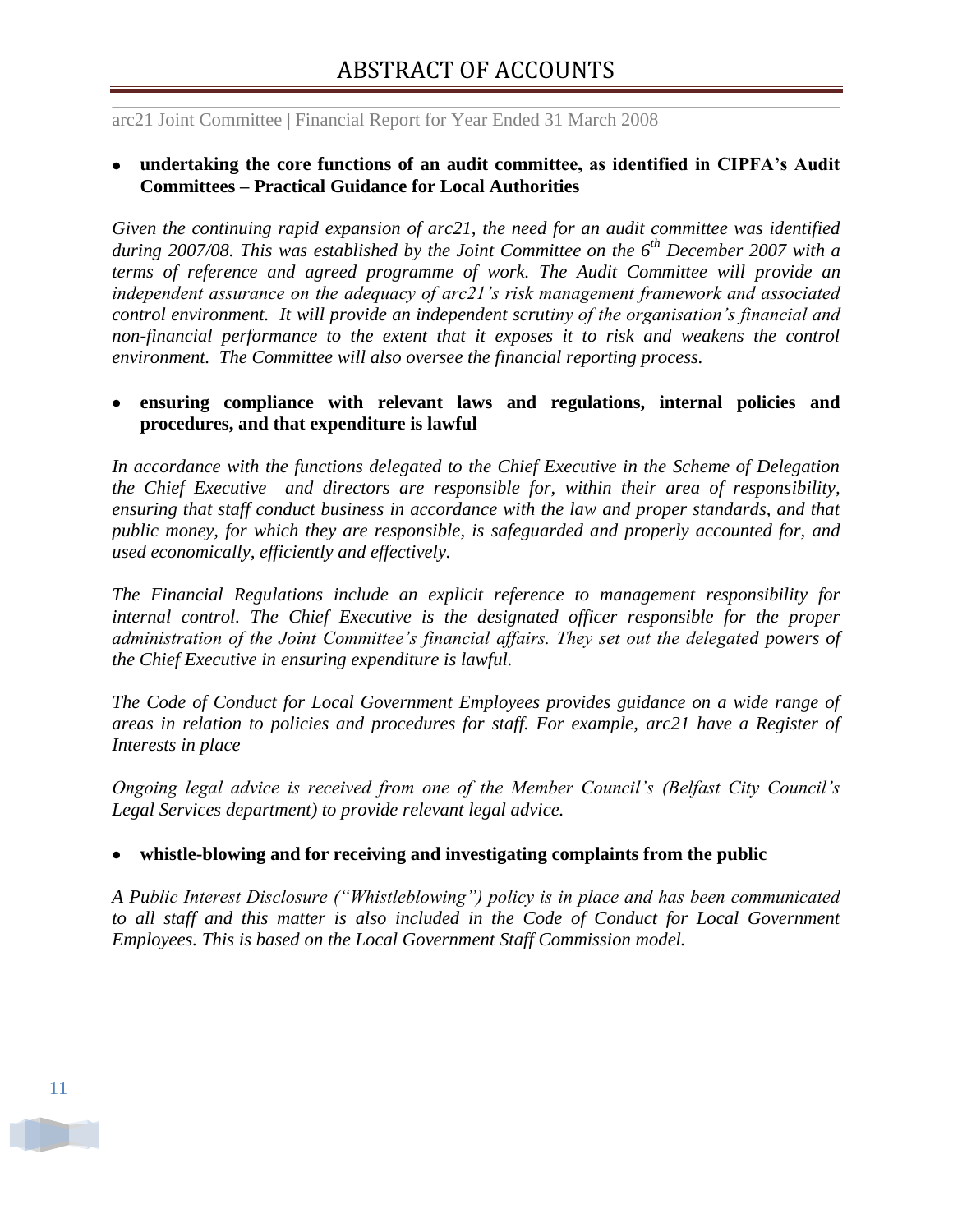**identifying the development needs of members and senior officers in relation to their strategic roles, supported by appropriate training**

*In terms of the needs of elected members on the Joint Committee and senior officers from the Joint Committee regular monthly meetings are held to ensure that they are kept up to date with issues as they emerge.*

*The members of the audit committee who are drawn from member councils have received specific audit committee training provided by CIPFA, on the 8th May 2008.*

*A major Energy from Waste conference was held by arc21 on the 31st March 2008 for officers and members to specifically raise awareness and deal with issues arising from this type of major waste infrastructure facility.* 

*Staff and Members have been involved in Technical Study visits, throughout the year, as part of the monitoring of waste infrastructure facilities in the marketplace.*

*In relation to officers within the organisation personal development plans are being put in place for 2008/09. All staff attend relevant seminars and conferences on a regular basis.* 

*All senior managers received formal risk management training provided by Belfast City Council"s AGRS in the period October to December 2007.*

*All staff receive induction training which includes an introduction to the Code of Conduct on joining the organisation.*

**establishing clear channels of communication with all sections of the community and other stakeholders, ensuring accountability and encouraging open consultation** 

*arc21 regularly communicate with key stakeholders, including Member Councils, contractors, Central Government Departments and Local Government bodies.*

*arc21 regularly engage with Member Councils to present progress reports and invite continuous feedback. A monthly bulletin is provided to the Chief Executives, and a magazine called Wasteline has been published and widely distributed and annual presentations to the Chief Executives of Member Councils are held. arc21 meet monthly with senior officers and elected members of Member Councils.*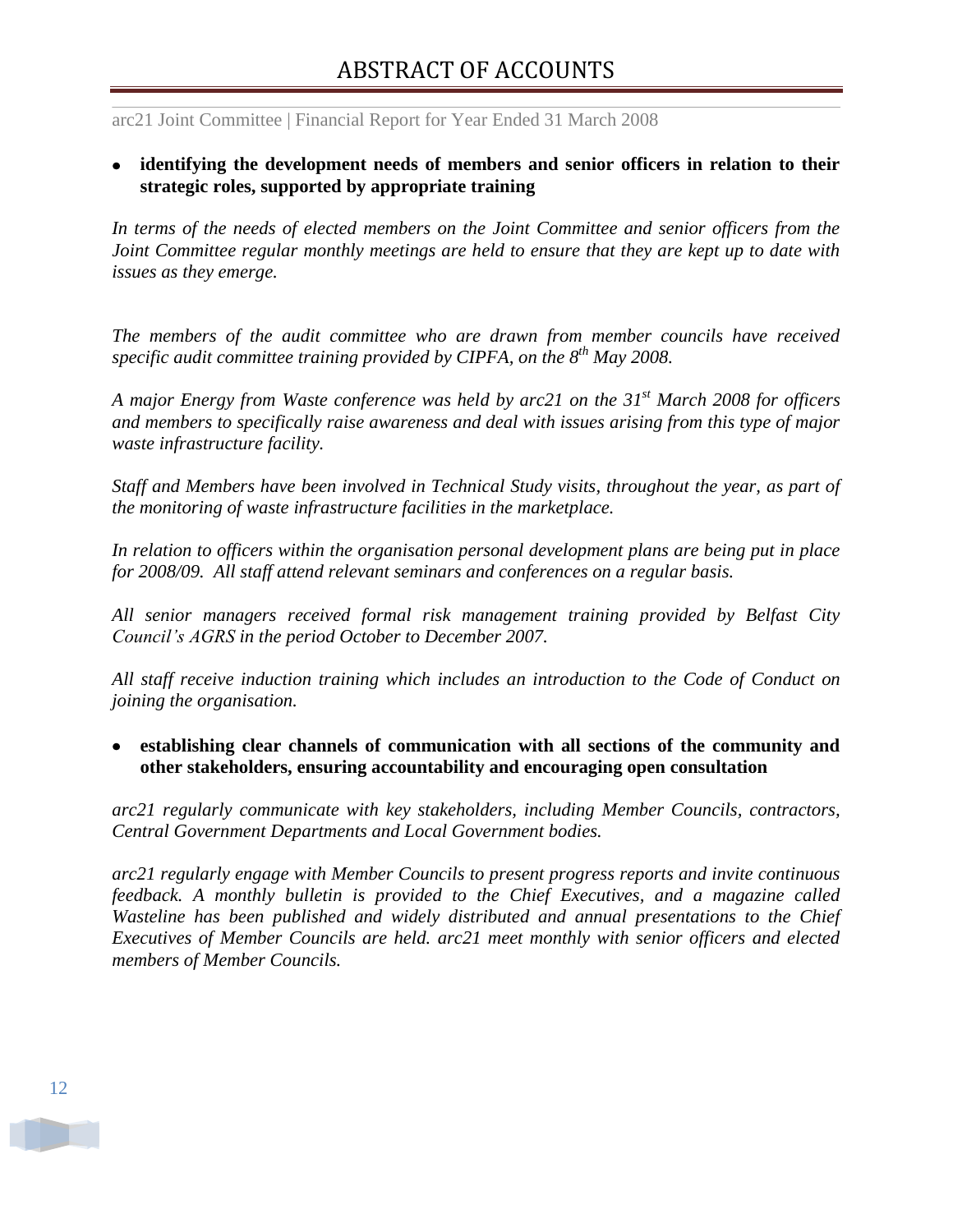arc21 Joint Committee | Financial Report for Year Ended 31 March 2008

#### **Review of effectiveness**

The Joint Committee has responsibility for conducting, at least annually, a review of the effectiveness of its governance framework including the system of internal control. A review of the system, of internal control was not carried out for the 2007-08 financial year as the service provided in 2007-08 did not cover all aspects of the organisation. The internal audit service was extended to cover all aspects of the organisation on the  $8<sup>th</sup>$  May 2008, when approval of an audit programme of work for the 2008-09 year was given by the Audit Committee. From 1 April 2008 the review of effectiveness will be informed by the work of the executive managers within the Joint Committee, who have responsibility for the development and maintenance of the governance environment, by the Head of Internal Audit"s annual report, and also by comments made by the external auditors.

Through the formal decision making process, recommendations will be brought to the Joint Committee for approval. The Senior Officers of member councils will also be involved in the decision making process and will be presented with reports on a regular basis for their comments and approval.

During the year Belfast City Council"s Audit Governance and Risk Services reviewed the effectiveness of the governance framework in place within arc21 against the requirements under the Audit and Accounts Legislation 2006 and against the guidance provided within DOE Circular LG/08/08 dated 9 June 2008.

This review identified the need for:

- Implementing processes for risk management including training for senior managers
- **The establishment of an Audit Committee**
- The introduction of year end Directors Assurance Statements
- The need to secure a more comprehensive Internal Audit Service covering all aspects of the organisation with the aim of gaining an annual report on the system of internal control

Local Government Audit have also provided a level of assurance through the provision of the annual external audit and management letter. An action plan is in place to address the issues identified.

The executive and the audit committee have been advised on the implications of the result of the review of the effectiveness of the governance framework and a plan to address weaknesses and ensure continuous improvement of the system is in place.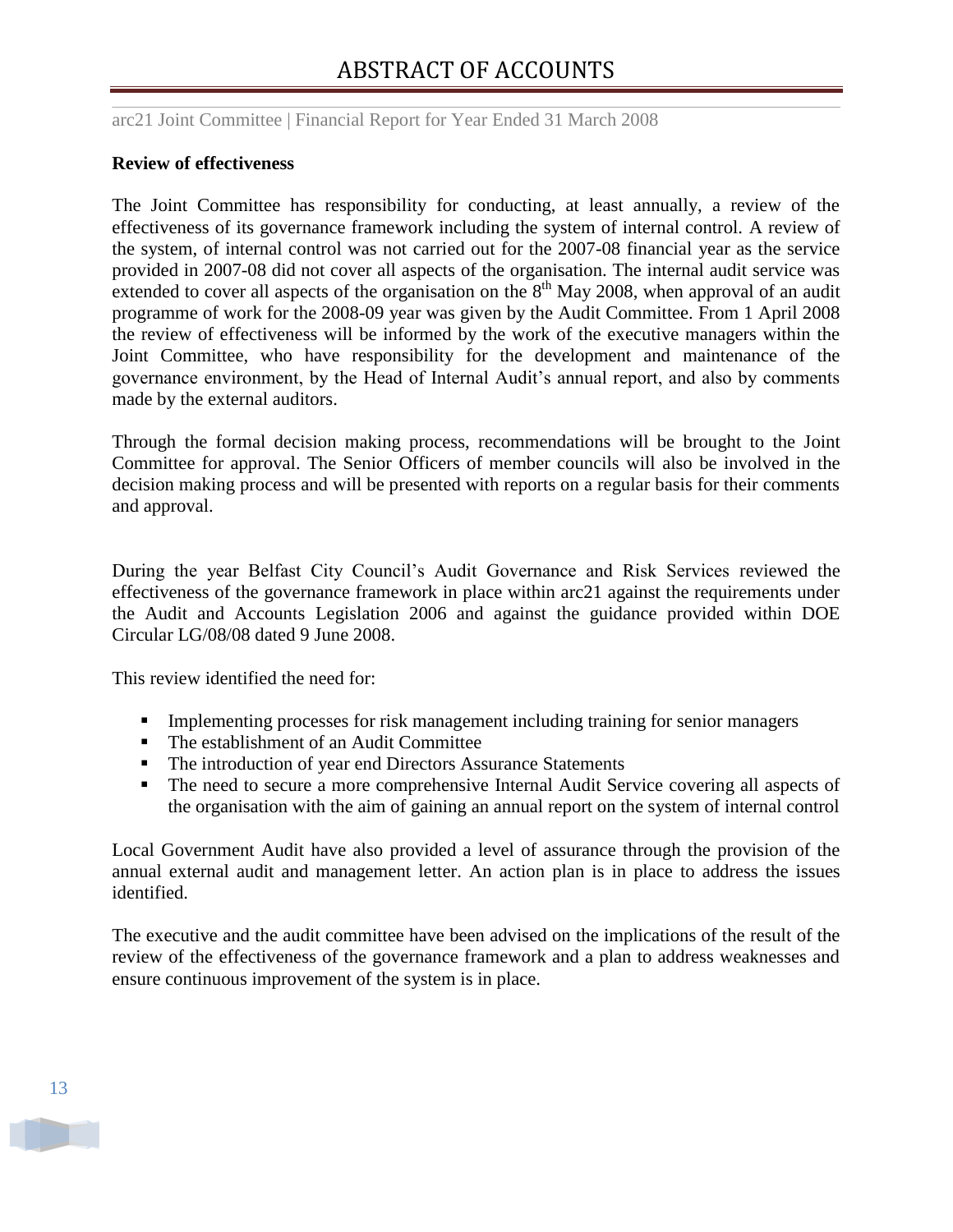#### **Significant governance issues**

During the year 2007/08 a number of required improvements to the overall governance framework within arc21 were identified and action was taken to address these issues as follows :

#### **Risk Management**

Following the provision of risk management training in the period October to December 2007 to all senior officers a corporate risk register was developed in January 2008. Risk action plans are in place to manage the risks identified. The risk register and action plans are reviewed by the management team on an ongoing basis to ensure currency.

#### **Assurance Statements**

A system of assurance reporting by Directors within arc21 was implemented in March 2008 and these signed assurance statements form part of the evidence to enable the sign off of the governance statement by the Accounting Officer, the Chief Executive.

#### **Audit Committee**

arc21 received a copy of the DAO(DFP) 07/07 dated 4 July 2007 from David Thomson, Treasury Officer of Accounts, dealing with the subject of Audit Committees and in addition, further discussed the subject with the Local Government Auditor during the audit of the accounts for the year 06/07 which took place in October 2007. As a result preparations were made to put in place an Audit Committee within arc21.

A decision to establish a formal Audit Committee was made at the December 2007 Joint Committee meeting and the inaugural meeting of the Audit Committee was held on  $8<sup>th</sup>$  May 2008. In view of the fact that the Audit Committee held its first meeting in the 08/09 year, full compliance with the new Governance Framework in the 07/08 year was not achieved in respect of this key element. At the meeting Members received bespoke training on Best Practice in Audit Committees which was provided by CIPFA. The Audit Committee adopted a terms of reference based on CIPFA"s model Terms of reference contained within the "Audit Committees – Practical Guidance for Local Authorities" Best practice guidance.

The terms of reference for the Audit Committee sets out a clear statement of purpose that it will provide an independent assurance on the adequacy of arc21"s risk management framework and associated control environment. It will provide an independent scrutiny of the organisation"s financial and non-financial performance to the extent that it exposes it to risk and weakens the control environment. The Committee will also oversee the financial reporting process.

The Audit Committee also agreed a programme of work with a commitment to a minimum of 4 meetings through the year and a commitment to the identification of any further training needs for members.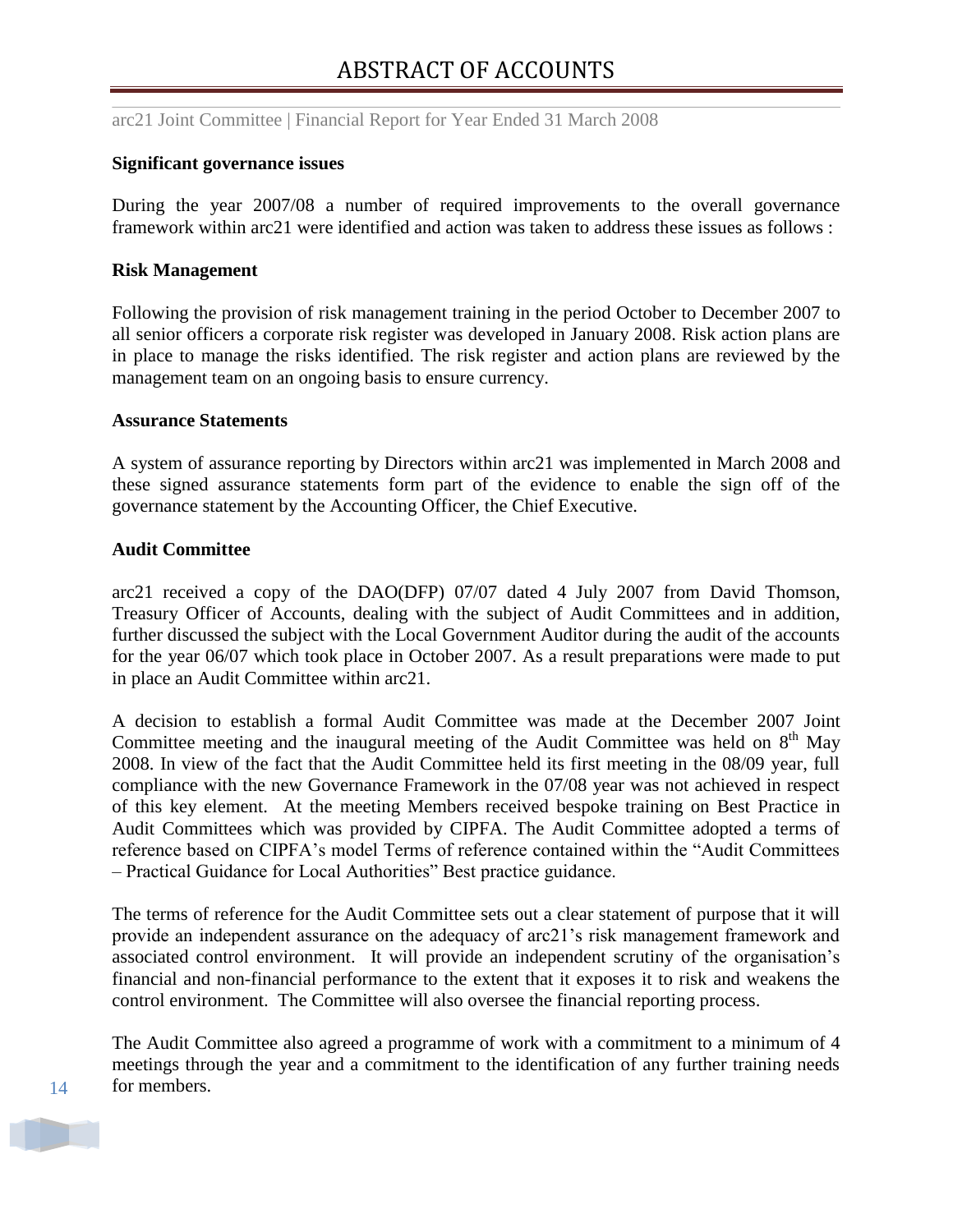#### **Internal Audit**

Previously, arc21 have engaged Belfast City Council's Audit Governance and Risk Services (AGRS) under a Service Level Agreement to carry out a number of specific audit assignments. While work undertaken provided a degree of assurance over specific activities, it was not geared to providing arc21 with an overall assurance on its risk management, governance and internal control arrangements.

To help address this gap, AGRS facilitated the development of a corporate risk register and associated processes at arc21 during the period October 2007 to March 2008. An audit needs assessment of arc21 was also carried out, in February 2008, leading to the production of a three year strategic plan of audits. This is designed to meet management"s requirements in terms of gaining assurance on risk management governance and internal control. This will be carried out in line with professional standards. This plan was agreed at the inaugural audit committee meeting on the  $8<sup>th</sup>$  May 2008.

#### **Code of Governance**

It is our intention to develop and adopt a Code of Governance during the first half of 2008/09 based on the six principles set out in the CIPFA/Solace "Good Governance in Local Government: A Framework".

It is proposed that, over the next financial year, 08/09, steps to address the above matters to further enhance our governance arrangements and ensure full compliance by 1 April 2009, will be taken. arc21 is satisfied that these steps will address the need for improvements that were identified in the review of effectiveness and their implementation and operation will be monitored as part of the next annual review.

**……………………………………. John R Quinn B.Sc., C.Eng., C.Env., M.I.C.E., F.C.I.W.M Chief Executive**

**Date 26 June 2008**

15

**On behalf of the Joint Committee**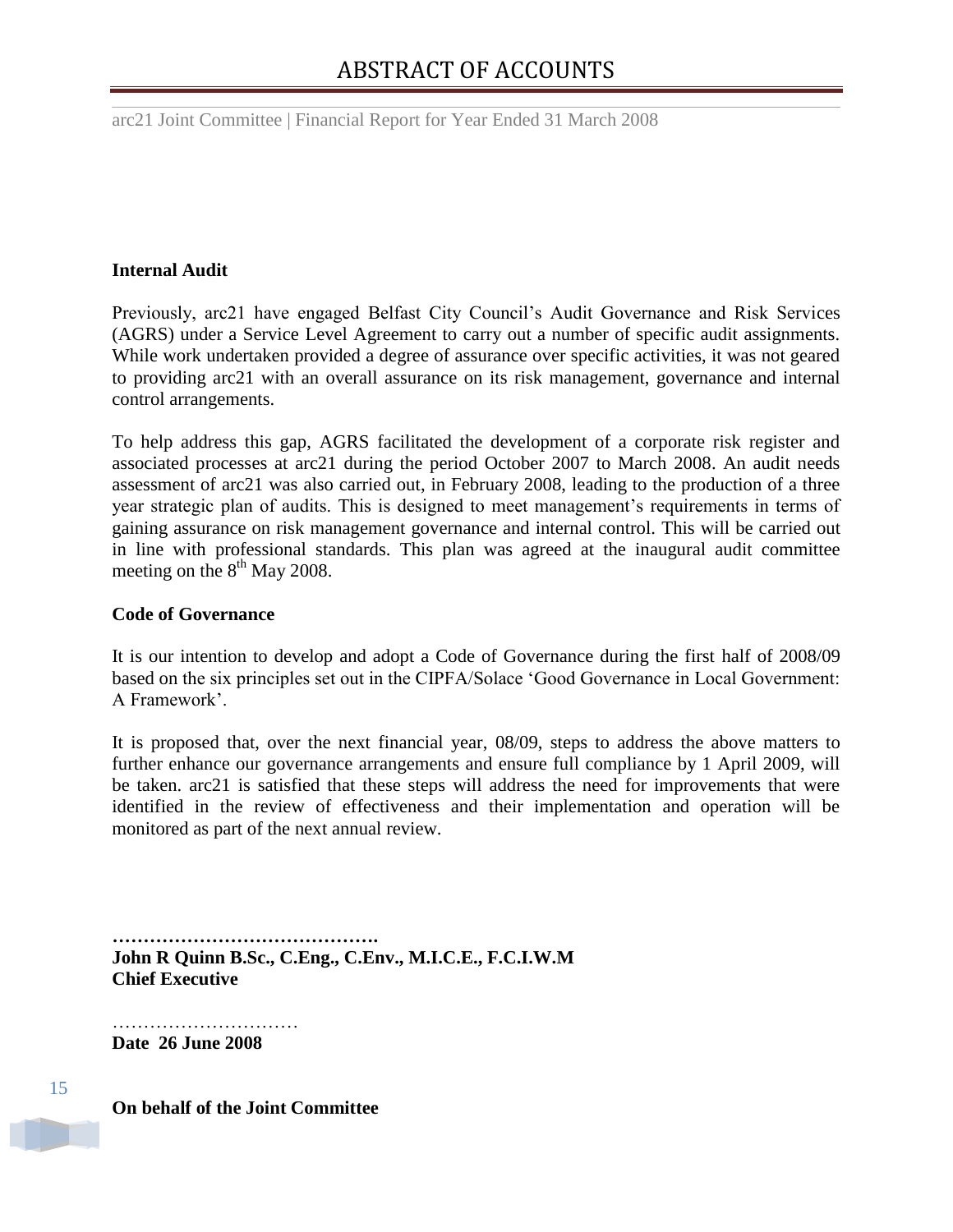## <span id="page-17-0"></span>**Local Government Auditor's Report to the Members of Joint Committee**

## **INDEPENDENT AUDITOR'S REPORT TO THE MEMBERS OF ARC21**

I have audited the statement of accounts of ARC21 for the year ended 31 March 2008 under the Local Government (Northern Ireland) Order 2005. The statement of accounts comprises the Income and Expenditure Account, Statement of Movement on the General Reserves Balance, Statement of Total Recognised Gains and Losses, Balance Sheet, and Cash Flow Statement. The statement of accounts has been prepared under the accounting policies set out within them.

This report is made solely to the Members of ARC21 in accordance with Local Government (Northern Ireland) Order 2005 and for no other purpose, as specified in the Local Government Code of Audit Practice issued by the Chief Local Government Auditor.

## **Respective responsibilities of the Chief Financial Officer and the independent auditor**

The Chief Financial Officer's responsibilities for preparing the statement of accounts in accordance with relevant legal and regulatory requirements and the Statement of Recommended Practice on Local Authority Accounting in the United Kingdom 2007 are set out in the Statement of Responsibilities for the Statement of Accounts.

My responsibility is to audit the statement of accounts in accordance with relevant legal and regulatory requirements and International Standards on Auditing (UK and Ireland).

I report to you my opinion as to whether the statement of accounts present fairly, in accordance with relevant legal and regulatory requirements and the Statement of Recommended Practice on Local Authority Accounting in the United Kingdom 2007, the financial position of the local government body and its income and expenditure for the year.

I review whether the Annual Governance Statement reflects compliance with the Statement of Recommended Practice on Local Authority Accounting in the United Kingdom 2007. I report if it does not comply with proper practices specified by the Department of the Environment or if the statement is misleading or inconsistent with other information I am aware of from my audit. I am not required to consider, nor have I considered, whether the Annual Governance Statement covers all risks and controls. Neither am I required to form an opinion on the effectiveness of the local government body's corporate governance procedures or its risk and control procedures.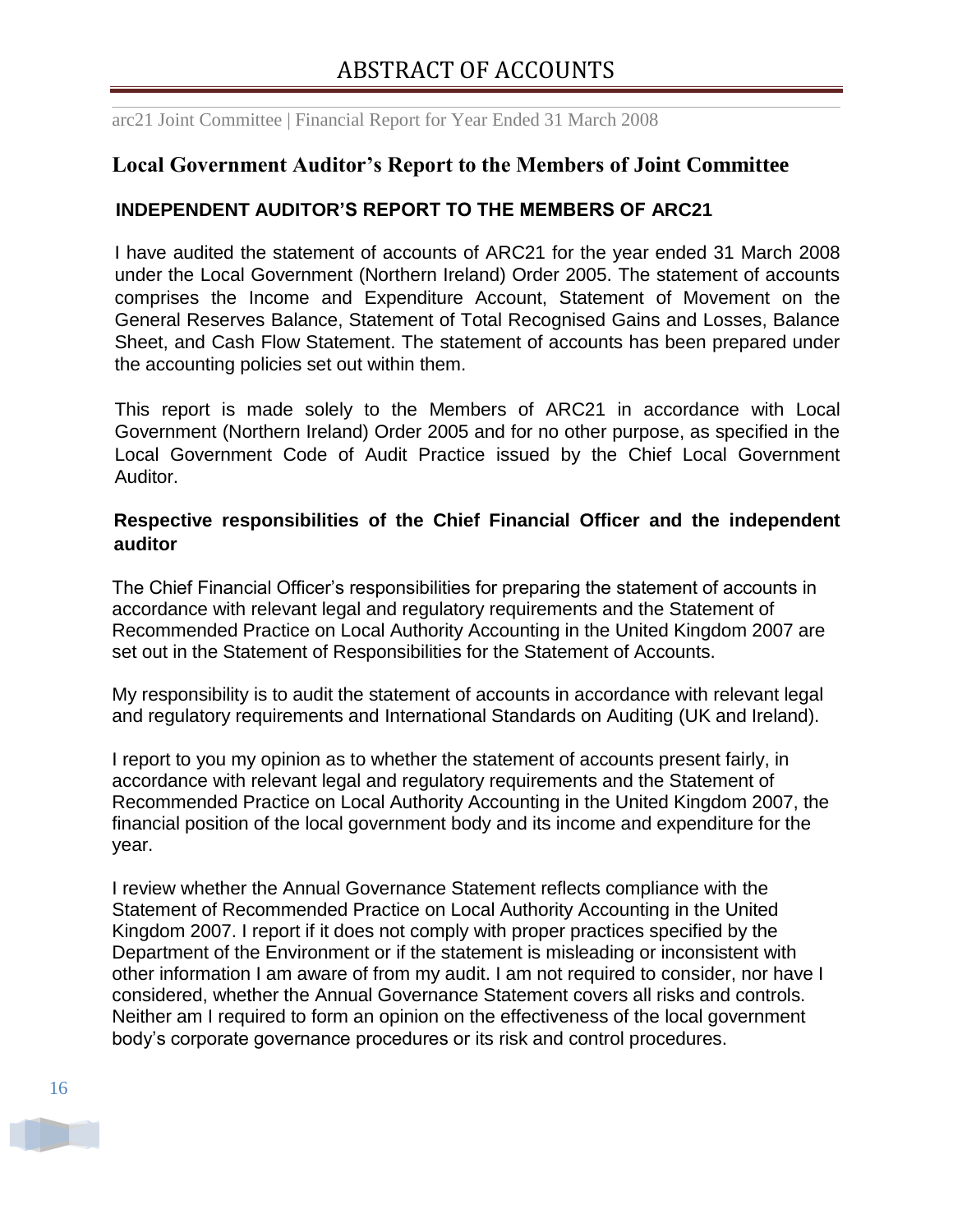I read other information published with the statement of accounts and consider whether it is consistent with the audited statement of accounts. This other information comprises only the Explanatory Foreword. I consider the implications for my report if I become aware of any apparent misstatements or material inconsistencies with the statement of accounts. My responsibilities do not extend to any other information.

## **Basis of audit opinion**

I conducted my audit in accordance with the Local Government (Northern Ireland) Order 2005, the Local Government Code of Audit Practice issued by the Chief Local Government Auditor and International Standards on Auditing (UK and Ireland) issued by the Auditing Practices Board. An audit includes examination, on a test basis, of evidence relevant to the amounts and disclosures in the statement of accounts. It also includes an assessment of the significant estimates and judgments made by the local government body in the preparation of the statement of accounts, and of whether the accounting policies are appropriate to the local government body's circumstances, consistently applied and adequately disclosed.

I planned and performed my audit so as to obtain all the information and explanations which I considered necessary in order to provide me with sufficient evidence to give reasonable assurance that the statement of accounts is free from material misstatement, whether caused by fraud or other irregularity or error. In forming my opinion I also evaluated the overall adequacy of the presentation of information in the statement of accounts.

## **Opinion**

In my opinion the statement of accounts presents fairly, in accordance with relevant legal and regulatory requirements and the Statement of Recommended Practice on Local Authority Accounting in the United Kingdom 2007, the financial position of ARC21 as at 31 March 2008 and its income and expenditure for the year then ended.

## **Certificate**

I certify that I have completed the audit of the accounts of ARC21 in accordance with the requirements of the Local Government (Northern Ireland) Order 2005 and the Local Government Code of Audit Practice issued by the Chief Local Government Auditor.

Local Government Auditor 106 University Street **Belfast** BT7 1EU Date 29 October 2008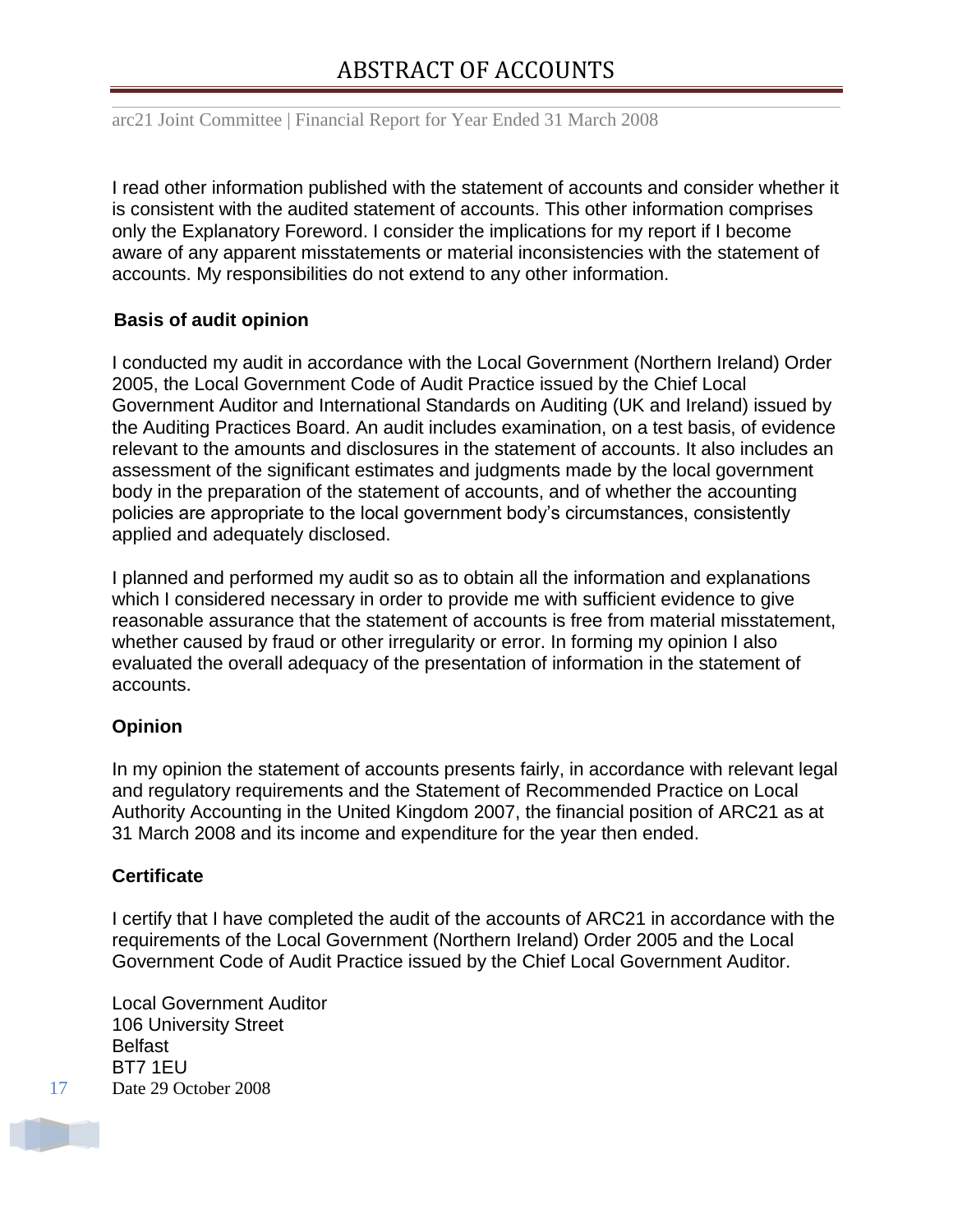arc21 Joint Committee | Financial Report for Year Ended 31 March 2008

| mcome and Expenditure for the Tear To of March 2000 | <b>NOTE</b>    | 2007/08    | 2006/07   |
|-----------------------------------------------------|----------------|------------|-----------|
| <b>INCOME:</b>                                      |                | £          | £         |
|                                                     |                |            |           |
| <b>Participating Councils</b>                       | 7              | 650,014    | 488,834   |
| Government Grant                                    |                | 210,854    | 182,045   |
|                                                     |                |            |           |
| <b>Bank Interest</b>                                | 6 <sub>b</sub> | 102,932    | 43,444    |
| Contract Income:                                    | 4a             |            |           |
| <b>Landfill Service</b>                             |                | 18,827,315 | 5,722,812 |
| Materials Recovery Facility- MRF                    |                | 1,576,800  | 1,610,131 |
| <b>MRF</b> Revenue Share                            |                | 1,176,807  | 807,915   |
| <b>Bring Service</b>                                |                | 191,662    | 149,134   |
| Supply of Bins and Bring Banks                      |                | 399,545    | 874,128   |
| <b>Other Contract Income</b>                        |                | 411,955    | 78,507    |
|                                                     |                |            |           |
| Other Income                                        |                | 211        | 267       |
|                                                     |                |            |           |
| <b>TOTAL INCOME</b>                                 |                | 23,548,095 | 9,957,217 |
|                                                     |                |            |           |
|                                                     |                |            |           |
| <b>EXPENDITURE:</b>                                 |                |            |           |
| <b>Employee Costs</b>                               | 5              | 406,904    | 338,406   |
| <b>Bank Interest</b>                                | 6a             | 1,123      | 165       |
|                                                     |                |            |           |
| <b>Other Operating Costs</b>                        |                | 528,032    | 301,646   |
| <b>Contract Expenditure:</b>                        | 4 <sub>b</sub> |            |           |
| <b>Landfill Service</b>                             |                | 18,827,315 | 5,722,812 |
| Materials Recovery Facility- Mrf                    |                | 1,576,800  | 1,610,131 |
| <b>MRF</b> Revenue Share                            |                | 1,176,807  | 807,915   |
| <b>Bring Service</b>                                |                | 191,662    | 149,134   |
| Supply of Bins and Bring Banks                      |                | 399,545    | 874,128   |
| Other Contract Costs                                |                | 409,535    | 94,031    |
|                                                     |                |            |           |
| <b>Other Costs</b>                                  |                | 1.00       | 1.00      |
|                                                     |                |            |           |
|                                                     |                |            |           |
|                                                     |                |            |           |
| <b>TOTAL EXPENDITURE</b>                            |                | 23,517,724 | 9,898,369 |
|                                                     |                |            |           |
|                                                     |                |            |           |
| <b>SURPLUS / DEFICIT</b>                            |                | 30,371     | 58,848    |
|                                                     |                |            |           |

## <span id="page-19-0"></span>**Income and Expenditure for the Year To 31 March 2008**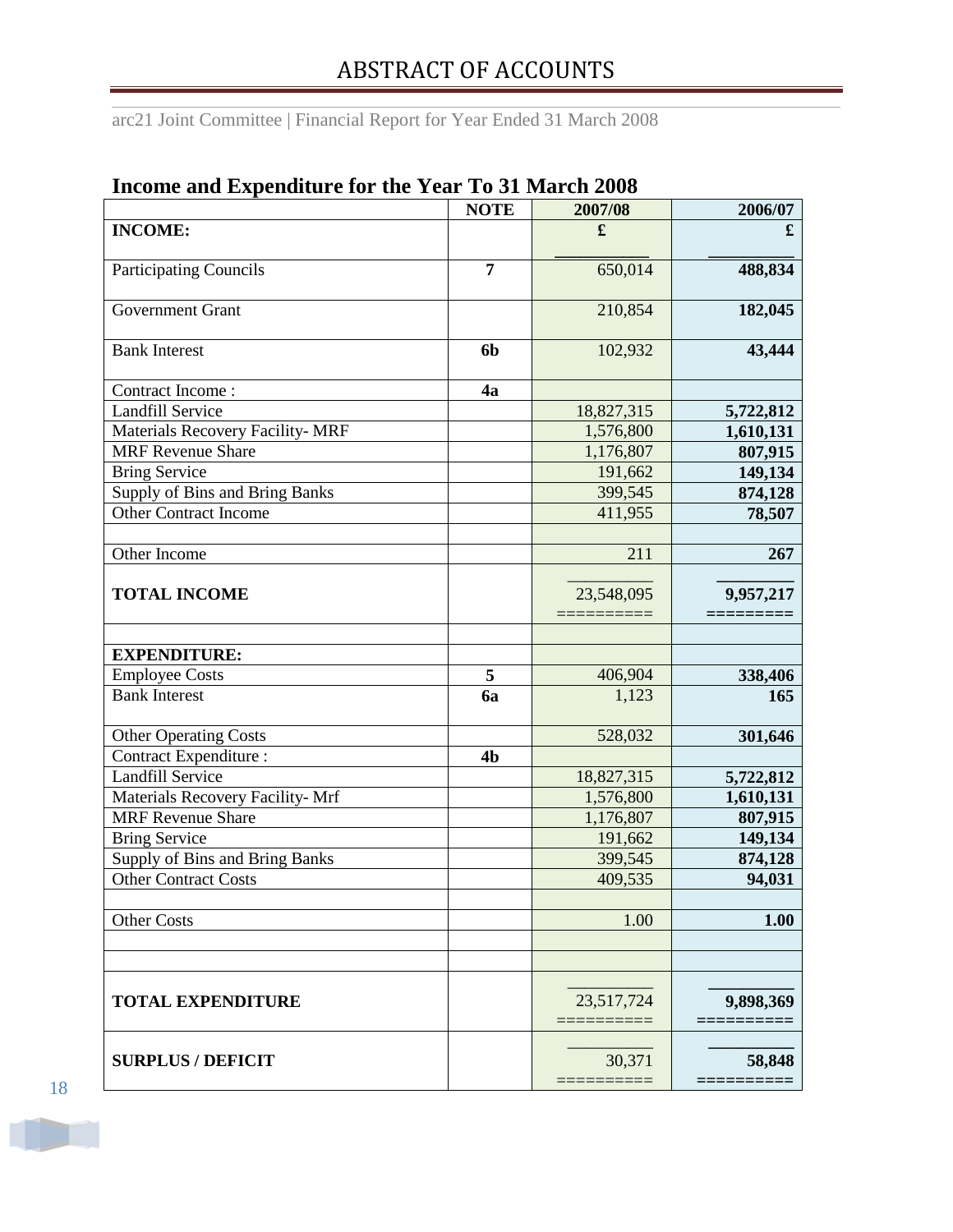## <span id="page-20-0"></span>**Statement of Movement on the General Reserves Balance for the Year Ended 31 March 2008**

|                                                                                                                                                           |              | 2007/08 | 2006/07  |
|-----------------------------------------------------------------------------------------------------------------------------------------------------------|--------------|---------|----------|
|                                                                                                                                                           | <b>Notes</b> | £       | £        |
| Surplus/(Deficit) for the year on the Income and Expenditure Account                                                                                      | 3            | 30,371  | 58,848   |
| Net additional amount required by statute and non-statutory proper<br>practices to be debited or credited to the General Reserves Balance for the<br>year | 3            | 7,100   | $\Omega$ |
| Movement on the General Reserves Balance for the year                                                                                                     | 3/22         | 23,271  | 58,848   |
| <b>Balance Brought Forward</b>                                                                                                                            | 22           | 541,750 | 482,902  |
| <b>Balance Carried Forward</b>                                                                                                                            | 22           | 565,021 | 541,750  |
|                                                                                                                                                           |              |         |          |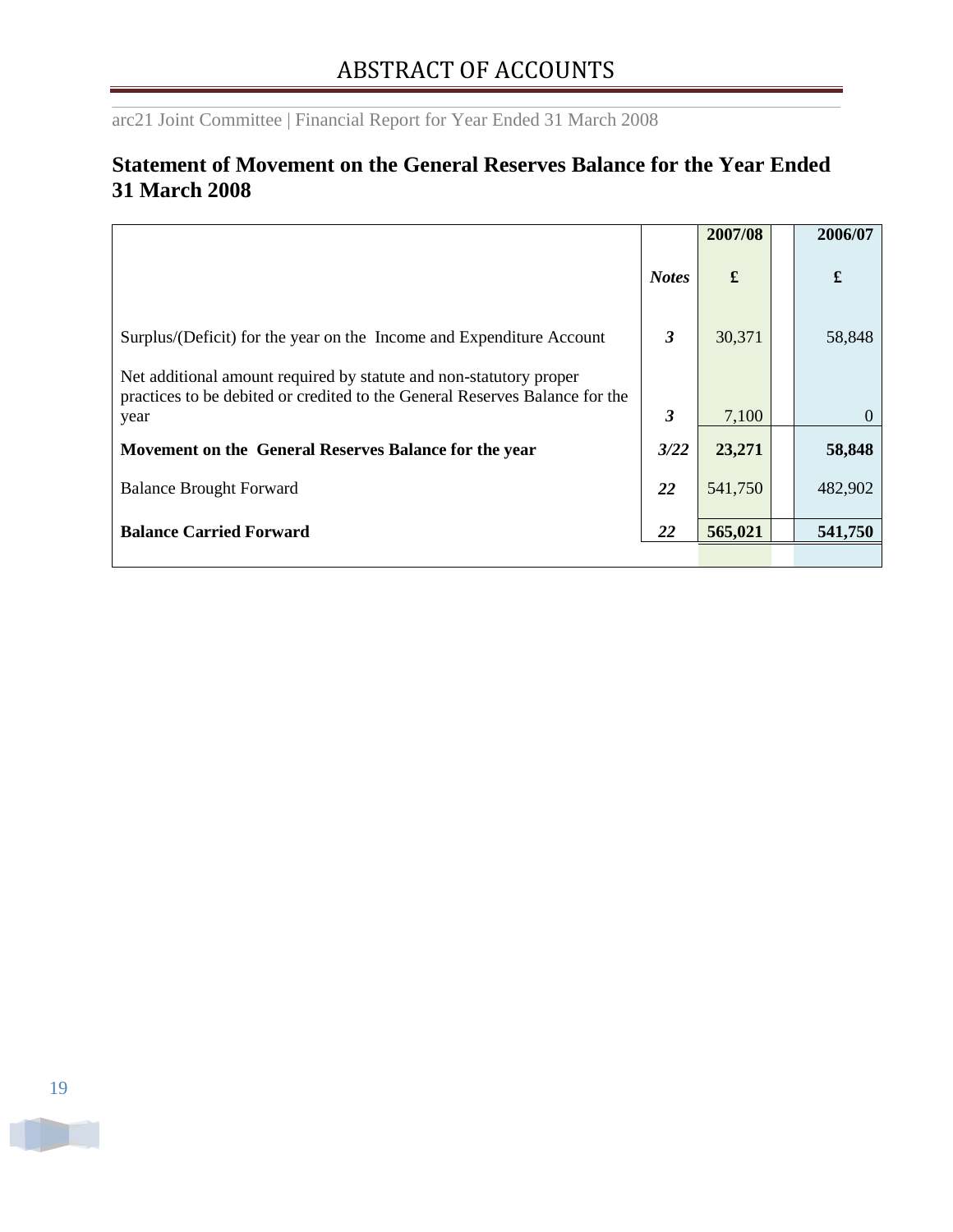## <span id="page-21-0"></span>**Statement of Total Recognised Gains and Losses for the Year Ended 31 March 2008**

|                                                                                            |                | 2007/08 | 2007/08  | 2006/07 | 2006/07        |
|--------------------------------------------------------------------------------------------|----------------|---------|----------|---------|----------------|
|                                                                                            | <b>Notes</b>   | £       | £        | £       | £              |
| Surplus/(Deficit) on the General Reserves -<br>Income and Expenditure Account for the year | $\mathfrak{z}$ |         | 30,371   |         | 58,848         |
| Surplus/(Deficit) arising on revaluation of fixed<br>assets                                | 8              |         | $\Omega$ |         | $\overline{0}$ |
| Surplus/(Deficit) arising on revaluation of<br>available-for-sale financial assets         |                |         | $\theta$ |         | $\mathbf{0}$   |
| Revaluation of pension reserve/provision                                                   | 18/22          |         | $\theta$ |         | $\overline{0}$ |
| Any other gains and losses required to be<br>included in the Statement of Total            |                |         |          |         |                |
| <b>Recognised Gains and Losses</b>                                                         |                |         | $\Omega$ |         | $\Omega$       |
| Other                                                                                      |                |         | $\Omega$ |         | $\Omega$       |
| Total recognised gains and losses for the year<br>(Change in Net Worth)                    |                |         | 30,371   |         | 58,848         |
| Prior period adjustments made during the year                                              |                |         | $\Omega$ |         | $\overline{0}$ |
| Total gains/(losses) recognised since last<br>annual report (Change in Net Worth)          |                |         | 30,371   |         | 58,848         |
|                                                                                            |                |         |          |         |                |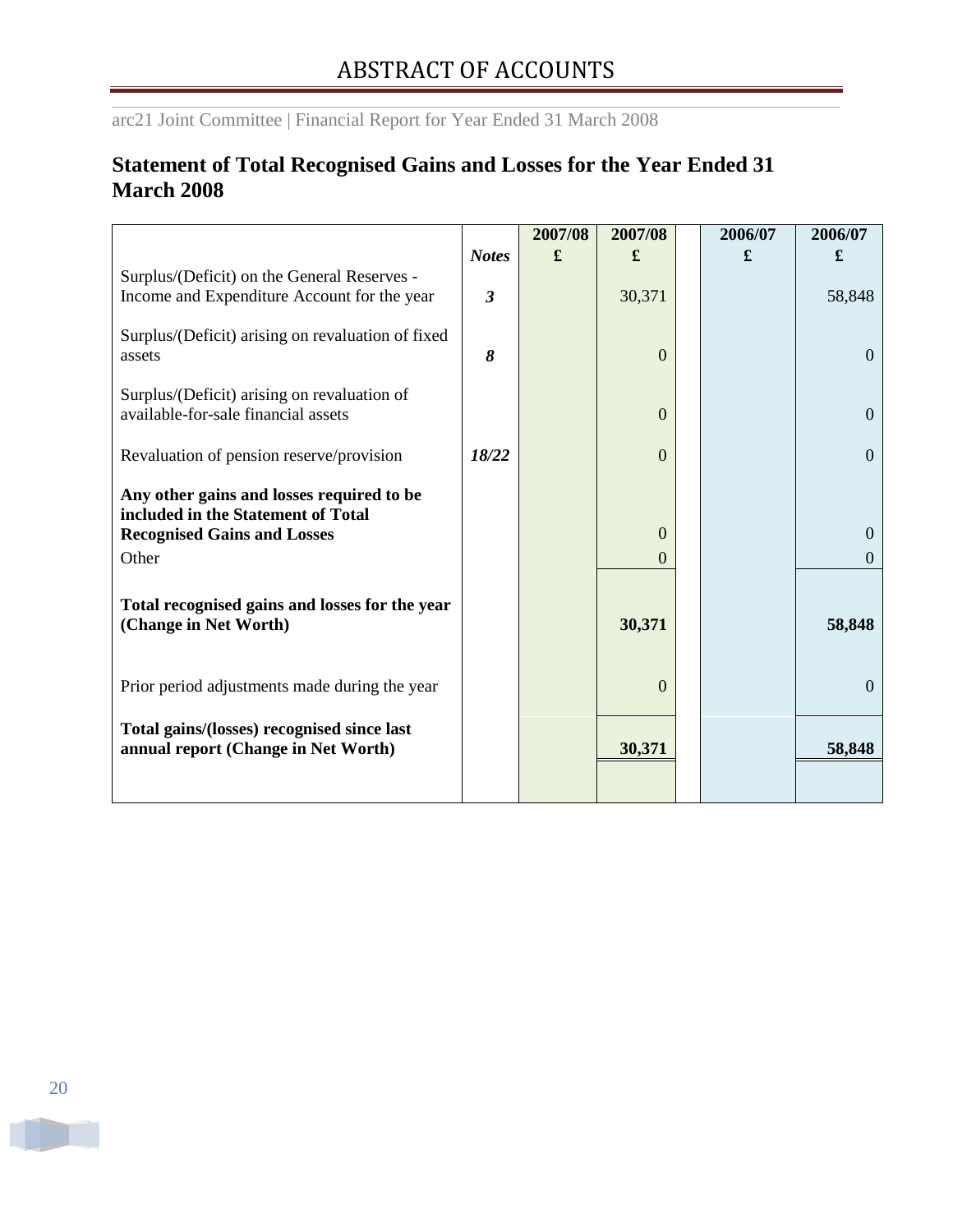arc21 Joint Committee | Financial Report for Year Ended 31 March 2008

## <span id="page-22-0"></span>**Balance Sheet as at 31 March 2008**

|                                                            |              | 2007/08          | 2006/07          |
|------------------------------------------------------------|--------------|------------------|------------------|
|                                                            | <b>Notes</b> | £                | £                |
| <b>FIXED ASSETS</b>                                        |              |                  |                  |
| <b>Tangible Fixed Assets</b>                               |              |                  |                  |
| <b>Operational Assets:</b>                                 |              |                  |                  |
| Land & Buildings                                           | 8            | $\boldsymbol{0}$ | $\mathbf{0}$     |
| <b>Infrastructure Assets</b>                               | 8            | $\Omega$         | $\Omega$         |
|                                                            |              |                  |                  |
| Vehicles, Plant, Furniture and Equipment                   | 8            | 7,100            | $\boldsymbol{0}$ |
| Non-Operational Assets:                                    |              |                  |                  |
| <b>Investment Properties</b>                               |              | $\mathbf{0}$     | $\mathbf{0}$     |
| <b>Assets under Construction</b>                           | 8            | $\Omega$         | $\boldsymbol{0}$ |
| Surplus Assets held for Disposal                           |              | $\Omega$         | $\boldsymbol{0}$ |
| <b>TOTAL FIXED ASSETS</b>                                  | 8            | 7,100            | $\bf{0}$         |
| Long Term Investments                                      |              | $\Omega$         | $\boldsymbol{0}$ |
| Long Term Debtors                                          | 12a          | $\Omega$         | $\theta$         |
| <b>TOTAL LONG TERM ASSETS</b>                              |              | 7,100            | $\mathbf{0}$     |
|                                                            |              |                  |                  |
| <b>CURRENT ASSETS</b>                                      |              |                  |                  |
| <b>Stocks</b>                                              | 11           | $\Omega$         | $\theta$         |
| Debtors                                                    | 12b          | 4,034,236        | 1,490,459        |
| <b>Short Term Investments</b>                              | 13/21a       | 2,173,237        | 1,063,056        |
| Cash and Bank                                              | 21a          | 65,936           | 1,383,108        |
|                                                            |              | 6,273,409        | 3,936,623        |
| <b>CURRENT LIABILITIES</b>                                 |              |                  |                  |
| Borrowing repayable on demand or within 12 months          | 14           | $\Omega$         | $\theta$         |
|                                                            |              |                  |                  |
| Creditors<br><b>Bank Overdraft</b>                         | 14           | 5,708,388        | 3,394,873        |
|                                                            |              | $\Omega$         | $\theta$         |
|                                                            |              | 5,708,388        | 3,394,873        |
| TOTAL ASSETS LESS CURRENT LIABILITIES                      |              | 572,121          | 541,750          |
| <b>LONG TERM LIABILITIES</b>                               |              |                  |                  |
| Borrowing repayable within a period in excess of 12 months | 15           | $\mathbf{0}$     | $\boldsymbol{0}$ |
| <b>Deferred Liabilities</b>                                | 16           | $\theta$         | $\theta$         |
| Government Grants - deferred                               | 19           | $\theta$         | $\boldsymbol{0}$ |
| Provisions                                                 | 18           | $\Omega$         | $\theta$         |
|                                                            |              |                  |                  |
| <b>NET ASSETS</b>                                          |              | 572,121          | 541,750          |
| <b>RESERVES:</b>                                           |              |                  |                  |
| Capital Adjustment Account                                 | <b>22</b>    | 7,100            | $\mathbf{0}$     |
| Financial Instruments Adjustment Account                   | 22           | $\theta$         | $\theta$         |
| <b>Revaluation Reserve</b>                                 | 22           | $\theta$         | $\theta$         |
| Available-for-sale Financial Instruments Reserve           | 22           | $\theta$         | $\theta$         |
| Pensions Reserve                                           | 22           | $\theta$         | $\theta$         |
| <b>Capital Receipts Reserve</b>                            | 22           | 0                | $\theta$         |
| Capital Fund                                               | 22           | $\Omega$         | $\theta$         |
| Renewal and Repairs Fund                                   | 22           | $\theta$         | $\mathbf{0}$     |
| Other Balances and Reserves                                | 22           | $\theta$         | $\theta$         |
| <b>General Reserves</b>                                    | 22           | 565,021          | 541,750          |
| <b>Net Worth</b>                                           |              | 572,121          | 541,750          |
|                                                            |              |                  |                  |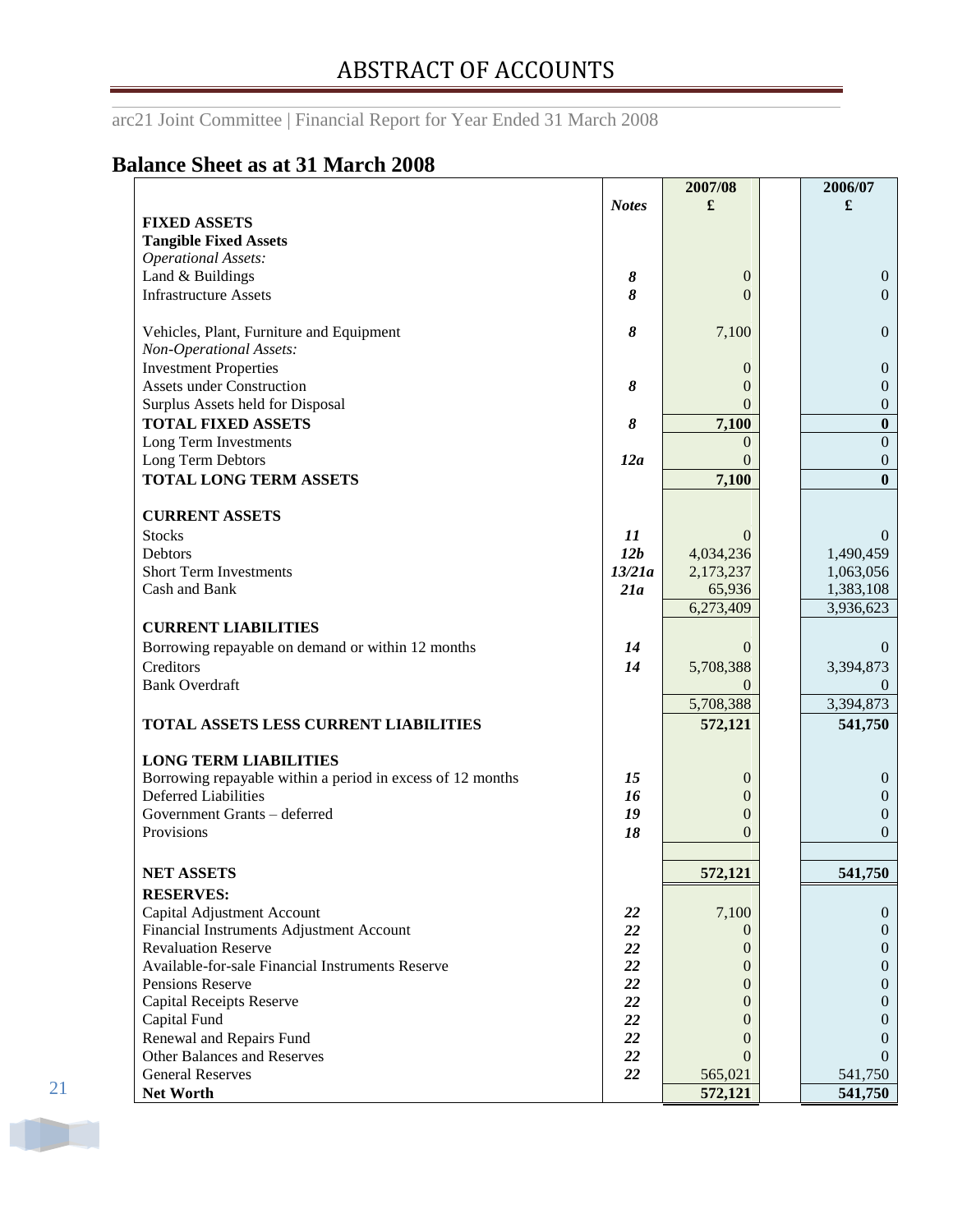## <span id="page-23-0"></span>**Cash Flow Statement as at 31 March 2008**

| 20                | $-1,123$<br>$\Omega$<br>105,470                                                                                            | $-302,338$<br>104,347 |            | $-165$<br>$\Omega$<br>40,915                                                                                                             | 1,915,254<br>40,751   |
|-------------------|----------------------------------------------------------------------------------------------------------------------------|-----------------------|------------|------------------------------------------------------------------------------------------------------------------------------------------|-----------------------|
| 21d(i)            | $-9,000$<br>$\overline{0}$<br>$\Omega$<br>$\boldsymbol{0}$<br>$\overline{0}$<br>$\Omega$<br>$\mathbf{0}$<br>$\overline{0}$ | $-9000$               |            | $\boldsymbol{0}$<br>$\overline{0}$<br>$\theta$<br>$\boldsymbol{0}$<br>$\boldsymbol{0}$<br>$\Omega$<br>$\boldsymbol{0}$<br>$\overline{0}$ | $\mathbf{0}$          |
| 21c<br>21c<br>21c | $\boldsymbol{0}$<br>$\Omega$<br>$\boldsymbol{0}$<br>$\Omega$                                                               | $\theta$              |            | $\boldsymbol{0}$<br>$\theta$<br>$\boldsymbol{0}$<br>$\Omega$                                                                             | $\Omega$<br>1,956,005 |
|                   | 21a                                                                                                                        |                       | $-206,991$ |                                                                                                                                          |                       |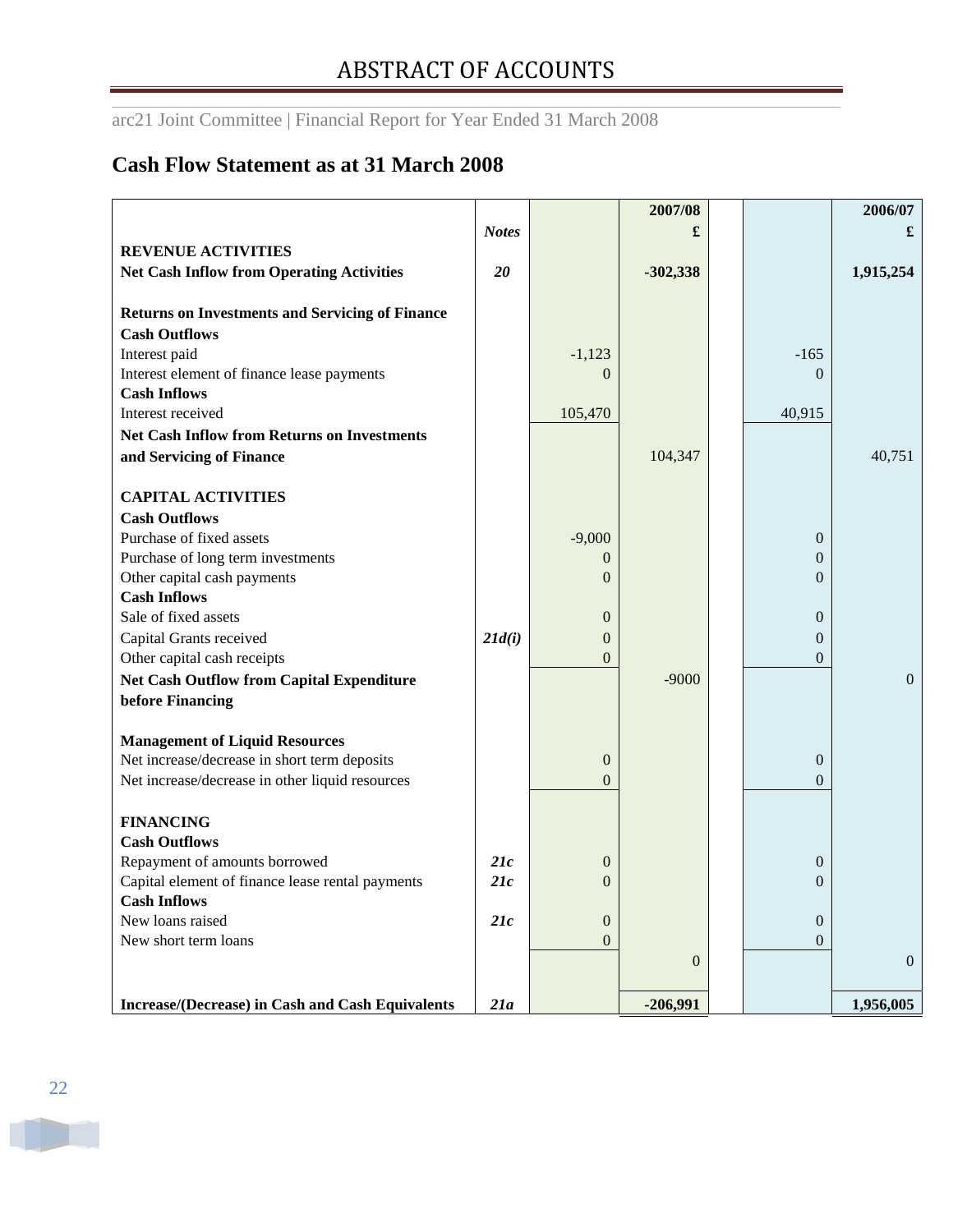## <span id="page-24-0"></span>**Notes to the Financial Statements**

#### **1. Accounting Policies**

#### **1a) General Principles**

The financial statements have been prepared under the historical cost convention, modified by the revaluation of land and buildings, and are in accordance with directions and guidance contained in the *"Code of Practice on Local Authority Accounting in the United Kingdom 2007: A Statement of Recommended Practic*e" (SORP) and in a form directed by the Department of the Environment in accordance with regulations 4 (1) and (2) in the Local Government (Accounts and Audit) Regulations (Northern Ireland) 2006. The general principles adopted in compiling and presenting the financial statements are those specified within the 2007 SORP. The 2007 SORP is based on approved accounting standards for the preparation of financial statements for the financial year beginning 1 April 2007. These financial statements comply with accounting standards issued or adopted by the Accounting Standards Board insofar as these are applicable to local government.

Following from this, the financial statements are presented on the basis that the Joint Committee will continue to operate for the foreseeable future, the going concern concept. The accounts also reflect the concept of the primacy of legislative requirements in that, where an accounting treatment is prescribed by law, it must be applied even if it contradicts another accounting concept. In addition the Chartered Institute of Public Finance and Accountancy (CIPFA) publish a number of bulletins dealing with capital finance and Best Value accounting, which have been followed when preparing these financial statements.

The Income and Expenditure Account on page 18 has been prepared using the requirements of the Best Value Accounting Code of Practice.

#### **1b) Accounting Concepts**

In general, the financial statements are prepared on the basis of historical cost modified by the revaluation of land, buildings, vehicles and plant subject to and in accordance with the fundamental accounting concepts set out below:

#### *Relevance*

The financial statements are prepared so as to provide readers with information about the Joint Committee"s financial performance and position that is useful for assessing the stewardship of public funds.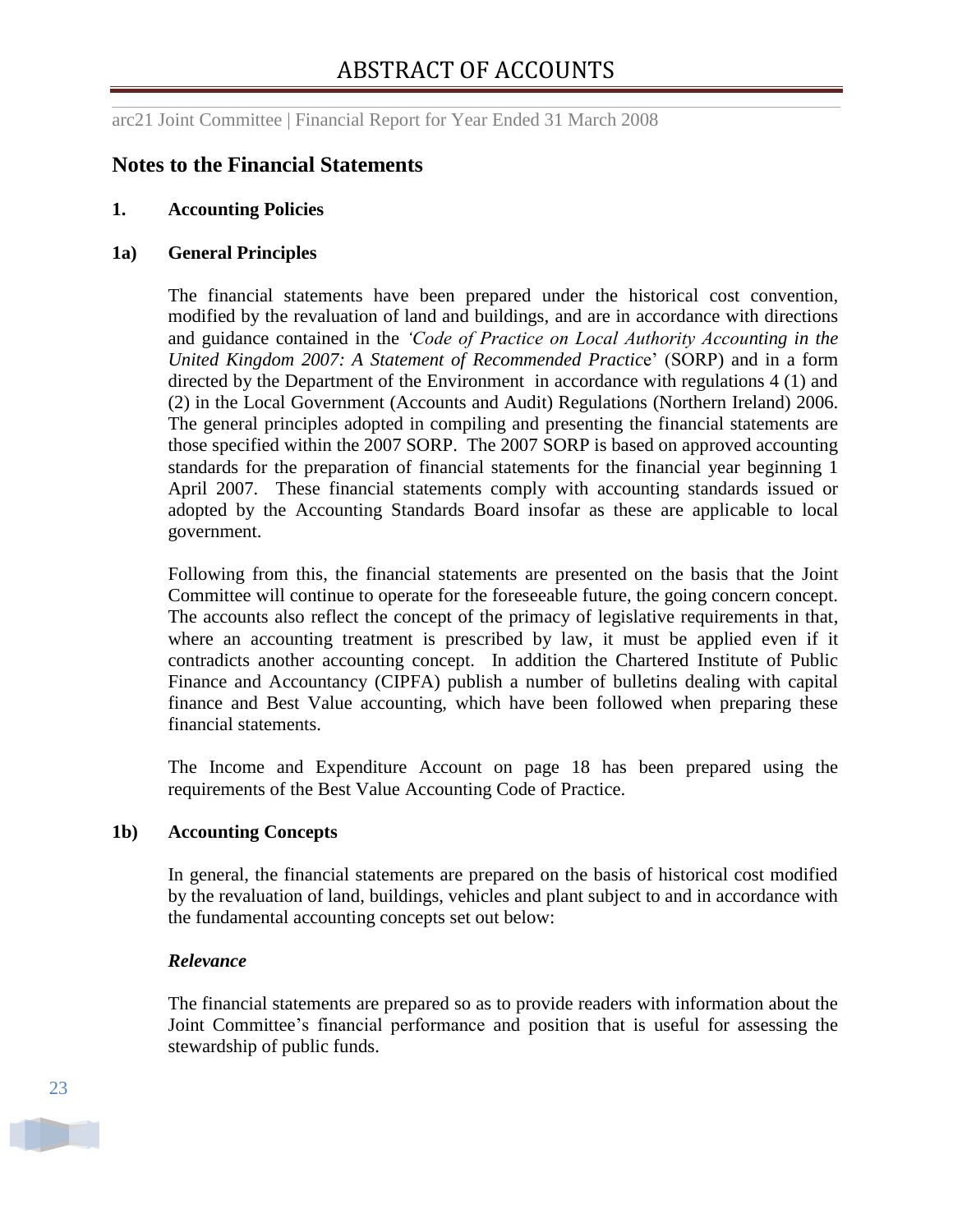#### *Reliability*

The financial statements are prepared on the basis that the financial information contained within them is reliable, i.e. free from material error, deliberate or systematic bias, complete within the bounds of materiality and represent faithfully what they intend to represent. Where there is uncertainty in measuring or recognising the existence of assets, liabilities, income and expenditure then prudence has been used as a basis to inform the selection and application of accounting policies and estimation techniques.

#### *Comparability*

The financial statements are prepared so as to enable comparison between financial years. To aid comparability the Joint Committee has applied its accounting policies consistently both during the year and between years.

#### *Understandability*

Every effort has been made to make the financial statements as easy to understand as possible. Nevertheless, an assumption has been made that the reader will have a reasonable knowledge of basic accounting and local government finance. Where the use of technical terms has been unavoidable, an explanation has been provided in the body of the financial statements.

#### *Materiality*

Certain information may be excluded from the financial statements on the basis that the amounts involved are not material either to the fair presentation of the financial position and transactions of the Joint Committee or to the understanding of the accounts.

#### *Accruals*

With the exception of the Cash Flow Statement, the financial statements have been prepared on an accruals basis. The accruals basis of accounting requires the non-cash effect of transactions to be reflected in the financial statements for the year in which those effects are experienced and not in the year in which the cash is actually received or paid.

#### **1c) Fixed Assets**

#### **i) Tangible Assets**

arc21 is primarily funded by way of contributions from participant Councils and revenue grants from Government. As a consequence, the activities of arc21 were deemed to be of a revenue nature with expenditure on assets such as computer equipment, office furniture and office equipment being charged to the Income and Expenditure Account.

24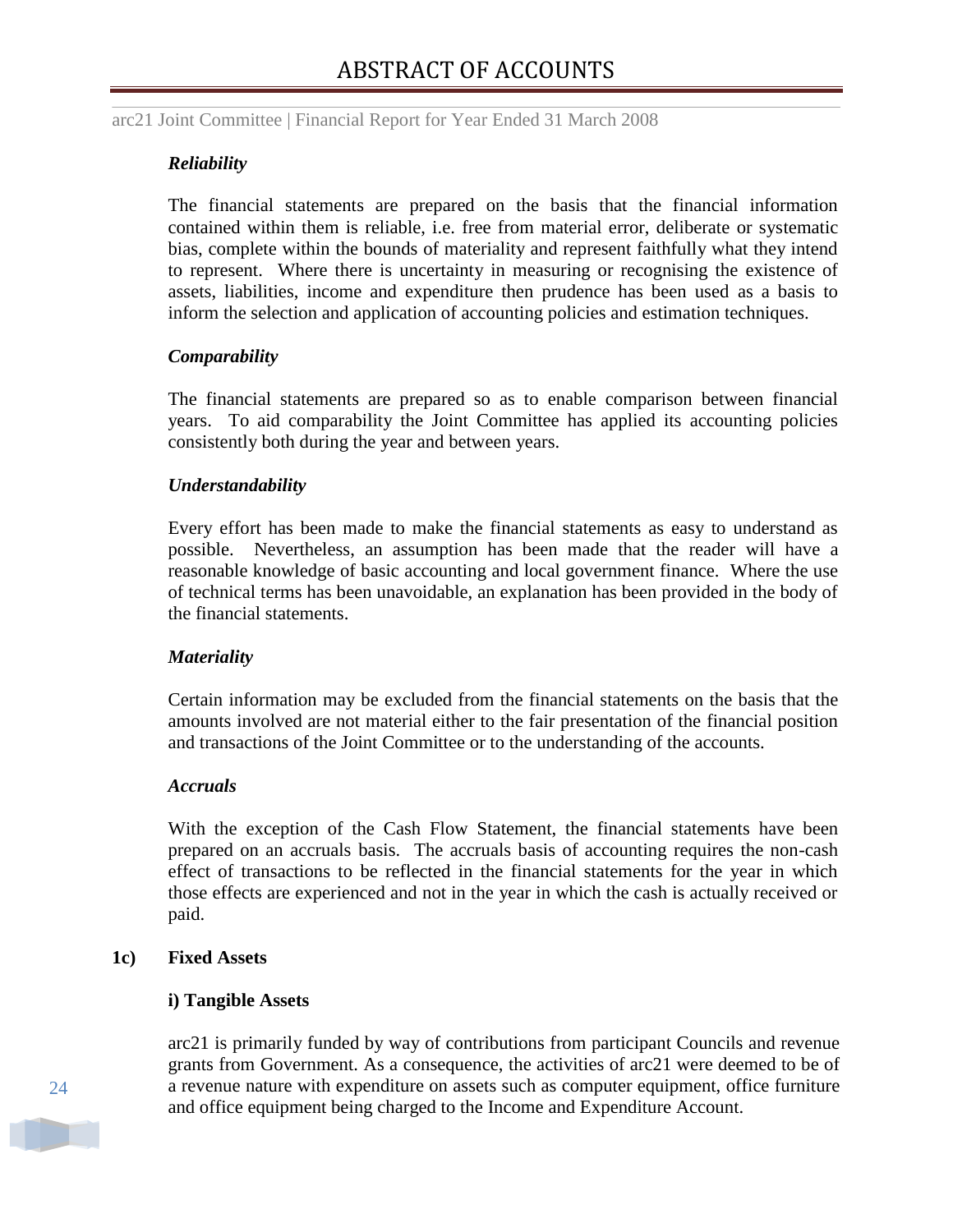### arc21 Joint Committee | Financial Report for Year Ended 31 March 2008

From 1 April 2007, with the significant growth in the organisation and in preparation for future substantial organisational developments, specifically in relation to the treatment of Residual Waste, the Joint Committee has changed its policy on Tangible Assets. Under the new policy the acquisition of Tangible Assets will be accounted for in the Balance Sheet. This policy will bring arc21 into line with that of councils in Northern Ireland.

This policy will require the utilisation of a Revaluation Reserve and a Capital Adjustment Account respectively. This change of accounting policy has not required a prior year adjustment.

All expenditure on the acquisition, creation or enhancement of tangible fixed assets is capitalised on an accruals basis in accordance with Financial Reporting Standard 15 Tangible Fixed Assets (FRS 15). The Joint Committee applies a de-minimis level of £5,000 to all fixed assets (on an individual asset basis), meaning only assets over £5,000 are capitalised. Expenditure on the acquisition of a tangible asset, or expenditure which adds to, and not merely maintains, the value of an existing asset, is capitalised and classified as a tangible fixed asset, provided that it yields benefits to the Joint Committee and the services it provides for a period of more than one year.

Assets acquired on terms meeting the definition of a finance lease are capitalised and included together with a liability to pay future rentals. If a fixed asset is acquired for other than a cash consideration or if payment is deferred, the asset is recognised and included in the Balance Sheet at fair value.

All fixed assets are initially capitalised at cost, but only those costs that are directly attributable to bringing the asset into working condition for its intended use. Fixed assets are included in the Balance Sheet as follows:

- Operational land and properties and other operational assets are included at the  $\bullet$ lower of net current replacement cost or net realisable value in existing use
- Infrastructure assets are included in the Balance Sheet at historical cost, net of  $\bullet$ depreciation, where appropriate
- Other non-operational assets, such as assets under construction, are included at  $\bullet$ historical cost.

If an asset is included at current value, it will formally be revalued, by either a qualified external or internal valuer, at intervals of not more than five years. The revised amount will then be included in the Balance Sheet.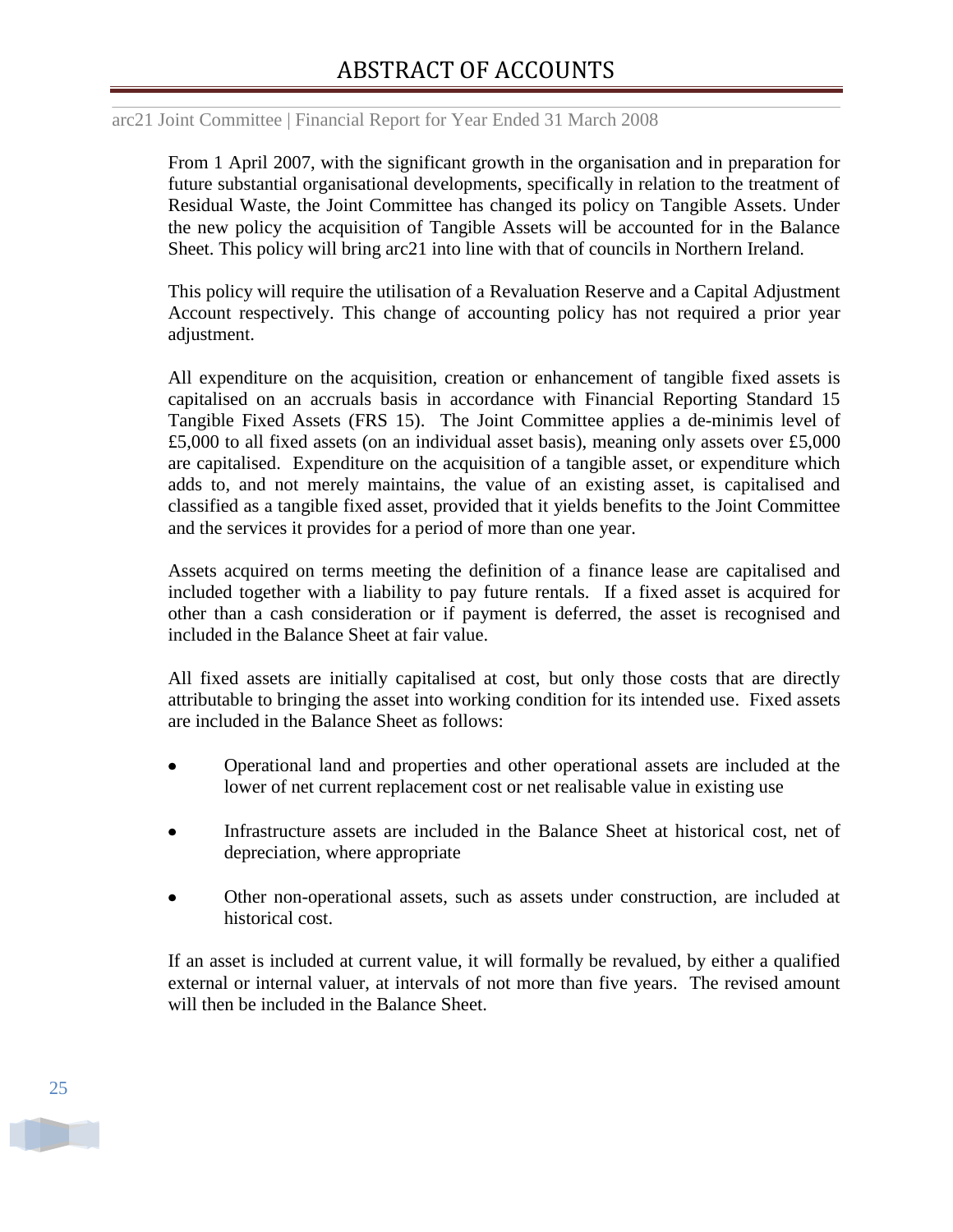If a fixed asset is included in the Balance Sheet at current value, the increase over the previous carrying amount at which that asset was included in the Balance Sheet immediately prior to the latest (re-)valuation will be credited to the Statement of Total Recognised Gains and Losses and taken to the Revaluation Reserve except to the extent it reverses revaluation losses (after adjusting for depreciation) on the same asset that were previously recognised in the General Reserves, when it should be recognised in the General Reserves. If, on revaluation, there has been a decrease over the previous carrying amount an impairment loss has occurred. If the loss has been occasioned by clear consumption of economic benefits, any such loss will be recognised in the General Reserves. The amount of the decrease in value not associated with a clear consumption of economic benefit will be recognised in the Statement of Total Recognised Gains and Losses until the asset's carrying amount reaches its depreciated historical cost and taken to the Revaluation Reserve and thereafter in the General Reserves.

If a fixed asset is acquired under a finance lease, at the inception of the lease the amount to be recorded both as an asset and as a liability will be the present value of the minimum lease payments derived by discounting them at the interest rate implicit in the lease in accordance with SSAP 21 (minimum lease payments and the interest rate implicit in the lease are defined in paragraphs 20 and 24 of SSAP 21).

A review for impairment of a fixed asset whether carried at historical cost or valuation should be carried out if events or changes in circumstances indicate that the carrying amount of the fixed asset may not be recoverable. If no such events or changes in circumstances are identified, and there are no other indications that a tangible fixed asset has become impaired, there is no requirement for an impairment review. Impairment will therefore be a relatively infrequent addition to depreciation. Tangible fixed assets other than non-depreciable land should be reviewed at the end of each reporting period for impairment when either:

- no depreciation charge is made on the grounds that it would be immaterial (either  $\bullet$ because of the length of the estimated remaining useful life or because the estimated residual value of the fixed asset is not materially different from the carrying amount of the asset), or
- the estimated remaining useful life of the fixed asset exceeds 50 years.

If an impairment loss on a tangible fixed asset carried at historical cost caused by a clear consumption of economic benefit occurs, it will be written down for the impairment and the impairment loss should be recognised in the General Reserves.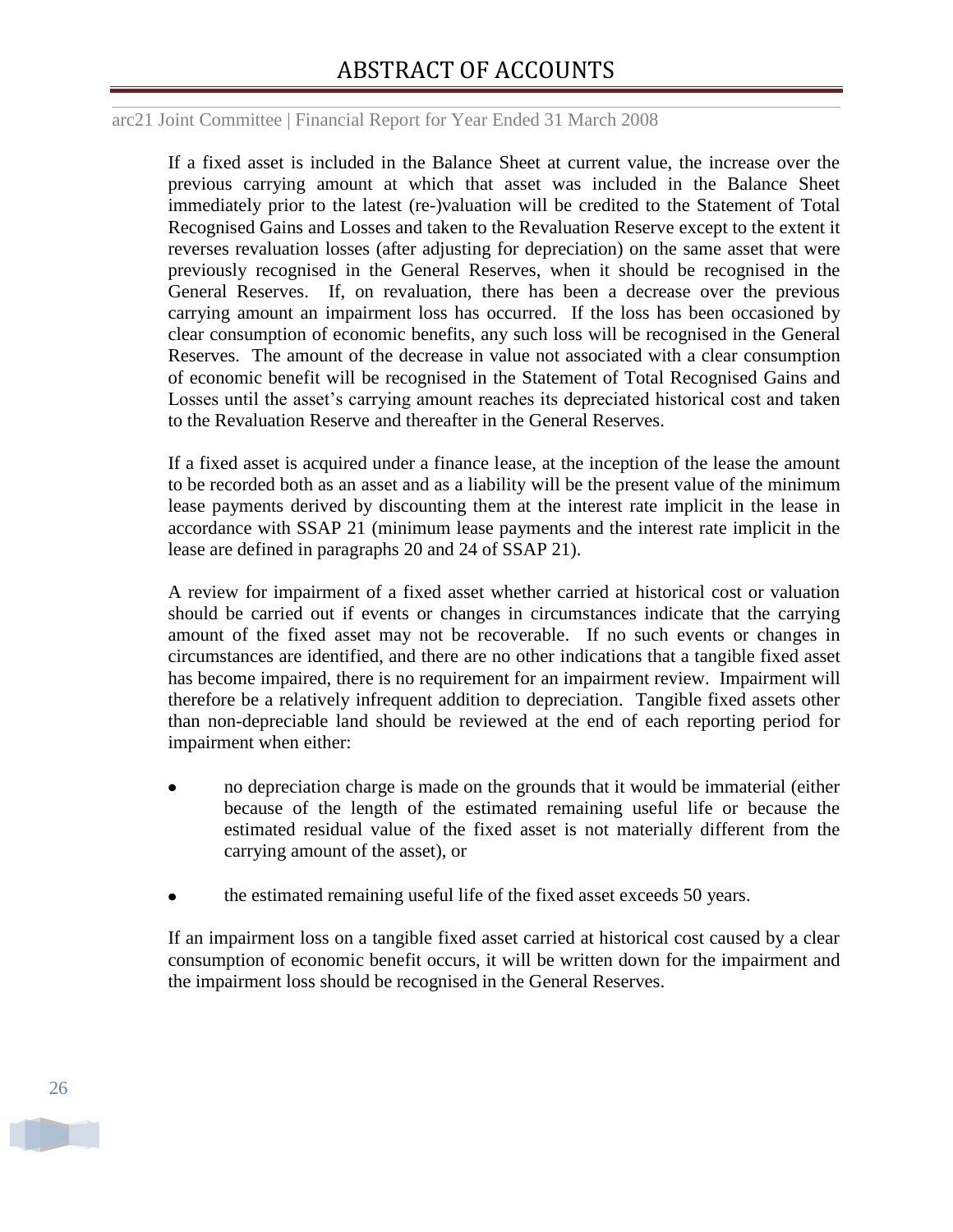#### arc21 Joint Committee | Financial Report for Year Ended 31 March 2008

With any gain or loss on disposal of tangible assets, the disposal proceeds are credited to the General Reserves and the net book value credited to fixed assets and debited to the General Reserves. In order to comply with statutory/proper practices restrictions on the use of capital receipts, if the asset disposed of was at carried at historical cost, then, it is necessary to:

reverse out the gain or loss credited or debited to the General Reserves with an amount equal to the gain or loss on disposal of the tangible fixed asset, as follows:

- credit the Capital Receipts Reserve of an amount equal to the disposal proceeds
- debit the Capital Adjustment Account of an amount equal to the carrying amount of the fixed asset disposal.

The gain or loss on disposal of the tangible asset should be a reconciling item in the Statement of Movement on the General Reserves Balance. If, in exceptional circumstances the tangible asset disposed of was carried at current value, in addition to the entries mentioned above the balance on the Revaluation Reserve in respect of the asset disposal should be written off to the Capital Adjustment Account.

In accordance with FRS 15, depreciation is provided for on all tangible fixed assets with a finite useful life, which can be determined at the time of acquisition or revaluation. Assets under construction are not depreciated until completed but they may nevertheless suffer impairment. Surplus assets held for sale are depreciated under FRS 15. Provision for depreciation has been calculated using the straight line method by allocating the cost (or revalued amount) less estimated residual value of the assets evenly to the periods expected to benefit from their use.

The useful lives of assets are estimated on a realistic basis, reviewed regularly and, if necessary, revised. If the useful life of a fixed asset is revised, the carrying amount of the fixed asset will be depreciated over the revised remaining useful life. Freehold land (both operational and non-operational) is not depreciated. Depreciation is based on the amount at which the asset is included in the Balance Sheet, whether at net current replacement cost or historical cost.

Depreciation is charged on a straight-line basis on each main class of tangible asset as follows:

buildings, installations, and fittings are depreciated on their historic value over the estimated remaining life of the asset as advised by the valuer. Depending on the type of building, installation or fitting the maximum useful life will be in the range of 15 to 50 years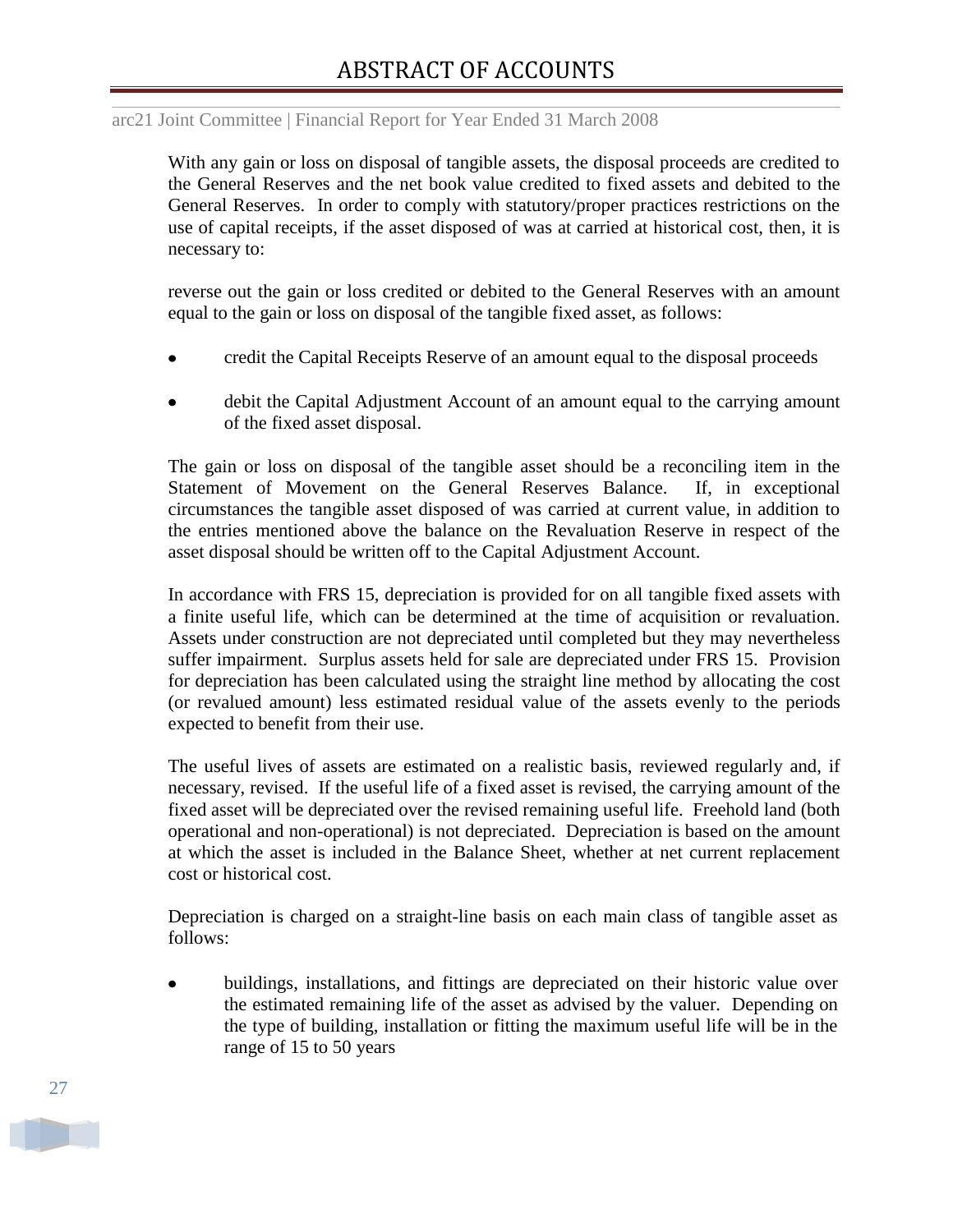- plant, vehicles and equipment (excluding IT equipment) are depreciated on historic cost using a standard life in the range of 5 to 10 years. IT equipment is depreciated using a standard life in the range of 3 to 5 years.
- a full year's depreciation is charged in the year of acquisition and none in the year of disposal.

General Reserves, as defined in CIPFA"s *Best Value Accounting Code of Practice*, are charged with depreciation and where required, any related impairment loss (due to a clear consumption of economic benefits), for all fixed assets used in the provision of the service.

In respect of all gains and losses resulting from revaluations, the Statement of Total Recognised Gains and Losses and therefore Revaluation Reserve should be:

- credited with revaluation gains, except to the extent that they reverse previous revaluation losses (after allowing for depreciation) on the same asset that were charged to the General Reserves
- debited with revaluation losses not associated with an impairment related to a clear consumption of economic benefit up to the balance on the Revaluation Reserve in respect of that asset.

The General Reserves should be:

- credited with any revaluation gains that reverse revaluation losses (after allowing  $\bullet$ for depreciation) on the same asset that were charged to services
- debited with revaluation losses associated with an impairment related to a clear consumption of economic benefit
- debited with revaluation losses not associated with a clear consumption of economic benefit in excess of the balance on the Revaluation Reserve in respect of that asset (i.e. in excess of the amount allowed to be debited to the Statement of Total Recognised Gains and Losses).

Assets held under finance leases are capitalised at the fair value of the asset with an equivalent liability categorised under deferred liabilities in the Balance Sheet. The asset is depreciated on its current fair value over the shorter of the lease term and its useful economic life. Rentals under operating leases are charged to the Income and Expenditure Account in the year in which they arise.

Any grant contribution towards the purchase of a fixed asset is taken to the deferred grants account in the Balance Sheet. The balance is then written-off to the General Reserves over the useful life of the asset.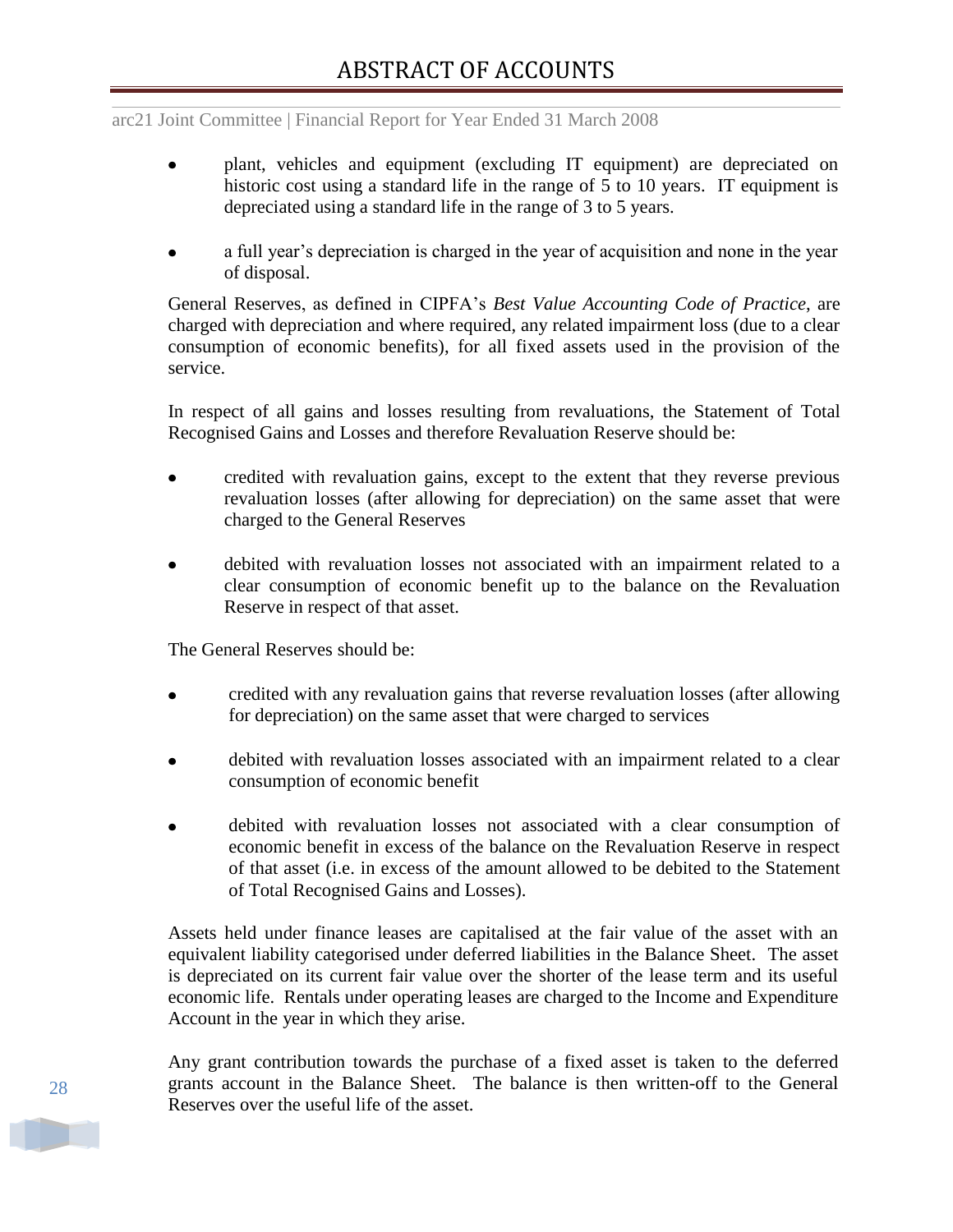### **1d) Debtors and Creditors**

The accounts of the Joint Committee are maintained on an accruals basis in accordance with the SORP and Financial Reporting Standard 18 Accounting Policies (FRS18). This ensures that provision has been made for known outstanding debtors and creditors at the year-end, estimated amounts being used where actual figures are not available.

A general provision for doubtful debts is included in the financial statements at 10% of the revenue share due in relation to the Materials Recovery Facility (MRF) contract. The MRF contractor is responsible for the collection of commercial debts and arc21 is entitled to 50% of the revenue collected, after the deduction of bad debts, if any. This is in addition to the specific provision for those debts that are identifiable as potentially not fully collectable. Provisions in respect of bad debts have been estimated in accordance with recommended practice and past experience. Uncollectable debts are only written-off to the General Reserves - Income and Expenditure Account after all recovery avenues open to the Joint Committee have been exhausted and the Joint Committee has formally approved the write-off.

#### **1e) Stocks**

Stocks are valued on the basis of the latest invoiced price. This is not materially different from valuation on a First In First Out (FIFO) basis as recommended by Statement of Standard Accounting Practice 9 Stocks and Long-Term Contracts (SSAP 9).

#### **1f) Value Added Tax**

All expenditure and income, irrespective of whether it is revenue or capital in nature, is shown net of Value Added Tax, unless it is irrecoverable.

#### **1g) Provisions**

Provisions for liabilities have been established in accordance with Financial Reporting Standard 12 Provisions, Contingent Liabilities and Assets (FRS 12). These are sums set aside for liabilities which will probably occur.

#### **1h) Pensions**

The Joint Committee charges the General Reserves - Income and Expenditure Account with an amount equal to the retirement benefits payments which it made for that financial year in accordance with discretionary compensation regulations.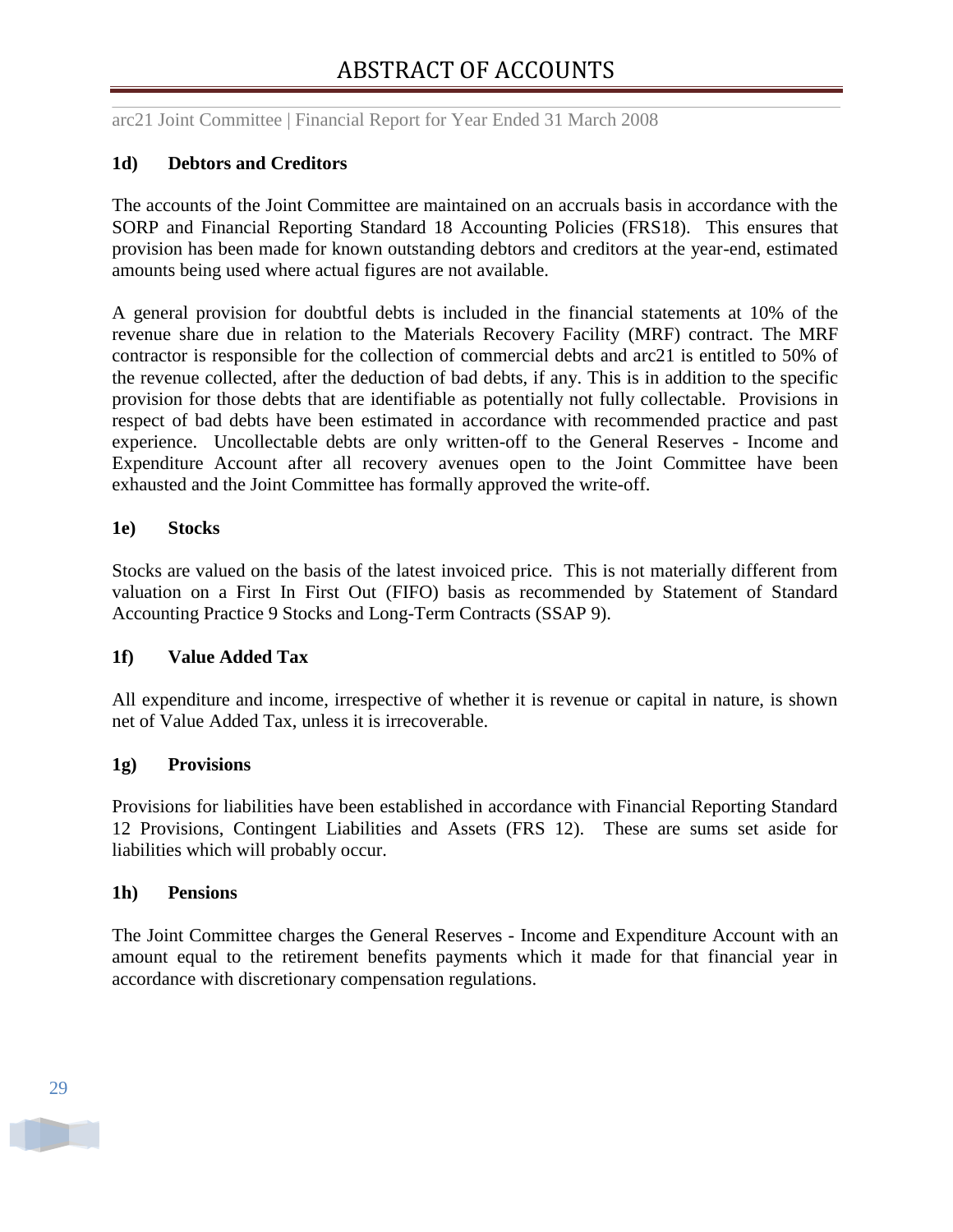Joint Committees in Northern Ireland contribute to the Northern Ireland Local Government Officers Superannuation Committee (NILGOSC) scheme. It is a multi-employer defined benefit scheme, which is treated as a defined contribution scheme under Financial Reporting Standard 17 Retirement Benefits (FRS17). This scheme provides the relevant information within its own accounts. The Joint Committee provides further information on discretionary benefits awarded to employees. The Joint Committee's contribution rate is determined by NILGOSC's actuary every three years and is set to maintain the solvency of the fund. The Joint Committee's current contribution is 13%, rising to 15% on 1 April 2008. At the last actuarial valuation, dated 31 March 2007, the Fund"s assets as a whole were sufficient to meet 89% (2004: 85%) of the liabilities accrued up to that date.

#### **1i) Post Balance Sheet Events**

The Joint Committee complies with the requirements of Financial Reporting Standard 21 Events After the Balance Sheet Date (FRS21). Changes are made to the financial statements where a material post balance sheet event occurs that either provides additional evidence relating to conditions existing at the balance sheet date or indicates that the application of the going concern concept to a material part of the Joint Committee is not appropriate.

There are no material post balance sheet events to report in these financial statements at the date when the financial statements were approved by the Joint Committee.

The financial statements may subsequently be adjusted up to the date when they are authorised for issue. This date will be recorded on the financial statements and is usually the date the Local Government Auditor issues his certificate and opinion. Where material adjustments are made in this period they will be disclosed.

#### **1j) Foreign Currency Translation**

Income received and payments made in foreign currency are translated at the rate prevailing when lodged to the bank or when payment is made. Whilst this is contrary to the Statement of Recommended Practice, due to the sums involved, the effect of the different treatment would be immaterial.

#### **1k) Financial Instruments**

The accounting treatment of a financial instrument (i.e. how its subsequent carrying value is measured and gains and losses recognised) depends on its classification on initial recognition.

Financial liabilities are recognised in the balance sheet under amortised cost using the effective interest rate method and financing costs and the gain or loss on de-recognition are both taken to the General Reserves.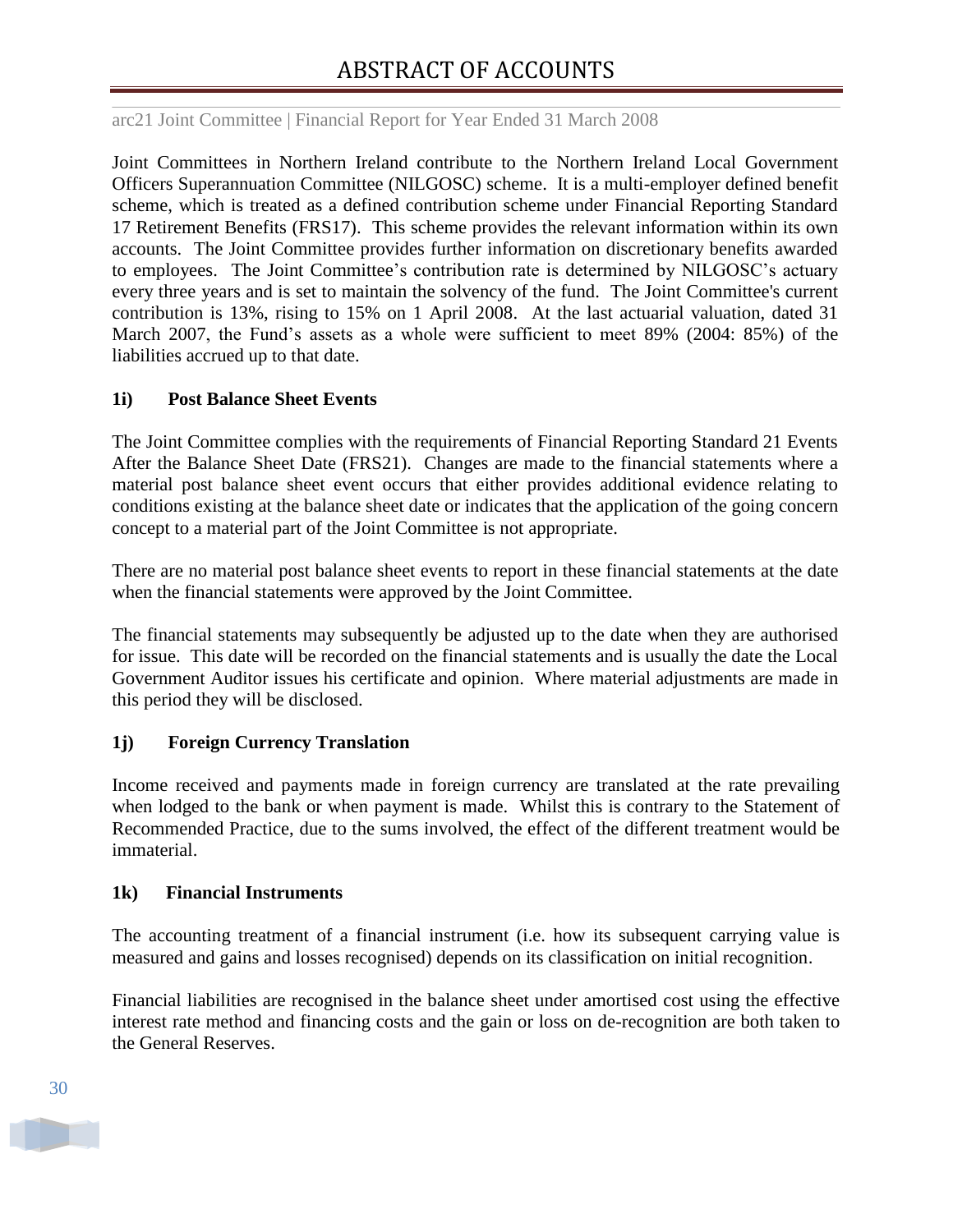#### **1l) Insurance**

The organisation has a range of Insurance Policies in place to meet its operational requirements and costs incurred are charged to the Income and Expenditure Account.

| The major policies in place are: | <b>Employers Liability Insurance</b> |
|----------------------------------|--------------------------------------|
|                                  | Professional Indemnity Insurance     |
|                                  | <b>Public Liability Insurance</b>    |
|                                  | Motor Vehicle Insurance              |
|                                  | <b>Office Contents Insurance</b>     |
|                                  | <b>Travel Insurance</b>              |
|                                  |                                      |

The level and type of insurance in place to meet the operational needs of the organisation is kept under review.

#### **1m) Grants**

Government grants are accounted for on an accruals basis and are recognised when the conditions for their receipt have been complied with and there is reasonable assurance that the grant will be received. Revenue grants will be recognised in the revenue account and are matched with the expenditure to which they relate.

#### **1n) Reserves**

The policy of the organisation is to maintain an adequate level of reserves subject to the approval of the Joint Committee.

#### **2 Significance of the Statement of Movement on the General Reserves Balance**

The movement on the General Reserves balance adjusts the surplus or deficit generated by the Joint Committee in accordance with Generally Accepted Accounting Principles (GAAP). The closing balance is available to fund Joint Committee services.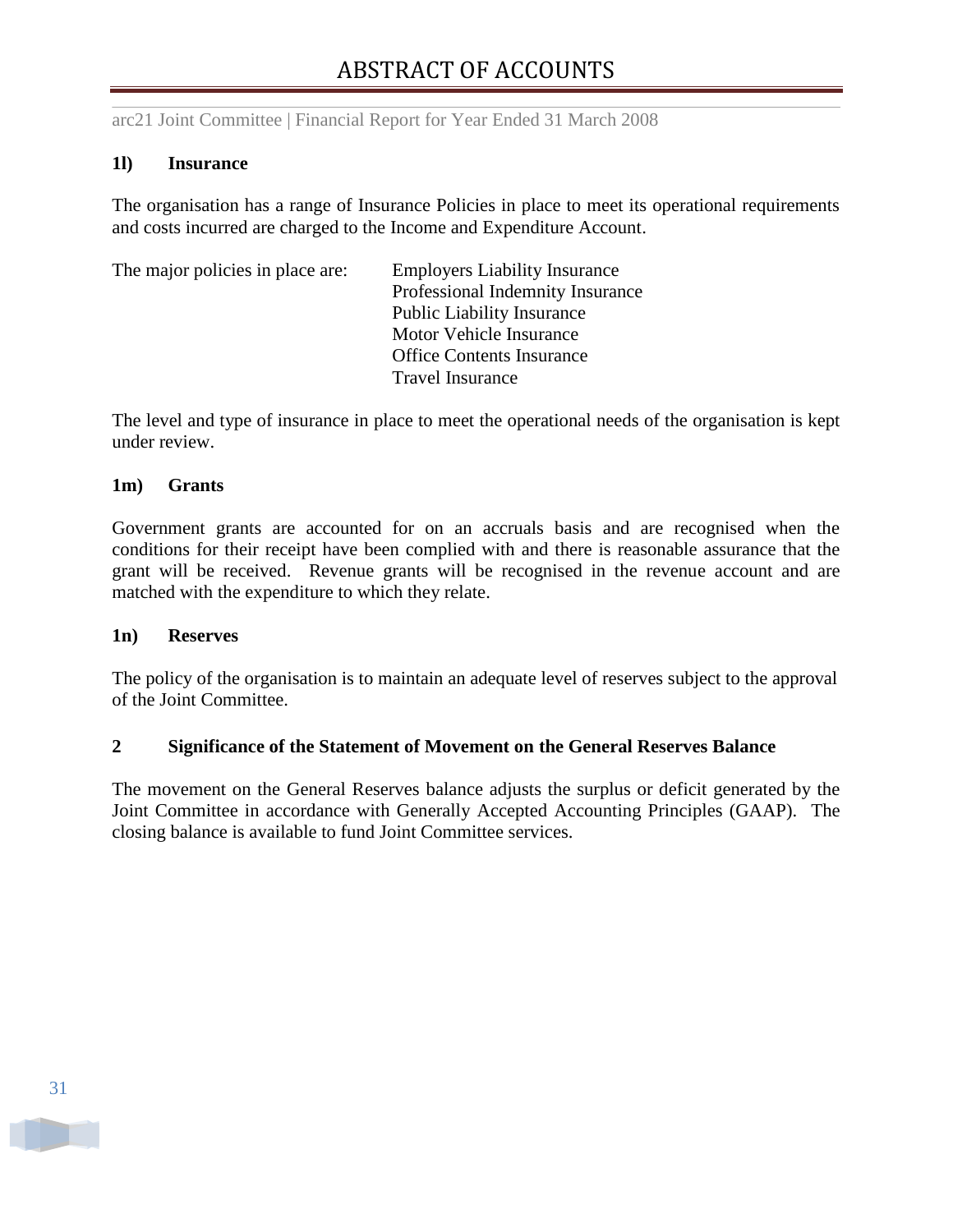## **3 Analysis of the Movement on the General Reserves Balance**

|                                                                                                                                                             |              | 2007/08     | 2007/08      | 2006/07  | 2006/07          |
|-------------------------------------------------------------------------------------------------------------------------------------------------------------|--------------|-------------|--------------|----------|------------------|
|                                                                                                                                                             | <b>Notes</b> | £           | £            | £        | £                |
| Surplus/(Deficit) for the year on the General<br><b>Reserves - Income and Expenditure Account</b>                                                           | 20           |             | 30,371       |          | 58,848           |
| Net additional amount required by statute and non-<br>statutory proper practices to be debited or credited to<br>the General Reserves Balance for the year: |              |             |              |          |                  |
| <b>Transfer to Capital Financing Account:</b>                                                                                                               |              |             |              |          |                  |
| Direct revenue financing of Capital Expenditure                                                                                                             | 9,22         | 9,000       |              | $\Omega$ |                  |
| Deferred grants amortised in the year                                                                                                                       | 19,20,22     | 0           |              | $\Omega$ |                  |
| Loans fund principal/depreciation adjustment:                                                                                                               |              |             |              |          |                  |
| Depreciation charged in the year                                                                                                                            | 8,20         | 1,900       |              | $\Omega$ |                  |
| Loans fund principal repayments during the year                                                                                                             | 22           | $\Omega$    |              | $\theta$ |                  |
|                                                                                                                                                             |              |             | 7,100        |          | $\boldsymbol{0}$ |
| <b>Transfers to/from earmarked reserves:</b>                                                                                                                |              |             |              |          |                  |
| Capital Fund                                                                                                                                                | 22           | $\mathbf 0$ |              | $\Omega$ |                  |
| Renewal and Repairs Fund                                                                                                                                    | 22           | 0           |              | $\Omega$ |                  |
| <b>Pension Reserve</b>                                                                                                                                      | 22           | $\Omega$    |              | $\Omega$ |                  |
|                                                                                                                                                             |              |             |              |          |                  |
| Gain/(loss) on disposal of fixed assets                                                                                                                     | 20,22        |             |              |          |                  |
| <b>Difference in Finance costs</b>                                                                                                                          |              | $\mathbf 0$ |              | $\Omega$ |                  |
| <b>Difference in Pension costs</b>                                                                                                                          |              | $\mathbf 0$ |              | $\Omega$ |                  |
| Net adjustments to Income & Expenditure Account<br>Movement on the General Reserves Balance for the                                                         |              |             | $\mathbf{0}$ |          | $\mathbf{0}$     |
| year                                                                                                                                                        | 22           |             | 23,271       |          | 58,848           |
| General Reserves Balance Brought Forward                                                                                                                    | 22           |             | 541,750      |          | 482,902          |
| <b>General Reserves Balance Carried Forward</b>                                                                                                             | 22           |             | 565,021      |          | 541,750          |

## **4. Operating Income and Expenditure**

#### **4a) Contract Income**

The year on year analysis of contract income for the main contracts in place is shown in the Income and Expenditure Account on page 18.

#### **4b) Contract Expenditure**

The year on year analysis of contract expenditure for the main contracts in place is shown in the Income and Expenditure Account on page 18.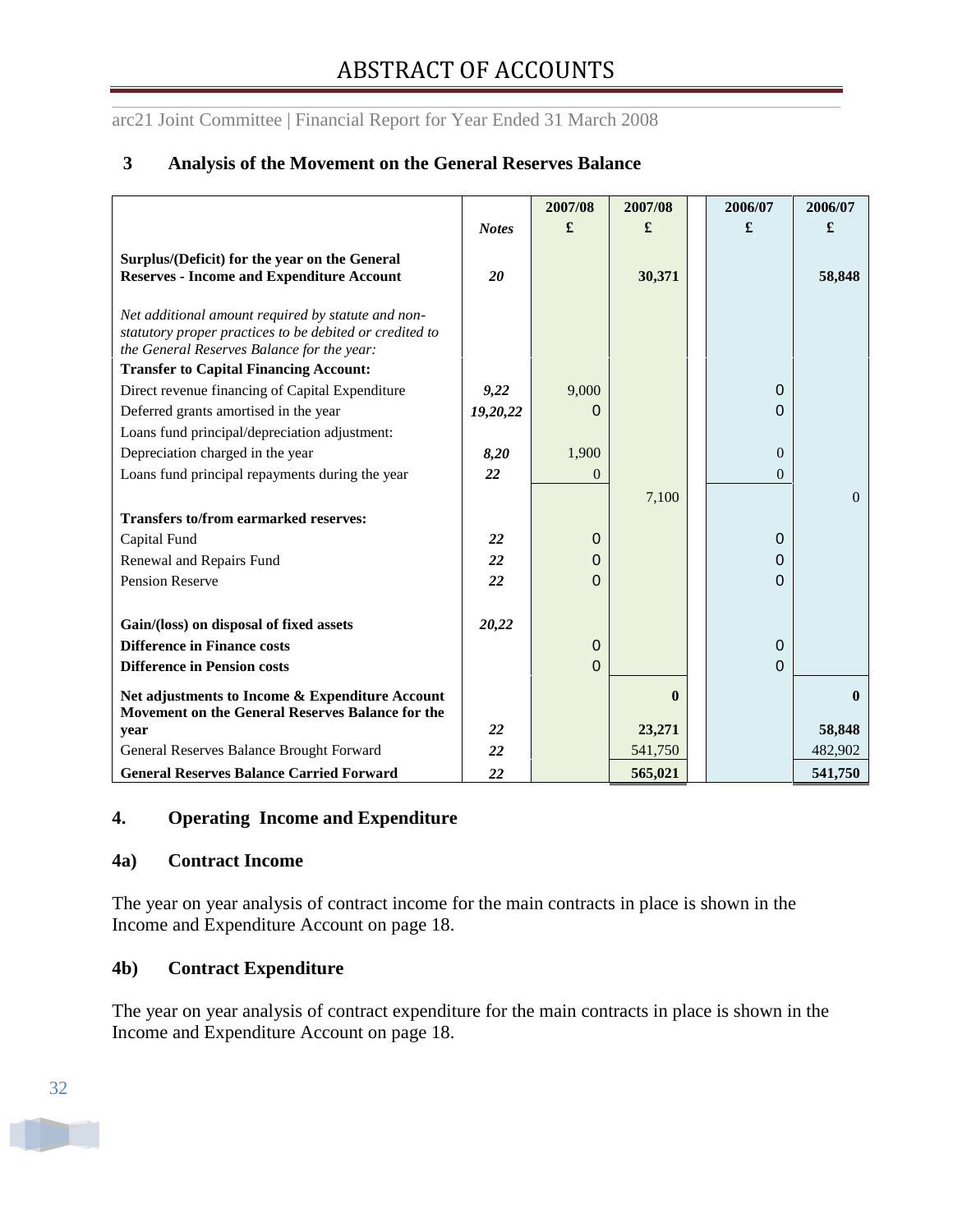arc21 Joint Committee | Financial Report for Year Ended 31 March 2008

## **4c) External Audit Fees**

|                            | 2007/08 | 2006/07 |
|----------------------------|---------|---------|
|                            | ഄ       | ഄ       |
| <b>External Audit Fees</b> | 10,000  | 7,927   |
| <b>Grant Fees</b>          |         |         |
| <b>Other Fees</b>          |         |         |
|                            |         |         |

There were no other fees payable in respect of any other services provided by the appointed auditor over and above those described above (2006/07 £NIL).

#### **4d) Leases**

There was no expenditure incurred during the year on finance lease rentals (2006/07 £NIL) and there were no outstanding finance lease rentals at 31 March 2008.

#### **5. Employee Costs**

#### **5a) Staff Costs**

|                                     | 2007/08 | 2006/07 |
|-------------------------------------|---------|---------|
|                                     |         |         |
| Salaries and wages                  | 326,148 | 257,586 |
| <b>Employers National Insurance</b> | 28,727  | 23,950  |
| Employers pension costs             | 42,399  | 33,403  |
| <b>TOTAL</b>                        | 397,274 | 314,939 |

In addition, agency costs during the year amounted to £9,630 (2006/07 £23,467).

#### **5b) Average Number of Employees -** where FTE represents fulltime equivalent employees

|                            | 2007/08               | 2006/07               |
|----------------------------|-----------------------|-----------------------|
|                            | <b>FTE</b>            | <b>FTE</b>            |
|                            | <b>Actual Numbers</b> | <b>Actual Numbers</b> |
| Full-time numbers employed |                       |                       |
| Part-time numbers employed |                       |                       |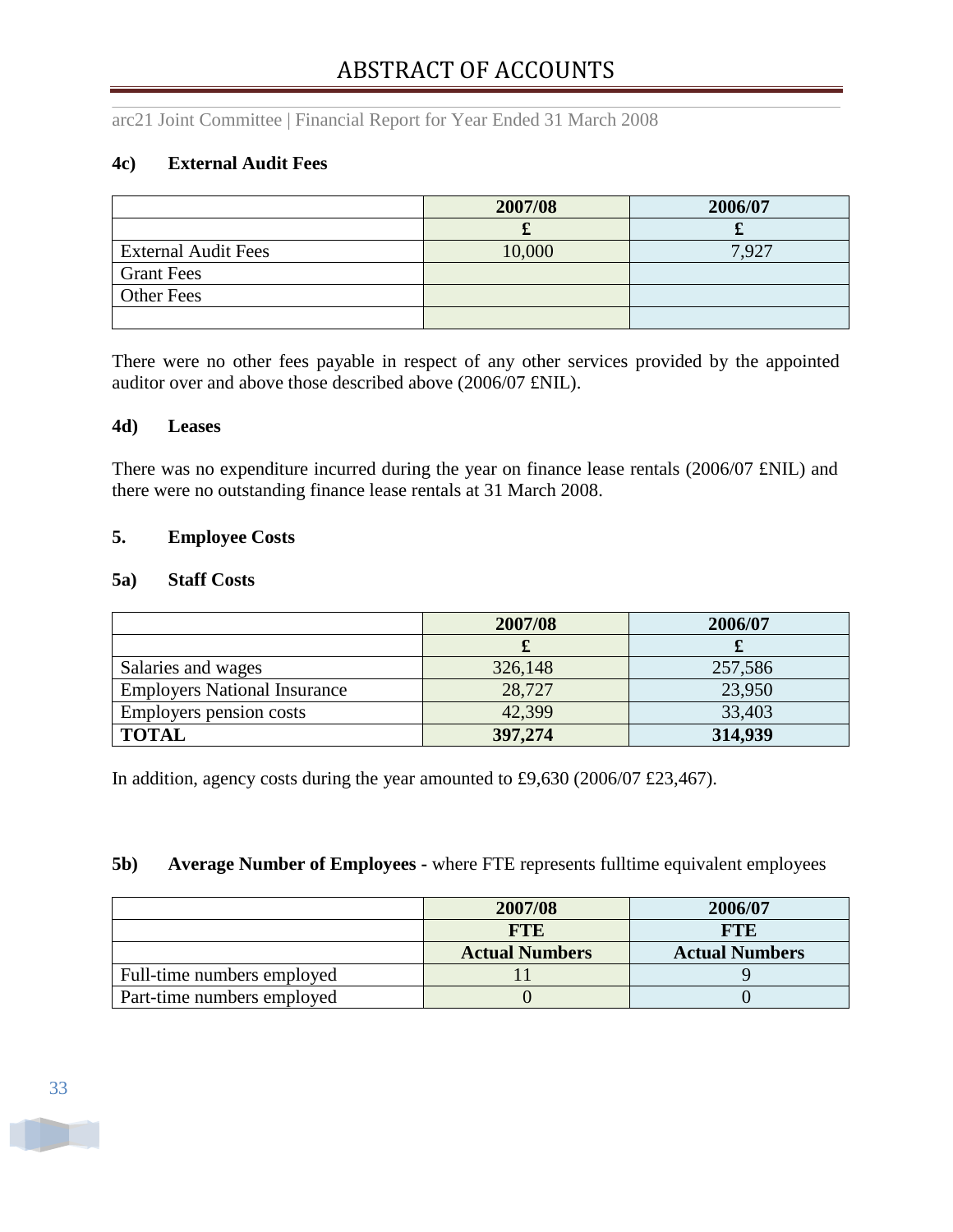#### **5c) Senior Employees' Remuneration**

|                    | 2007/08       | 2006/07       |
|--------------------|---------------|---------------|
|                    | <b>Number</b> | <b>Number</b> |
| £40,001 to £50,000 |               |               |
| £50,001 to £60,000 |               |               |
| £60,001 to £70,000 |               |               |
| £70,001 to £80,000 |               |               |

#### **6a) Interest Payable and Similar Charges**

|                                 | 2007/08 | 2006/07 |
|---------------------------------|---------|---------|
|                                 |         |         |
| Loan Interest                   |         |         |
| <b>Bank Interest</b>            | 123     |         |
| Other Interest (please specify) |         |         |

#### **6b) Interest and Investment Income**

|                             | 2007/08 | 2006/07 |
|-----------------------------|---------|---------|
|                             |         |         |
| Current account interest    | 4,746   | 2,281   |
| Short-term deposit interest | 98,186  | 41,163  |
| <b>TOTAL</b>                | 102,932 | 43,444  |

#### **7. Related Party Transactions**

Financial Reporting Standard 8 Related Party Disclosures (FRS 8) requires the Joint Committee to disclose all material related party transactions arising during the year. Related parties are bodies or individuals that have the potential to control or influence the Joint Committee or be controlled or influenced by the Joint Committee. Disclosing these types of transactions in financial statements permits readers to assess the extent to which the Joint Committee might have constrained its ability to operate independently or might have secured the ability to limit another party"s ability to bargain freely with the Joint Committee. Transactions with related parties not disclosed elsewhere in these financial statements are set out below.

Councillors have direct control over the Joint Committee"s financial and operating policies. In the 2007/08 financial year the Joint Committee did not commission any works and services from companies in which Councillors had an interest.

The Joint Committee did not pay grants to any organisations in which Councillors and Council officers had an interest.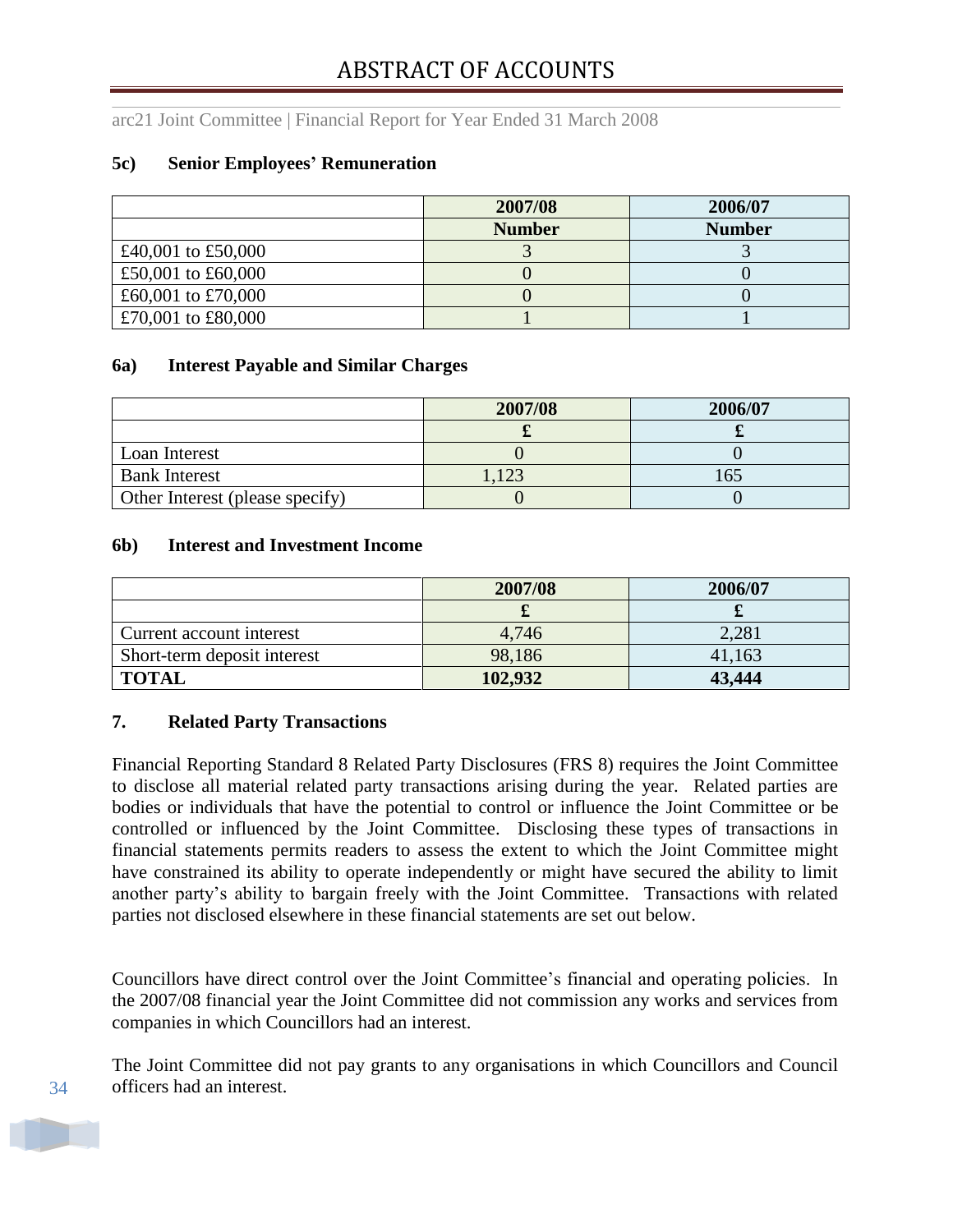The Joint Committee provides support to the eleven participant Councils, in relation to the procurement and management of waste related contracts and the services provided are recharged on the basis of Population, for Establishment Costs, and for Waste Related Services, on a cost per tonne or units bought basis. During 2007/08, the level of income and expenditure between arc21 and participant Councils was £22,361,967, compared to £9,164,665 in 06/07. The amount owed by participant Councils to arc21 at 31 March 2008 was £3.12m and the amount owed by arc21 to participant Councils was £2.96m.

The year on year Establishment Costs charged , as shown in the Income and Expenditure Account on page 18, is shown below.

|                                 | 2007/08 | 2006/07 |
|---------------------------------|---------|---------|
| <b>Name</b>                     | £       | £       |
| Antrim Borough Council          | 35,352  | 26,352  |
| Ards Borough Council            | 52,716  | 39,480  |
| Ballymena Borough Council       | 42,492  | 31,752  |
| <b>Belfast City Council</b>     | 187,620 | 142,356 |
| Carrickfergus Borough Council   | 27,444  | 20,484  |
| Castlereagh Borough Council     | 45,996  | 34,824  |
| Down District Council           | 47,184  | 35,352  |
| Larne Borough Council           | 21,768  | 16,356  |
| Lisburn City Council            | 78,060  | 58,320  |
| Newtownabbey Borough<br>Council | 56,568  | 42,492  |
| North Down Borough Council      | 54,814  | 41,066  |
| <b>Total</b>                    | 650,014 | 488,834 |

35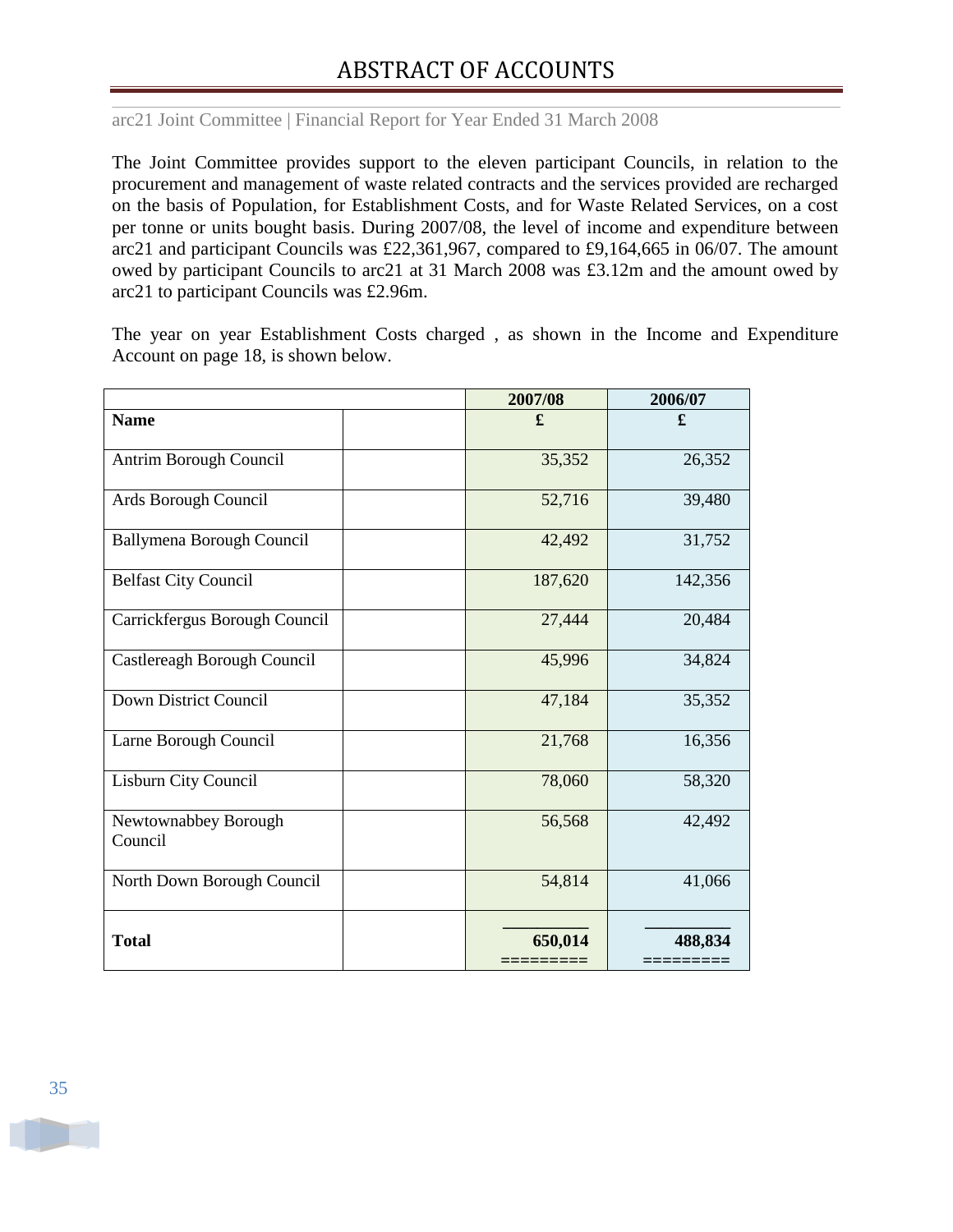arc21 Joint Committee | Financial Report for Year Ended 31 March 2008

## **8. Fixed Assets**

|                          | Land           | <b>Buildings</b> | <b>Infrastructure</b><br><b>Assets</b> | Vehicles &<br>Equipment | <b>Assets Under</b><br>Construction | Non-<br>Operational | <b>TOTAL</b> |
|--------------------------|----------------|------------------|----------------------------------------|-------------------------|-------------------------------------|---------------------|--------------|
|                          | £              | £                | £                                      | £                       | £                                   | £                   | £            |
| <b>Cost or Valuation</b> |                |                  |                                        |                         |                                     |                     |              |
| At 1 April 2007          | $\overline{0}$ | $\overline{0}$   | $\Omega$                               | $\Omega$                | $\overline{0}$                      | $\overline{0}$      | $\mathbf{0}$ |
| Revaluation              | 0              | 0                | $\Omega$                               | $\Omega$                | $\Omega$                            | 0                   |              |
| Additions (Note 9)       | $\overline{0}$ | $\Omega$         | $\theta$                               | 9,000                   | $\Omega$                            | $\bf{0}$            | 9,000        |
| <b>Transfers</b>         | $\Omega$       | 0                | $\Omega$                               | $\Omega$                | $\Omega$                            | $\Omega$            | 0            |
| Disposals (Note 22)      | 0              | 0                | $\Omega$                               | $\Omega$                | $\mathbf{0}$                        | 0                   | 0            |
| At 31 March 2008         | $\theta$       | $\mathbf{0}$     | $\Omega$                               | 9,000                   | $\overline{0}$                      | $\overline{0}$      | 9,000        |
|                          |                |                  |                                        |                         |                                     |                     |              |
| <b>Depreciation</b>      |                |                  |                                        |                         |                                     |                     |              |
| At 1 April 2007          | $\Omega$       | $\Omega$         | $\Omega$                               | $\Omega$                | $\Omega$                            | $\Omega$            | $\mathbf{0}$ |
| Revaluation              | 0              | 0                | $\Omega$                               | $\Omega$                | $\Omega$                            | 0                   | 0            |
| Disposals (Note 22)      | $\Omega$       | 0                | $\Omega$                               | $\Omega$                | $\Omega$                            | $\Omega$            | 0            |
| Provided for year        | $\Omega$       | 0                | $\Omega$                               | 1,900                   | $\overline{0}$                      | 0                   | 1,900        |
| At 31 March 2008         | $\mathbf{0}$   | $\mathbf{0}$     | $\overline{0}$                         | 1,900                   | $\overline{0}$                      | $\overline{0}$      | 1,900        |
|                          |                |                  |                                        |                         |                                     |                     |              |
| <b>Net Book Value</b>    |                |                  |                                        |                         |                                     |                     |              |
| <b>At 31 March 2007</b>  | 0              | 0                | $\mathbf{0}$                           | 0                       | $\mathbf{0}$                        | 0                   |              |
| At 31 March 2008         | $\mathbf{0}$   | $\mathbf{0}$     | $\mathbf{0}$                           | 7,100                   | $\mathbf{0}$                        | $\bf{0}$            | 7,100        |
|                          |                |                  |                                        |                         |                                     |                     |              |

## **9. Capital Expenditure**

|                                  | <b>Note</b> | 2007/08 | 2006/07           |
|----------------------------------|-------------|---------|-------------------|
| <b>Expenditure</b>               |             | £       | £                 |
| Capital Expenditure              | 8           | 9,000   | $\mathbf{0}$      |
|                                  |             |         |                   |
| <b>Financed By</b>               |             |         |                   |
| Borrowings:                      |             |         |                   |
| Loans                            | 2I[c]       | 0       | 0                 |
| <b>Finance leases</b>            | 2I[c]       |         | $\mathbf{\Omega}$ |
| Grants receivable                | 19          |         | 0                 |
| Capital receipts                 | 22          |         | 0                 |
| Revenue contributions to capital | 3,22        | 9,000   | $\Omega$          |
|                                  |             |         |                   |
| (Surplus)/Deficit                |             |         |                   |
| Balance at 1 April 2007          |             |         | $\Omega$          |
| <b>At 31 March 2008</b>          |             |         |                   |

The financing of capital expenditure has been completed on an accruals basis.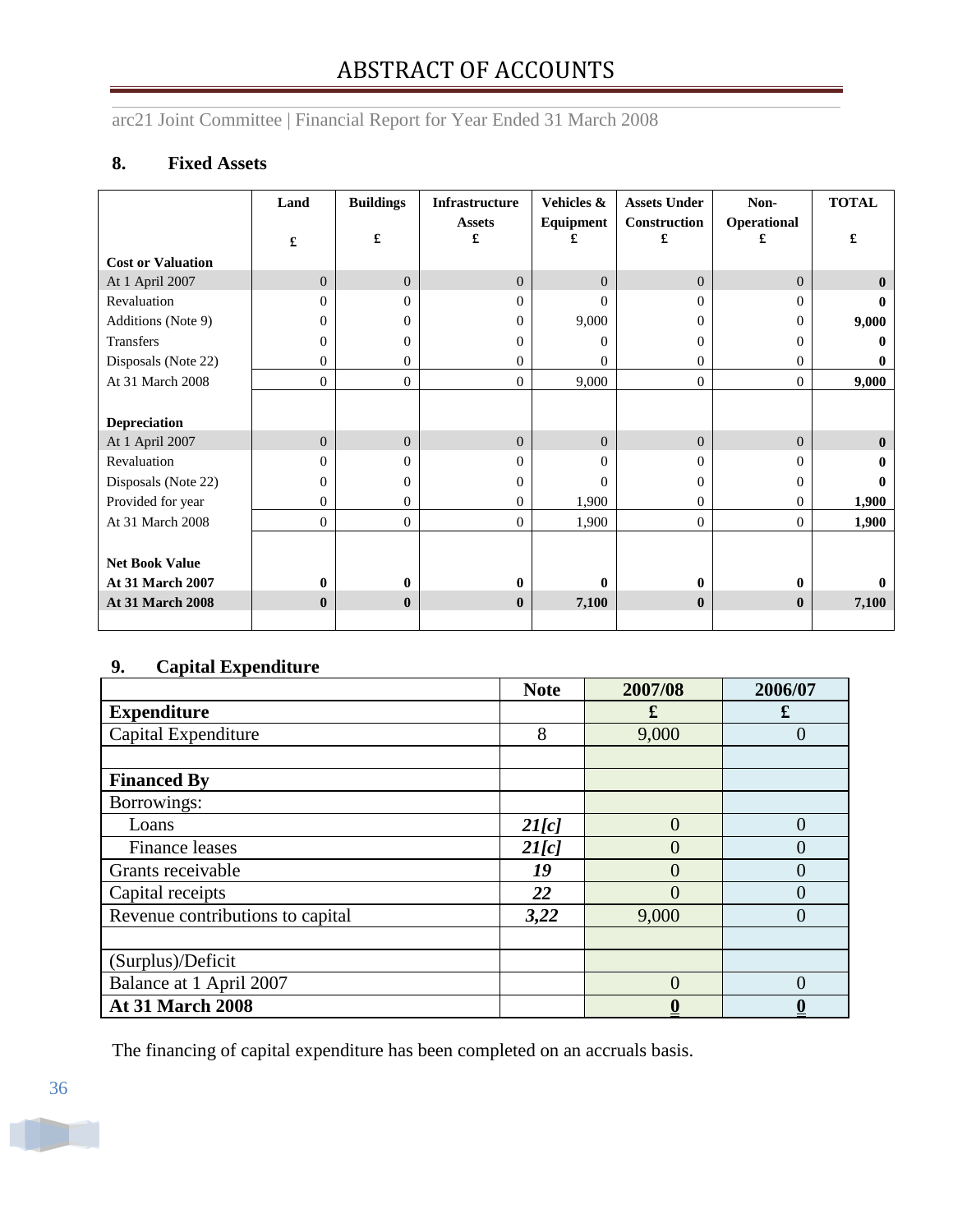#### **10. Future Capital Commitments**

arc21 is preparing to move to new premises in the 08/09 year and the proposed capital expenditure to be incurred is in the region of £80,000, mainly relating to Fixtures and Fittings, IT infrastructure and Furniture.

#### **11. Stock**

There are no stock items other than immaterial items of stationery and computer consumables which are charged to the Income and Expenditure Account.

#### **12. Debtors**

|                                              | 2007/08        | 2006/07          |
|----------------------------------------------|----------------|------------------|
|                                              | £              | £                |
| a) Long Term Debtors: amounts falling due    |                |                  |
| in more than one year                        |                |                  |
| Employee car loans                           | $\overline{0}$ | $\left( \right)$ |
|                                              |                |                  |
| b) Debtors: amounts falling due in less than |                |                  |
| One year                                     |                |                  |
| <b>Government Departments</b>                | 161,477        | 100,550          |
| Other Councils (Note 7)                      | 3,123,143      | 422,109          |
| Value Added Tax                              | 71,510         | 8,100            |
| Payments in advance                          | 328,883        | 69,208           |
| Other                                        | 439,223        | 890,492          |
|                                              |                |                  |
| less: provision for doubtful debts           | 90,000         | $\left( \right)$ |
|                                              |                |                  |
| <b>Total debtors</b>                         | 4,034,236      | 1,490,459        |

#### **13. Short-Term Investments**

|                                      | 2007/08   | 2006/07   |
|--------------------------------------|-----------|-----------|
|                                      |           |           |
| Bank deposits – general              | 2,173,237 | 1,063,056 |
| Bank deposits - repairs and renewals |           |           |
| Bank deposits - capital fund         |           |           |
| Bank deposits $-$ other              |           |           |
| Money market deposits                |           |           |
| Current account deposits             | 65,936    | 1,383,108 |
| <b>Total Short-Term Investments</b>  | 2,239,173 | 2,446,164 |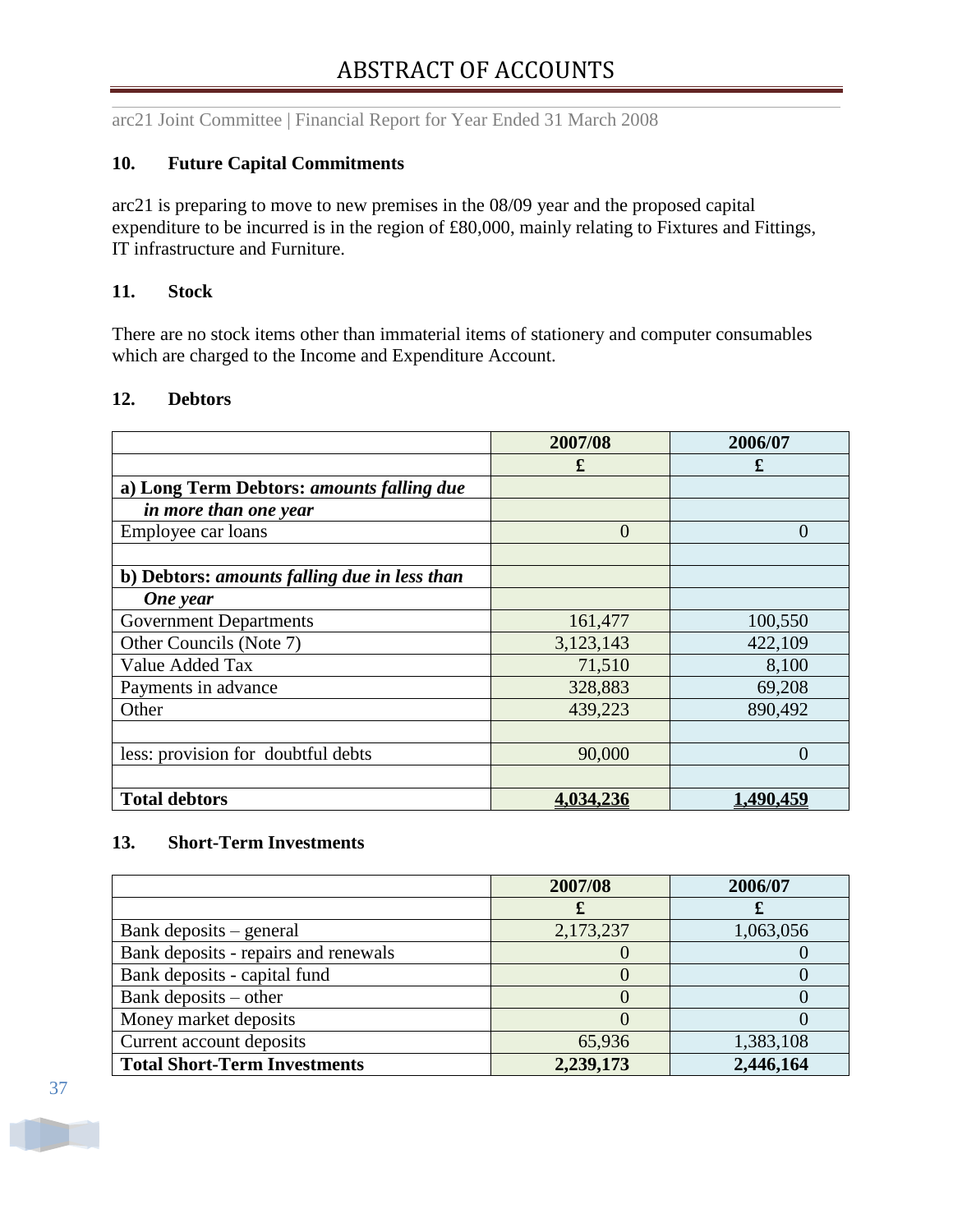## **14. Creditors**

|                                           | 2007/08   | 2006/07   |
|-------------------------------------------|-----------|-----------|
|                                           | £         | £         |
| Amounts falling due in less than one year |           |           |
|                                           |           |           |
| <b>Government Departments</b>             | 65,938    | 0.00      |
| Other Councils (Note 7)                   | 2,962,286 | 706,074   |
| Receipts in advance                       |           |           |
| <b>Trade Creditors</b>                    | 2,519,667 | 2,646,045 |
| Other                                     | 160,497   | 42,754    |
|                                           |           |           |
| Borrowing re-payable within one year      | $\Omega$  |           |
|                                           |           |           |
| <b>Total creditors</b>                    | 5,708,388 | 3,394,873 |

## **15. Borrowing Re-Payable within a Period in Excess of One Year**

arc21 have not yet entered into any borrowing arrangements.

## **16. Deferred Liabilities**

This account represents the principal outstanding for assets acquired under finance leases, and, to date, arc21 have not entered into any such arrangements.

## **17. Financial Instruments**

The Joint Committee has no material exposure to any of the risk types identified below in its dealings with Financial Instruments.

## **Credit Risk**

Credit risk arises from deposits with banks and financial institutions, as well as credit exposures to the Joint Committee's customers. Customers are assessed, taking into account their financial position, past experience and other factors, with individual credit limits being set in accordance with internal ratings in accordance with parameters set by the Joint Committee. The provision for bad and doubtful debts reflects the Joint Committee"s assessment of the risk of non-payment by trade debtors and, as such, there is no further additional estimated exposure to default and inability to collect.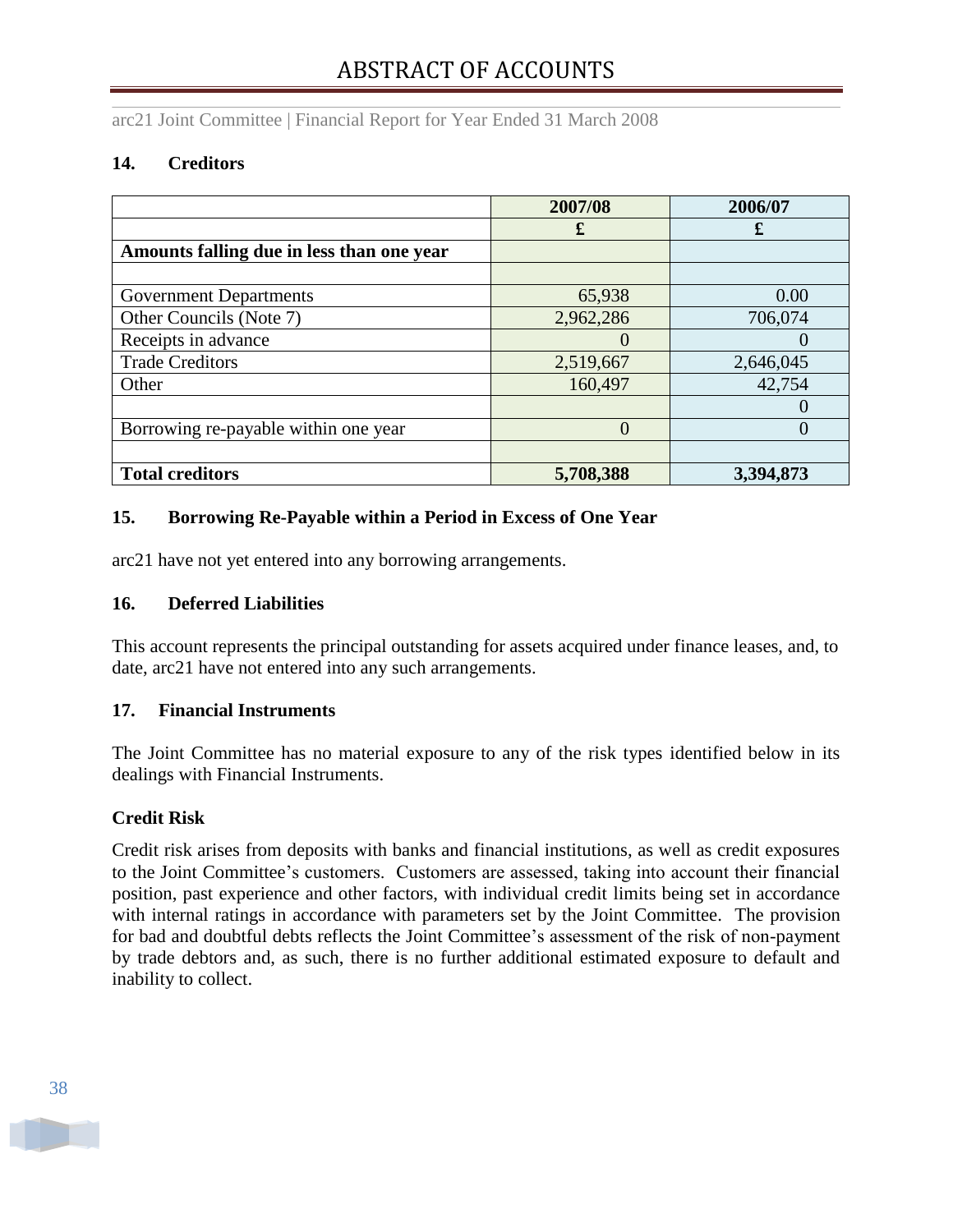|                        | £                |
|------------------------|------------------|
| Less than three months | 3,920,238        |
| Three to six months    | 113,998          |
| Six months to one year | N <sub>i</sub>   |
| More than one year     | N <sub>i</sub> l |

Trade debtors, inclusive of VAT, can be analysed by age as follows:

There is no historical experience of default in relation to deposits with banks and other financial institutions. Therefore there is no estimated exposure to risk of default.

## **Liquidity Risk**

As the Joint Committee has ready access to borrowings from the Department of Finance and Personnel Consolidated Fund, there is no significant risk that it will be unable to raise finance to meet its commitments under Financial Instruments. To date, arc21 have not required the use of borrowing facilities.

## **Market Risk**

#### Interest rate risk

The Joint Committee is exposed to risk in terms of its exposure to interest rate movements on its borrowings and investments.

#### Foreign exchange risk

The Joint Committee has no financial assets or liabilities denominated in foreign currencies and thus have no material exposure to loss arising from movements in exchange rates.

#### **18. Provisions**

This is the Joint Committee"s pension provision, which is an estimated liability in respect of discretionary payments awarded to employees granted early retirement. This pension provision is matched in the balance sheet by a reserve of the same amount.

There were no movements on this provision during the year.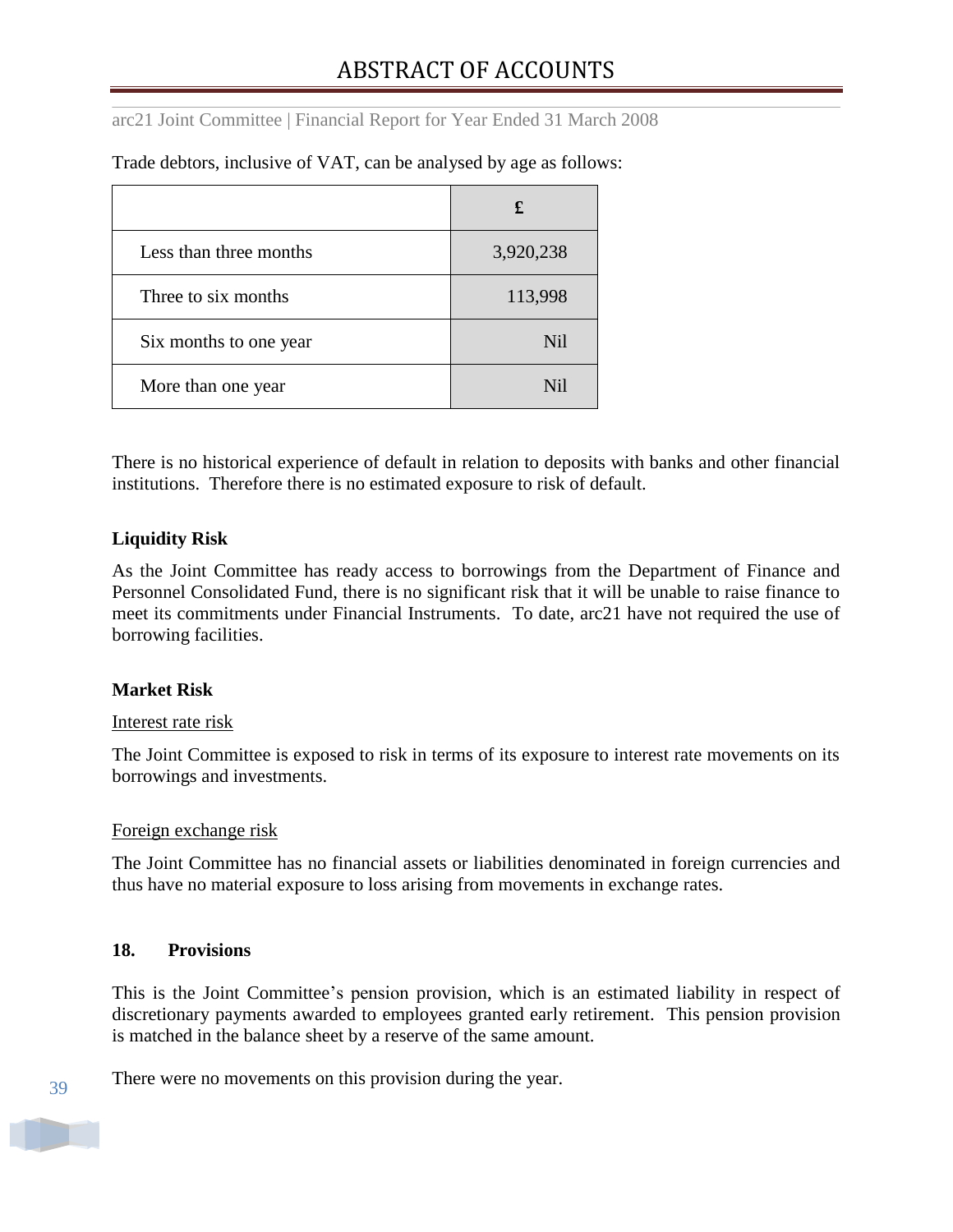## **19. Deferred Grants**

All capital grants towards the purchase of a fixed asset are taken to the Government Grants Deferred Account, and this amount is written off to the District Fund - Income and Expenditure Account over the useful life of the asset. There were no transactions in relation to Deferred Grants during the year.

|                                                                                                                               |                         | 2007/08                 | 2007/08                              | 2006/07                    | 2006/07                             |
|-------------------------------------------------------------------------------------------------------------------------------|-------------------------|-------------------------|--------------------------------------|----------------------------|-------------------------------------|
|                                                                                                                               | <b>Note</b>             | £                       | £                                    | £                          | £                                   |
| Surplus/Deficit for year                                                                                                      | $\overline{\mathbf{3}}$ |                         | 30,371                               |                            | 58,848                              |
| Non-cash transactions<br>Depreciation<br>Deferred Grants amortised in year                                                    | 3,8<br>3,19,22          | 1,900<br>$\overline{0}$ | 1,900                                | $\overline{0}$<br>$\theta$ | $\overline{0}$                      |
| Adjustment for items reported<br>separately on Cashflow                                                                       |                         |                         |                                      |                            |                                     |
| Interest and Investment Income                                                                                                | <b>6b</b> )             |                         | $-102,932$                           |                            | $-40,915$                           |
| Interest payable and similar charges<br>including gains or losses on the<br>repurchase or early resettlement of<br>borrowings | <b>6a</b> )             |                         | 1,123                                |                            | 165                                 |
| Gain or loss on disposal of fixed<br>assets                                                                                   | 3,22                    |                         | $\overline{0}$                       |                            | $\overline{0}$                      |
| Items on an accruals basis<br>Increase in stock<br>Increase (decrease) in debtors<br>Increase in creditors                    |                         |                         | $\theta$<br>$-2,543777$<br>2,310,977 |                            | $\Omega$<br>$-597,062$<br>2,494,217 |
| <b>Net Cash Inflow from Operating</b><br><b>Activities</b>                                                                    |                         |                         | $-302,338$                           |                            | 1,915,254                           |

#### **20. Reconciliation of Surplus to Net Cash Inflow from Operating Activities**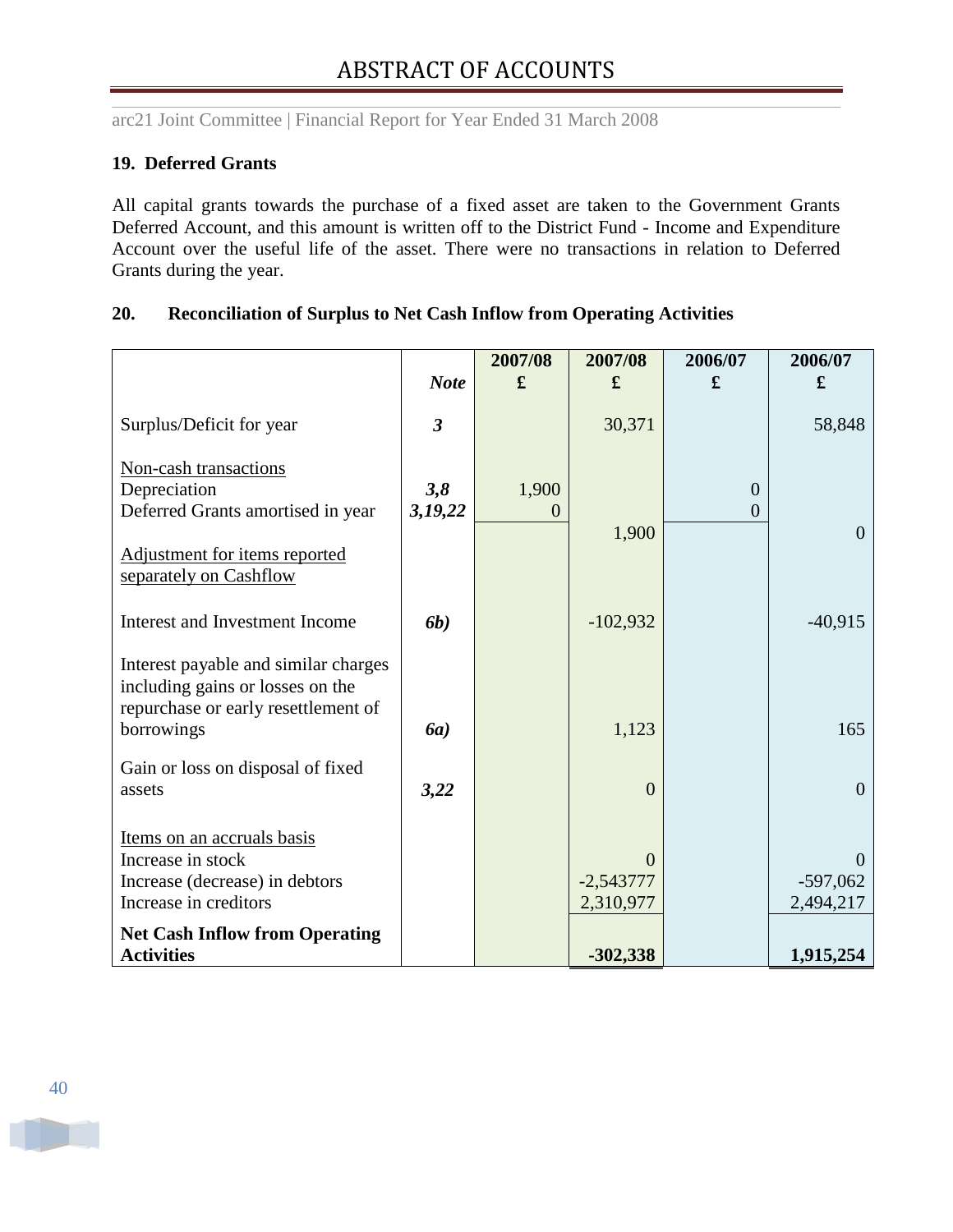## **21a) Analysis of Changes in Cash and Cash Equivalents During the Year**

|                              |             | 2007/08   | 2006/07   | Change in  | 2006/07   |
|------------------------------|-------------|-----------|-----------|------------|-----------|
|                              | <b>Note</b> |           |           | the year   |           |
|                              |             |           | ىق        |            |           |
| <b>Temporary Investments</b> |             |           |           |            |           |
| Cash                         |             | 2,239,173 | 2,446,164 | $-206,991$ | 1,956,005 |
| Total                        |             | 2,239,173 | 2,446,164 | $-206,991$ | 1,956,005 |

The Joint Committee classes liquid resources as short-term deposits, which do not have a fixedterm investment date. Only current asset investments are included.

The level of cash balances held are directly related to the level of contracting activity and participant Councils are invoiced in advance to ensure that sufficient cash is available to meet the contractual requirements of arc21, which run at around £2m per month. The level of cash held at the year end is deemed to be prudent to meet the short term obligations of the organisation and represents just under10% of turnover.

## **21b) Analysis of Net Debt**

|                                                                  | Cash<br>£              | Temporary<br>Investments<br>£ | Cash at<br><b>Bank and in</b><br>hand<br>£ | Loans<br>due<br>within<br>one year<br>£ | Loans due<br>after more<br>than one year | Finance<br>Leases<br>£ | <b>Net Debt</b><br>£ |
|------------------------------------------------------------------|------------------------|-------------------------------|--------------------------------------------|-----------------------------------------|------------------------------------------|------------------------|----------------------|
| Balance at 1 April 2007                                          | 2,446,164              | $\Omega$                      | 2,446,164                                  | $\theta$                                | $\Omega$                                 | $\Omega$               | 2,446,164            |
| Change in Year<br>Other non cash changes - new<br>finance leases | $-206.991$<br>$\Omega$ | $\overline{0}$<br>$\Omega$    | $-206,991$<br>0                            | $\theta$<br>$\Omega$                    | $\overline{0}$<br>$\Omega$               | $\theta$<br>$\Omega$   | $-206,991$<br>0.00   |
| <b>Balance at 31 March 2008</b>                                  | 2,239,173              | $\mathbf 0$                   | 2,239,173                                  | $\mathbf{0}$                            | 0                                        | 0                      | 2,239,173            |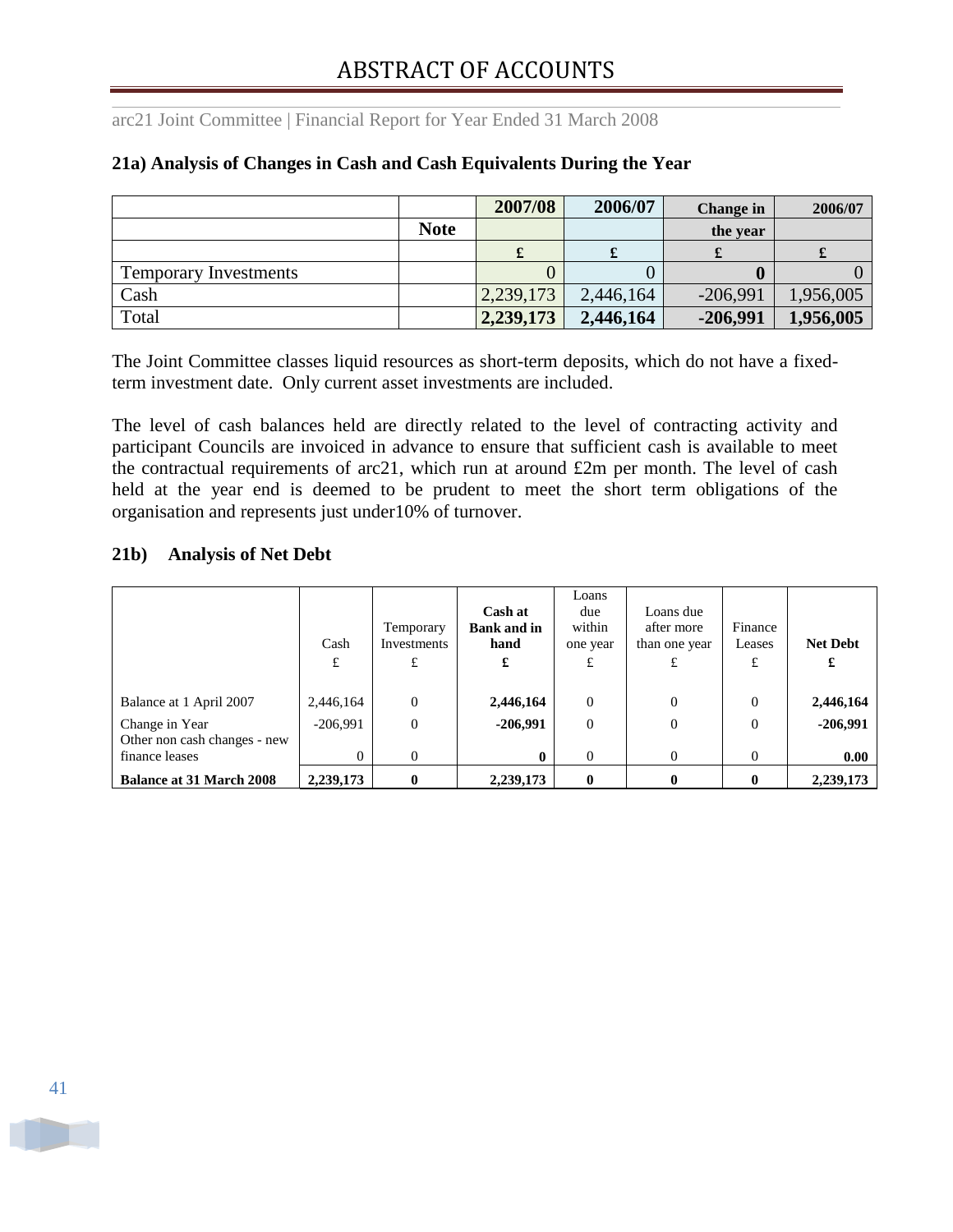## **21c) Reconciliation of Changes in Cash to Movements in Net Debt**

|                                     | <b>Note</b> | 2007/08        | 2006/07          |
|-------------------------------------|-------------|----------------|------------------|
|                                     |             | £              | £                |
| Increase / Decrease in cash in year |             | $-206,991$     | 1,956,005        |
|                                     |             |                |                  |
| Cash inflow from new loans raised   | 9           | $\overline{0}$ |                  |
|                                     |             |                |                  |
| Cash outflow from:                  |             |                |                  |
| Loans repaid                        |             | $\overline{0}$ |                  |
| Finance lease repayments            |             | $\overline{0}$ |                  |
| Change in net debt resulting from   |             |                |                  |
| cash flows                          |             | $-206,991$     |                  |
|                                     |             |                |                  |
| New finance leases                  | 9           | $\overline{0}$ |                  |
|                                     |             |                |                  |
| Net debt b/fwd                      |             | 2,446,164      | 490,159          |
|                                     |             |                |                  |
| Net debt c/fwd                      |             | 2,239,173      | <u>2,446,164</u> |

## **21d) Analysis of Government Grants shown in the Cash Flow Statement**

|                                  | 2007/08 | 2006/07 |
|----------------------------------|---------|---------|
|                                  | £       | £       |
| <b>Capital Grants</b>            |         |         |
| <b>Central Government Grants</b> |         |         |
| (i) Sub-total                    |         |         |
|                                  |         |         |
| <b>Revenue Grants</b>            |         |         |
| Waste Management                 | 49,378  | 105,427 |
| (ii) Sub-total                   |         |         |
|                                  |         |         |
| <b>Total Grants</b>              | 49,378  | 105,427 |

Revenue grants are included within in the 'Net Cash Inflow from Operating Activities' figure in the Cash Flow Statement.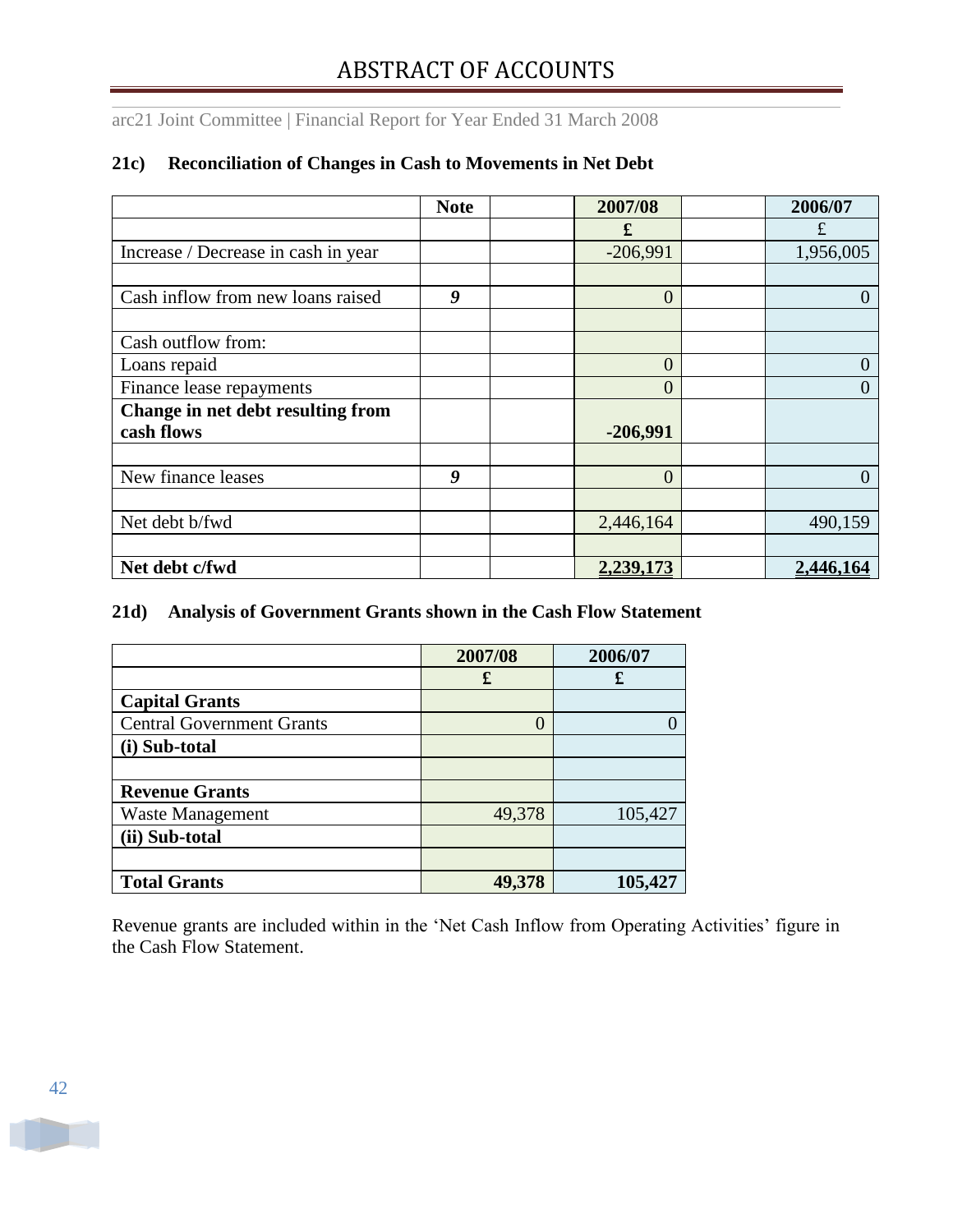## **22 Movement on Reserves**

|                                                                       |                      | Capital<br>Adjustment<br><b>Account</b> | <b>Financial</b><br><b>Instrument</b><br><b>Adjustment</b><br>Account | <b>Revaluation</b><br><b>Reserve</b> | Available-for-<br>sale Financial<br><b>Instruments</b><br><b>Reserve</b> | <b>Pensions</b><br><b>Reserve</b> | Capital<br><b>Receipts</b><br><b>Reserve</b> | Capital<br>Fund  | Renewal<br>and<br><b>Repairs</b><br><b>Fund</b> | Other<br><b>Balances</b><br>and<br><b>Reserves</b> | General<br><b>Reserves</b> | <b>TOTAL</b>         |
|-----------------------------------------------------------------------|----------------------|-----------------------------------------|-----------------------------------------------------------------------|--------------------------------------|--------------------------------------------------------------------------|-----------------------------------|----------------------------------------------|------------------|-------------------------------------------------|----------------------------------------------------|----------------------------|----------------------|
|                                                                       |                      | $\pmb{\mathfrak{L}}$                    | $\pmb{\mathfrak{L}}$                                                  | $\pmb{\mathfrak{L}}$                 | $\pmb{\mathfrak{L}}$                                                     |                                   | $\pmb{\mathfrak{L}}$                         |                  | $\pmb{\mathfrak{L}}$                            | $\pmb{\mathfrak{L}}$                               | $\pmb{\mathfrak{L}}$       | £                    |
|                                                                       | <b>Note</b>          | 22a)                                    | 22b)                                                                  | 22c)                                 | 22d)                                                                     | 18, 22e)                          | 22f                                          | 22g)             | 22h)                                            |                                                    | $\boldsymbol{\beta}$       |                      |
| <b>At 1 April 2007</b>                                                |                      | $\overline{0}$                          | $\mathbf{0}$                                                          | $\boldsymbol{0}$                     | $\overline{0}$                                                           | $\mathbf{0}$                      | $\mathbf{0}$                                 | $\overline{0}$   | $\mathbf{0}$                                    | $\mathbf{0}$                                       | 541,750                    | 541,750              |
| <b>Movements on reserves</b><br>during the year:                      |                      |                                         |                                                                       |                                      |                                                                          |                                   |                                              |                  |                                                 |                                                    |                            |                      |
| <b>Capital Grants Released</b>                                        | 3,19,20              | $\boldsymbol{0}$                        | $\boldsymbol{0}$                                                      | $\overline{0}$                       | $\overline{0}$                                                           | $\boldsymbol{0}$                  | $\boldsymbol{0}$                             | $\boldsymbol{0}$ | $\boldsymbol{0}$                                | $\boldsymbol{0}$                                   | $\boldsymbol{0}$           | $\bf{0}$             |
| Direct Revenue Financing                                              | 3,9                  | 9,000                                   | $\mathbf{0}$                                                          | $\boldsymbol{0}$                     | $\overline{0}$                                                           | $\boldsymbol{0}$                  | $\boldsymbol{0}$                             | $\overline{0}$   | $\boldsymbol{0}$                                | $\overline{0}$                                     | $\overline{0}$             | 9,000                |
| Loans fund<br>principal/depreciation<br>adjustment                    | $\mathfrak{z}$       | 1,900                                   | $\boldsymbol{0}$                                                      | $\boldsymbol{0}$                     | $\overline{0}$                                                           | $\boldsymbol{0}$                  | $\boldsymbol{0}$                             | $\boldsymbol{0}$ | $\boldsymbol{0}$                                | $\boldsymbol{0}$                                   | $\boldsymbol{0}$           | 1,900                |
| Receipts                                                              |                      | $\boldsymbol{0}$                        | $\overline{0}$                                                        | $\overline{0}$                       | $\overline{0}$                                                           | $\mathbf{0}$                      | $\boldsymbol{0}$                             | $\boldsymbol{0}$ | $\boldsymbol{0}$                                | $\boldsymbol{0}$                                   | 23,271                     | 23,271               |
| Interest received                                                     |                      | $\boldsymbol{0}$                        | $\boldsymbol{0}$                                                      | $\boldsymbol{0}$                     | $\overline{0}$                                                           | $\boldsymbol{0}$                  | $\boldsymbol{0}$                             | $\boldsymbol{0}$ | $\boldsymbol{0}$                                | $\boldsymbol{0}$                                   | $\boldsymbol{0}$           | $\pmb{0}$            |
| Receipts Applied                                                      | $\boldsymbol{\beta}$ | $\overline{0}$                          | $\overline{0}$                                                        | $\overline{0}$                       | $\overline{0}$                                                           | $\mathbf{0}$                      | $\boldsymbol{0}$                             | $\mathbf{0}$     | $\mathbf{0}$                                    | $\mathbf{0}$                                       | $\mathbf{0}$               | $\bf{0}$             |
| Payments to NILGOSC                                                   | 3,18                 | $\boldsymbol{0}$                        | $\boldsymbol{0}$                                                      | $\boldsymbol{0}$                     | $\boldsymbol{0}$                                                         | $\mathbf{0}$                      | $\boldsymbol{0}$                             | $\boldsymbol{0}$ | $\boldsymbol{0}$                                | $\boldsymbol{0}$                                   | $\boldsymbol{0}$           | $\bf{0}$             |
| Disposal of Fixed<br>Assets/Capital Sales<br>Capital Receipts used to | 3,8,20               | $\boldsymbol{0}$                        | $\boldsymbol{0}$                                                      | $\boldsymbol{0}$                     | $\overline{0}$                                                           | $\boldsymbol{0}$                  | $\boldsymbol{0}$                             | $\boldsymbol{0}$ | $\boldsymbol{0}$                                | $\boldsymbol{0}$                                   | $\boldsymbol{0}$           | $\boldsymbol{0}$     |
| finance capital<br>expenditure                                        | 9                    | $\overline{0}$                          | $\boldsymbol{0}$                                                      | $\overline{0}$                       | $\overline{0}$                                                           | $\mathbf{0}$                      | $\boldsymbol{0}$                             | $\boldsymbol{0}$ | $\boldsymbol{0}$                                | $\boldsymbol{0}$                                   | $\mathbf{0}$               | $\bf{0}$             |
| Revaluation                                                           | 8,18                 | $\boldsymbol{0}$                        | $\boldsymbol{0}$                                                      | $\boldsymbol{0}$                     | $\boldsymbol{0}$                                                         | $\boldsymbol{0}$                  | $\boldsymbol{0}$                             | $\boldsymbol{0}$ | $\boldsymbol{0}$                                | $\boldsymbol{0}$                                   | $\boldsymbol{0}$           | $\bf{0}$<br>$\bf{0}$ |
| <b>Total movements on</b><br>reserves during the year:                |                      |                                         |                                                                       |                                      |                                                                          |                                   |                                              |                  |                                                 |                                                    |                            |                      |
| (Change in Net Worth)                                                 |                      | 7,100                                   | $\boldsymbol{0}$                                                      | $\boldsymbol{0}$                     | $\boldsymbol{0}$                                                         | $\boldsymbol{0}$                  | $\boldsymbol{0}$                             | $\boldsymbol{0}$ | $\boldsymbol{0}$                                | $\boldsymbol{0}$                                   | 23,271                     | 30,371               |
| At 31 March 2008                                                      |                      | 7,100                                   | 0.00                                                                  | 0.00                                 | 0.00                                                                     | 0.00                              | 0.00                                         | 0.00             | 0.00                                            | 0.00                                               | 565,021                    | 572,121              |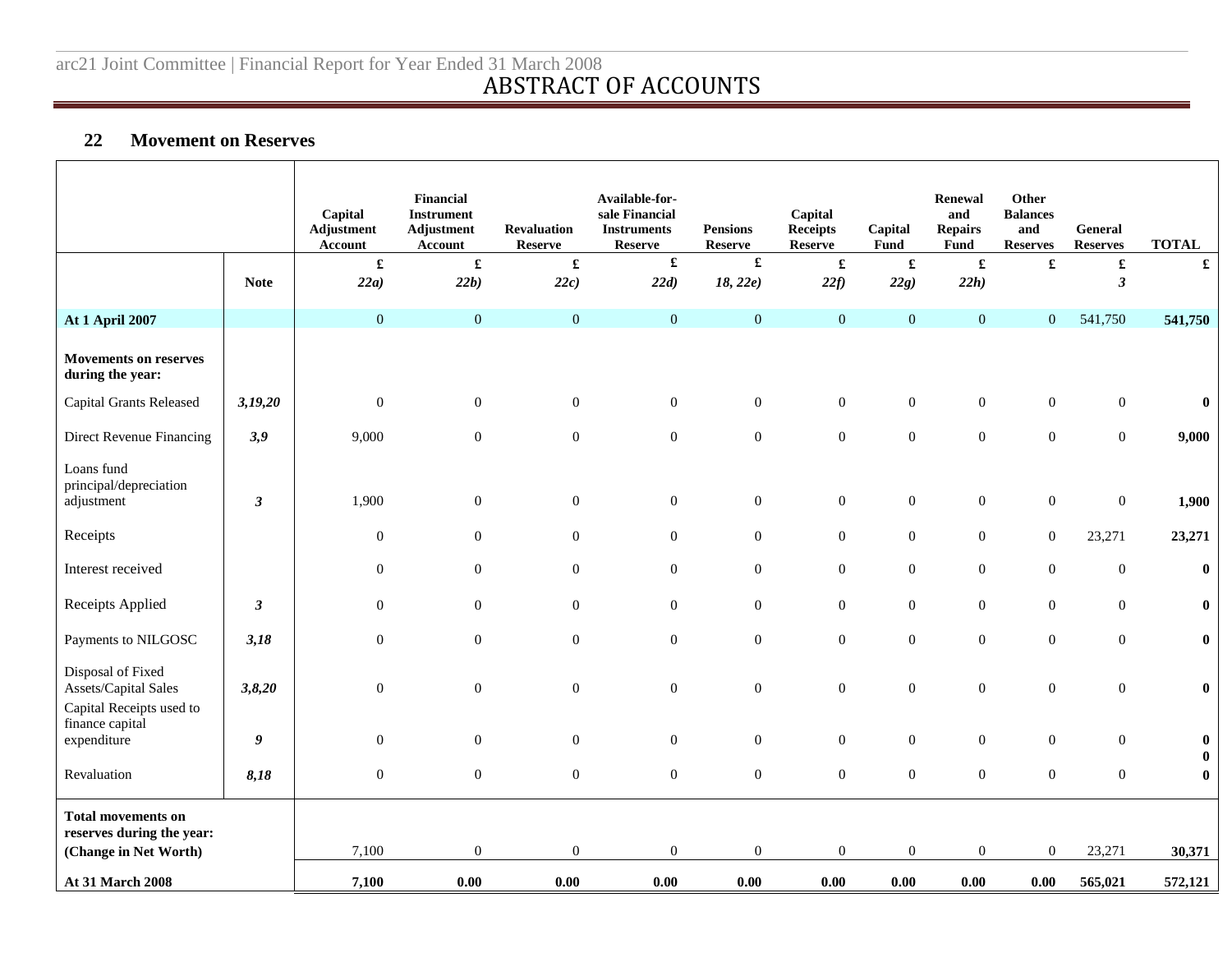### **22a) Capital Adjustment Account**

The Capital Adjustment Account replaced the Capital Financing Account on 1 April 2007. The balance on the former Fixed Asset Restatement Account and the balance on the former Capital Financing Account were combined to form this new account. The purpose of this new account is to aggregate the amount of capital expenditure that has been financed from revenue and capital receipts excluding sums received in respect of loans negotiated to finance capital investment. This account is debited or credited with the adjustment made in the General Reserves for principal debt repaid less than or in excess of the provision for depreciation already debited to revenue and credited against fixed assets, to adjust the provision in line with statutory requirements. The account is also debited with an amount equal to the carrying amount of assets held at historic cost when they are disposed of. If the asset disposed of was held at current value, the balance held on the Revaluation Reserve is written off to the Capital Adjustment Account.

#### **22b) Financial Instruments Adjustment Account**

The Joint Committee had no transactions during the year that would require the use of this account.

#### **22c) Revaluation Reserve**

This new Revaluation Reserve replaced the former Fixed Asset Restatement Account on 1 April 2007 where the balance was transferred to the new Capital Adjustment Account. This account cannot be used to support spending. The purpose of this account is to build up a balance based on the revaluation (upwards or downwards) of individual assets. All such revaluations (excluding impairment losses that have been debited to the General Reserves) are mirrored in the Statement of Total Recognised Gains and Losses. It is a fundamental principal of this new account that it never becomes negative. If the asset disposed of was held at current value when it is disposed of, the balance held on the Revaluation Reserve is written off to the Capital Adjustment Account.

## **22d) Available-for-Sale Financial Instruments Adjustment Reserve**

The Joint Committee has no transactions that would require use of this reserve.

#### **22e) Pension Reserve**

Refer to Note 18.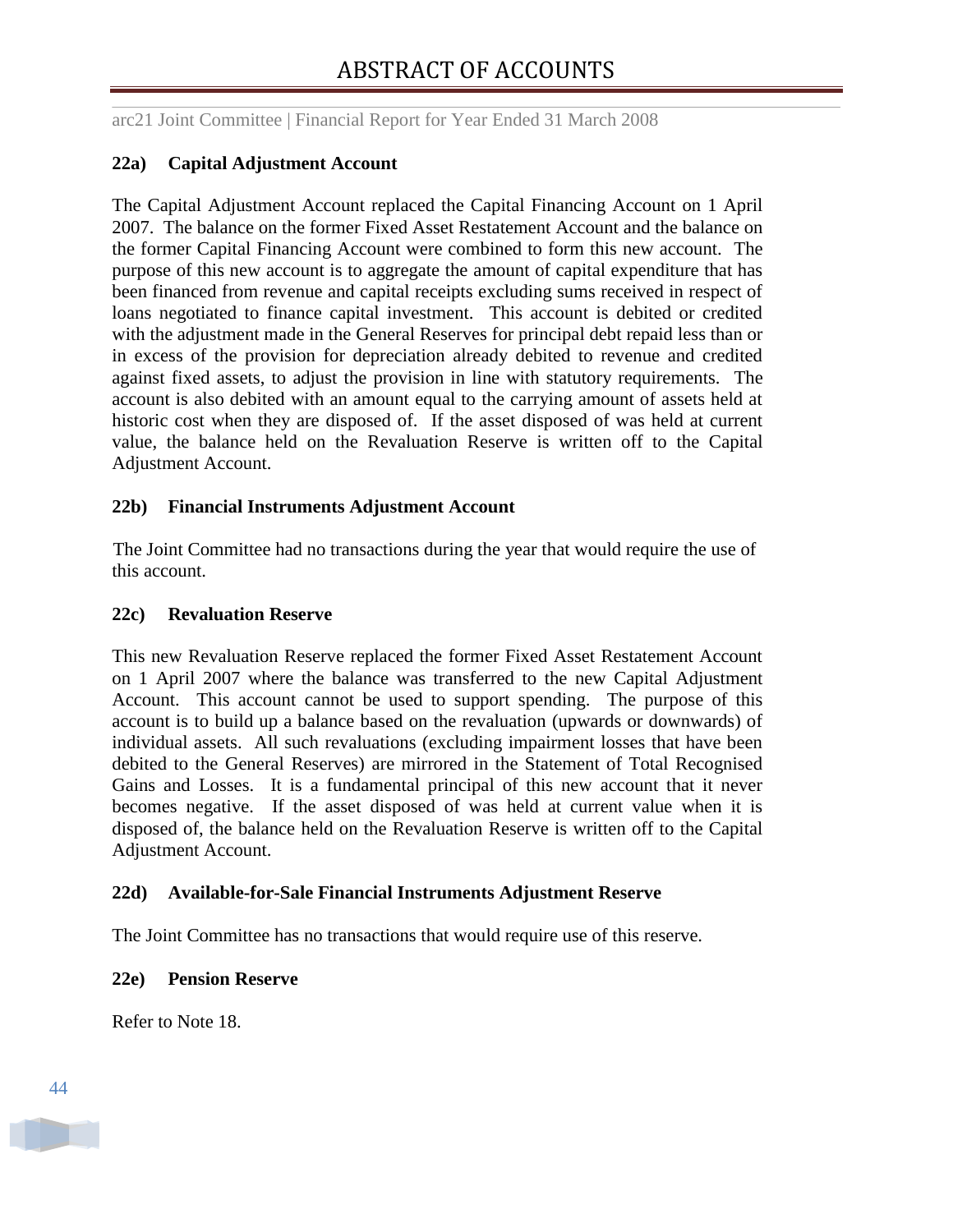#### **22f) Capital Receipts Reserve**

This reserve has been renamed the Capital Receipts Reserve, having previously being named the Useable Capital Receipts Reserve. These are capital receipts which have originated primarily from the sale of assets which have not yet been used to finance capital expenditure.

#### **22g) Capital Fund**

The Joint Committee can establish a Capital Fund under section 56 of the Local Government Act (NI) 1972.

#### **22h) Renewal and Repairs Fund**

The Joint Committee can establish a Renewal and Repairs Fund under section 56 of the Local Government Act (NI) 1972.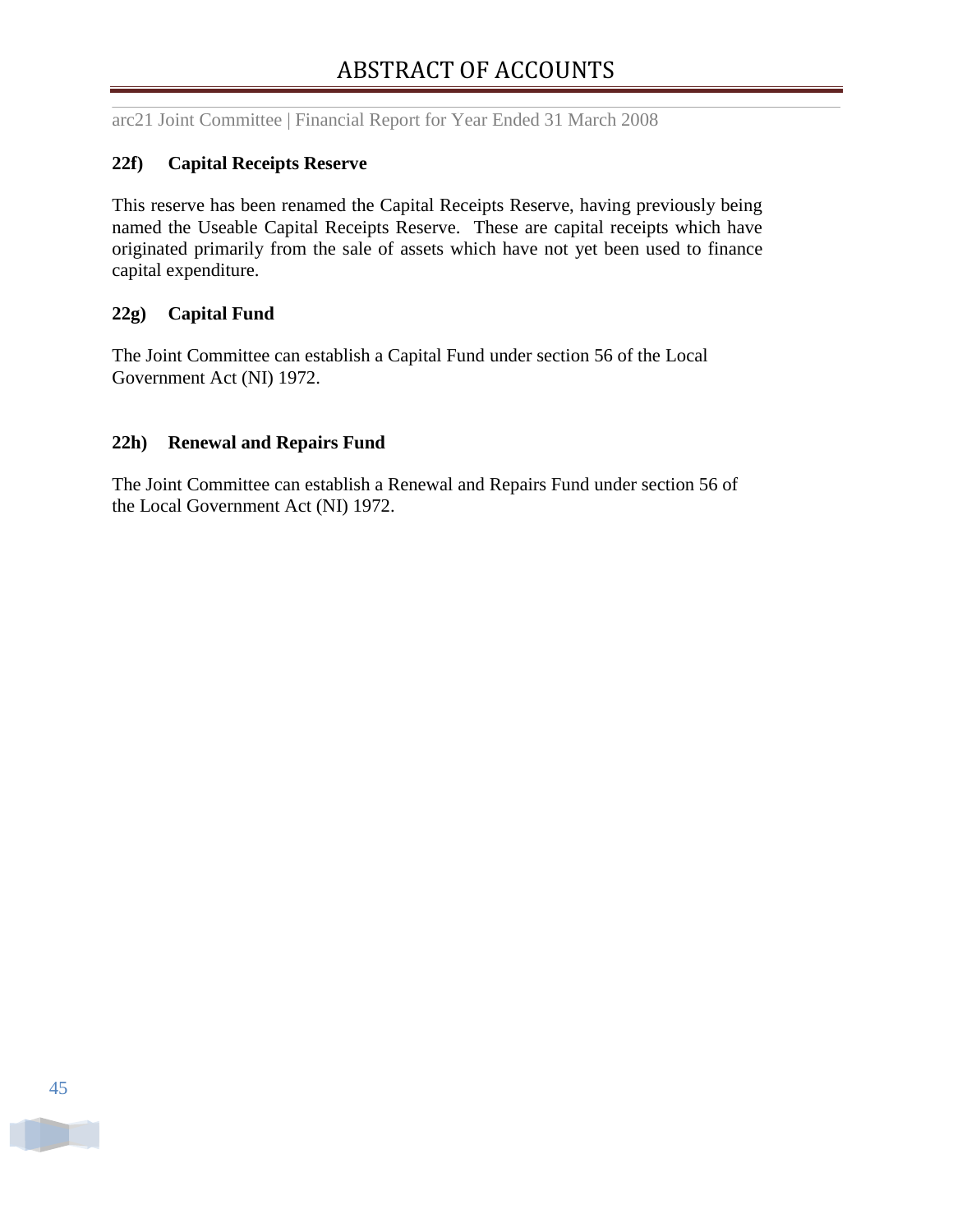## <span id="page-47-0"></span>**Accounts Authorised for Issue Certificate**

In accordance with Financial Reporting Standard 21, Events after the Balance Sheet Date (FRS 21) this Statement of Accounts which contains a number of material amendments from the Accounts approved on 26 June 2008 are at todays date hereby authorized for issue. Any material amendments are explained below and are reported in accordance with Regulation 12 of the Local Government (Accounts and Audit) Regulations (Northern Ireland) 2006.

#### FRS 21 sets out

- \* The period during which an entity should adjust its financial statements for events after the balance sheet date as being the period between the date the financial statements were prepared and the date of this authorisation; and
- \* In the event of adjustments the disclosures that should be made.

#### **Material Amendments**

#### **1 Amounts owed by Participant Councils**

Included in Debtors ( See note 12 on page 37) the amounts owed by other Councils to arc21 include the sum of £1,350,531 being credit notes issued up to 31 March 2008. This value should have been included within Creditors on the Balance Sheet rather than Debtors. The appropriate adjustment has now been made in the accounts.

#### **2 Landfill Contract Costs**

The amount payable under the Landfill Contract is based on the average price over the contract year – November to October. The amount payable at the end of the financial year, March 08, is based on the actual tonnage delivered to that date and the sum of £528,000 represents the difference between the average price and the actual price at 31 March 2008. This sum is now reflected in both the Debtors and Creditors headings in the Balance Sheet.

**……………………………………. John R Quinn B.Sc., C.Eng., C.Env., M.I.C.E., F.C.I.W.M Chief Executive**

………………………… **Date 28 October 2008**